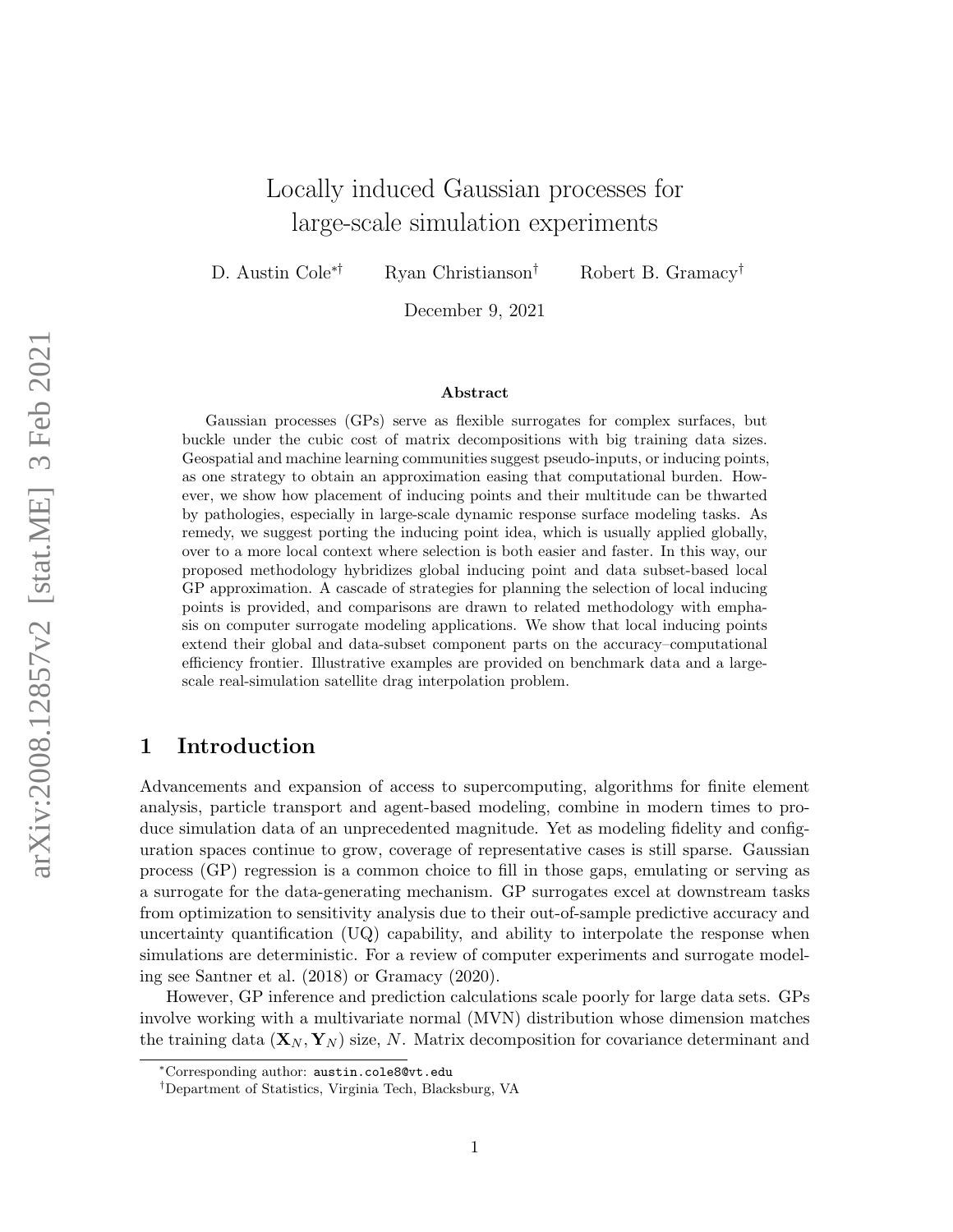inverses is cubic in N. In practice, this means limiting N to the thousands – small by modern standards.

Work from across disciplines where GPs play a fundamental role (machine learning, geostatistics, computer experiments) targets remedies through various approximations. Some methods induce sparsity in the covariance [\(Titsias 2009a;](#page-27-0) [Aune et al. 2014;](#page-22-0) [Wilson and](#page-28-0) [Nickisch 2015;](#page-28-0) [Gardner et al. 2018b;](#page-24-1) [Pleiss et al. 2018;](#page-26-1) Solin and Särkkä 2020) or precision matrix [\(Datta et al. 2016;](#page-23-0) [Katzfuss and Guinness 2021\)](#page-25-0). Others propose divvying up the design space [\(Kim et al. 2005;](#page-25-1) [Gramacy and Lee 2008\)](#page-24-2) and constructing multiple GPs by divide-and-conquer. Partitioning offers the potential for parallelized multicore computation, productively engaging untapped resources. It also induces statistical independence which can enhance flexibility when response surfaces have regime changes or exhibit other nonstationary behavior.

One framework, developed separately as pseudo-inputs in machine learning (e.g., [Snelson](#page-26-3) [and Ghahramani 2006\)](#page-26-3) and predictive processes in geostatistics (e.g., [Banerjee et al. 2008\)](#page-22-1), offers a low-rank approximation. Together, these two ideas are more recently referred to as inducing point methods. Rather than measuring covariances between all pairs of N training data points directly, a smaller reference set  $\mathbf{X}_M$  of  $M \ll N$  inducing points or "knots" is used. Woodbury matrix identities make decompositions cubic in  $M$ , a potentially dramatic savings. While space-filling work well, optimizing the multitude  $M$  and location of knots is fraught with challenges (e.g., [Garton et al. 2020\)](#page-24-3).

One thing that sets surrogate modeling of computer simulations apart from machine learning and geostats applications of GPs – beside time being of the essence – is an allbut-total emphasis on prediction and UQ above other inferential tasks. This opens up new opportunities for computational and statistical economies by taking a transductive approach to learning [\(Vapnik 2013\)](#page-27-1): let the testing data dictate how training is done. Accurate, approximate GP prediction at an input  $x^*$  can be based on a subset of data nearby  $x^*$ , leading to the so-called local approximate GP (LAGP; [Gramacy and Apley](#page-24-4) [2015\)](#page-24-4). Small data subsets  $n \ll N$  mean faster matrix decomposition, and potential for embarrassingly parallel implementation [\(Gramacy et al. 2014\)](#page-24-5), through an infinite divideand-conquer/partition scheme.

The best sub-designs for predicting at  $\mathbf{x}^*$  depend on the training data  $\mathbf{X}_n(\mathbf{x}^*) \subset \mathbf{X}_N$ nearby  $\mathbf{x}^*$ . Those which are the very closest – a nearest neighbor (NN) subset – may not be ideal for all predictive goals, such as minimizing mean-squared error (MSE; [Vecchia](#page-27-2) [1988;](#page-27-2) [Stein et al. 2004\)](#page-26-4). Best results require sequentially optimizing a criterion for each  $\mathbf{x}^*$  to greedily build  $\mathbf{X}_n(\mathbf{x}^*)$ . Although speedy and vastly parallelizable, handling N in the millions in a matter of minutes, it can still represent a substantial computational effort, growing cubically with n and combinatorially in  $\binom{N}{n}$  choices. Authors have long opined that novel searches for each  $x^* \in X$  could be short-cut by learning some kind of re-locatable template of local sub-design characteristics [\(Gramacy and Haaland 2016;](#page-24-6) [Sung et al. 2018\)](#page-27-3). However, a truly thrifty scheme has so far remained elusive.

We believe a potential answer may lie in hybridizing inducing point and local GP schemes – a variation on a recently popular theme of combining sparse GP methods with local models [\(Tan et al. 2016;](#page-27-4) [Liu et al. 2019\)](#page-25-2). The basic idea is as follows: search locally for m inducing points  $\bar{\mathbf{X}}_m(\mathbf{x}^*)$  in order to predict nearby  $\mathbf{x}^*$ , specifically on a NN set  $\mathbf{X}_n(\mathbf{x}^*)$ . Having  $m \ll n \ll N$  leads to a manageable cascade of calculations. We show how greedy optimization of  $\bar{\mathbf{X}}_m(\mathbf{x}^*)$ , via a closed form weighted integrated MSE (wIMSE)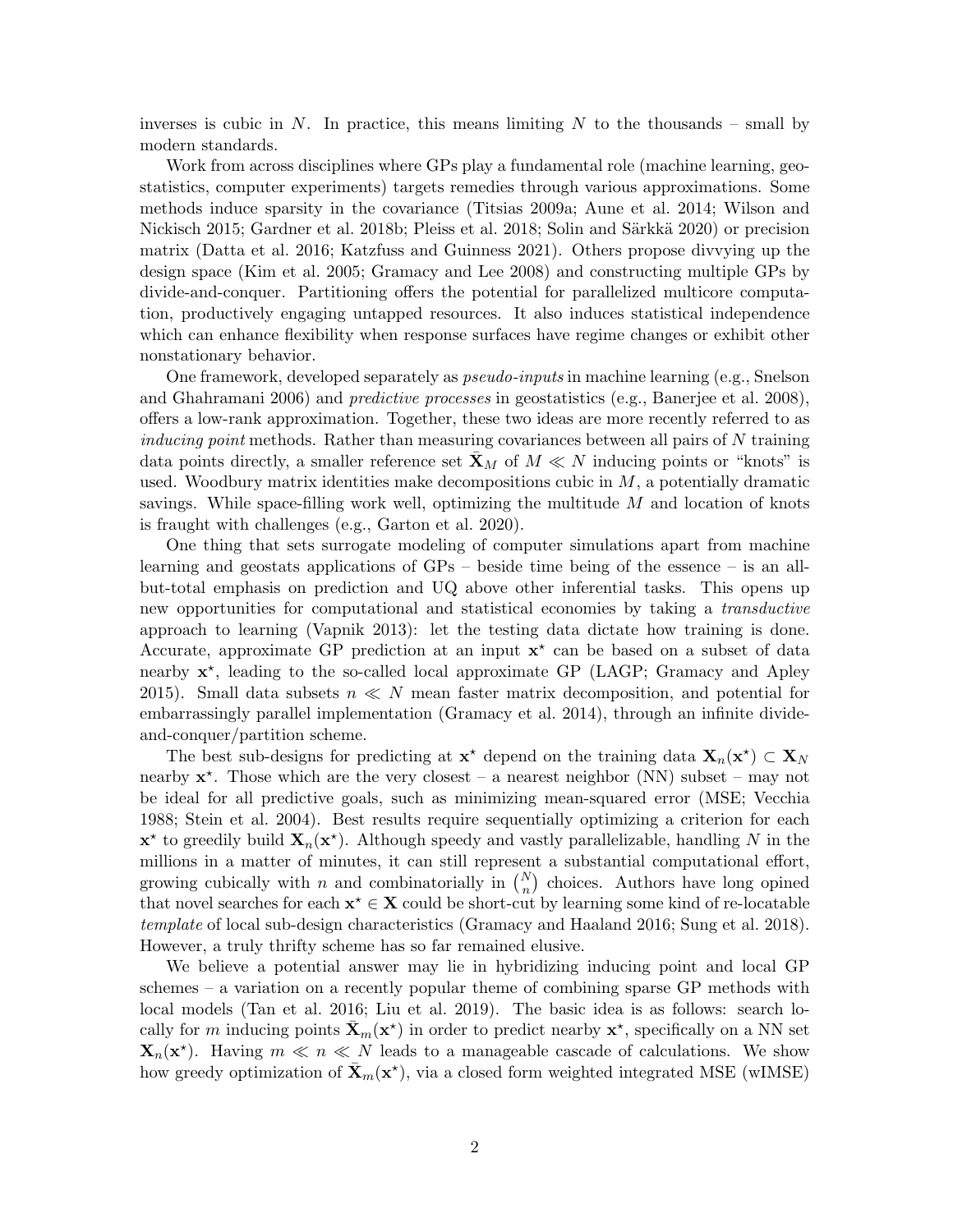criterion and gradients, avoids combinatorial sub-design search. Moreover,  $\bar{\mathbf{X}}_m(\mathbf{x}^*)$  can be used as a template, relocated anywhere for any  $x^*$  without re-optimization. In fact, we show that even locally space-filling schemes make for adequate templates in this setting. The result is a *local inducing point GP (LIGP)* approximation which is nearly as accurate as LAGP, sometimes even more accurate, and is faster. Whereas LAGP was limited by small-n neighborhoods regardless of what the data prefer, we show that LIGP is not. We explore neighborhoods more than double the size of LAGP and demonstrate accuracy improvements for commensurate computational effort. This allows the user, for the first time, to fully explore the statistical–computational efficiency Pareto frontier in the context of local GP approximation.

The remainder of the paper is organized as follows. Section [2](#page-2-0) provides an overview of GP regression and various scalable models, including local and inducing points methods by way of motivating our hybrid approach. Section [3](#page-7-0) describes the joining of local and inducing points methods comprising LIGP. We detail some refinements to LIGP, including local inducing point templates, in Section [4.](#page-12-0) Illustrative examples are provided throughout, however Section [5](#page-16-0) offers a systematic comparison of LIGP and LAGP variations to using both synthetic and real benchmark examples. Section [6](#page-21-0) concludes with a discussion.

### <span id="page-2-0"></span>2 Foundations in GP approximation

Here we highlight relevant surrogate modeling and scalable GP methods and provide motivation for a new criterion for placement of global and local inducing points.

#### 2.1 Gaussian process regression

Consider an unknown function  $f: \mathbf{X}_N \subset \mathbb{R}^d \to \mathbb{R}$  for a set of d-dimensional design locations  $\mathbf{X}_N = (\mathbf{x}_1, ..., \mathbf{x}_N)^\top$  and corresponding observations  $\mathbf{Y}_N = (y_1, ..., y_N)^\top$ . GPs are common surrogates for such data [\(Sacks et al. 1989\)](#page-26-5), especially as arising from deterministic computer simulations  $f(\cdot)$ , and boil down to placing an MVN prior on the observations  $Y_N$ . Gaussians are uniquely defined by a mean vector, which we take as zero for simplicity, and an  $N \times N$  covariance matrix  $\mathbf{K}_N$ . The joint model for all responses is  $\mathbf{Y}_N \sim \mathcal{N}_N(\mathbf{0}, \nu(\mathbf{K}_N + \epsilon_k \mathbb{I}_N))$  where  $\nu$  is a scale hyperparameter and  $\mathbf{K}_N$  is comprised of entries based on a kernel  $k_{\theta}(\mathbf{x}_i, \mathbf{x}_j)$ . Jitter parameter  $\epsilon_K$  is set as small as possible (for interpolating deterministic simulations) while maintaining well-conditioned positive-definite covariances [\(Neal 1998\)](#page-25-3), and  $\mathbb{I}_N$  denotes an  $N \times N$  identity matrix. Our presentation is agnostic to the choice of  $k_{\theta}(\cdot, \cdot)$  except that it be based on inverse distances in the input space. Our empirical work favors a squared exponential kernel with lengthscale hyperparameter θ.

<span id="page-2-1"></span>
$$
\mathbf{K}_N^{ij} = k_\theta(\mathbf{x}_i, \mathbf{x}_j) = \exp\left\{-\frac{||\mathbf{x}_i - \mathbf{x}_j||^2}{\theta}\right\}
$$
(1)

Other common kernels include the Matérn family [\(Stein 2012;](#page-27-5) [Gramacy 2020,](#page-24-0) Section 5.3.3).

Inference for unknown hyperparameters  $(\theta, \nu)$  can proceed by maximum likelihood estimation through the log MVN pdf and its closed-form derivatives. Some hyperparameters, like  $\hat{\nu} = N^{-1} \mathbf{Y}_N^{\top} \mathbf{K}_N^{-1} \mathbf{Y}_N$ , have tidy expressions conditional on others, like  $\theta$ , which must be optimized numerically. Since MVN pdfs involve  $|\mathbf{K}_N|$  and  $\mathbf{K}_N^{-1}$ , computation is on the order of  $\mathcal{O}(N^3)$ , limiting training data sizes N to the small thousands on most desktop machines.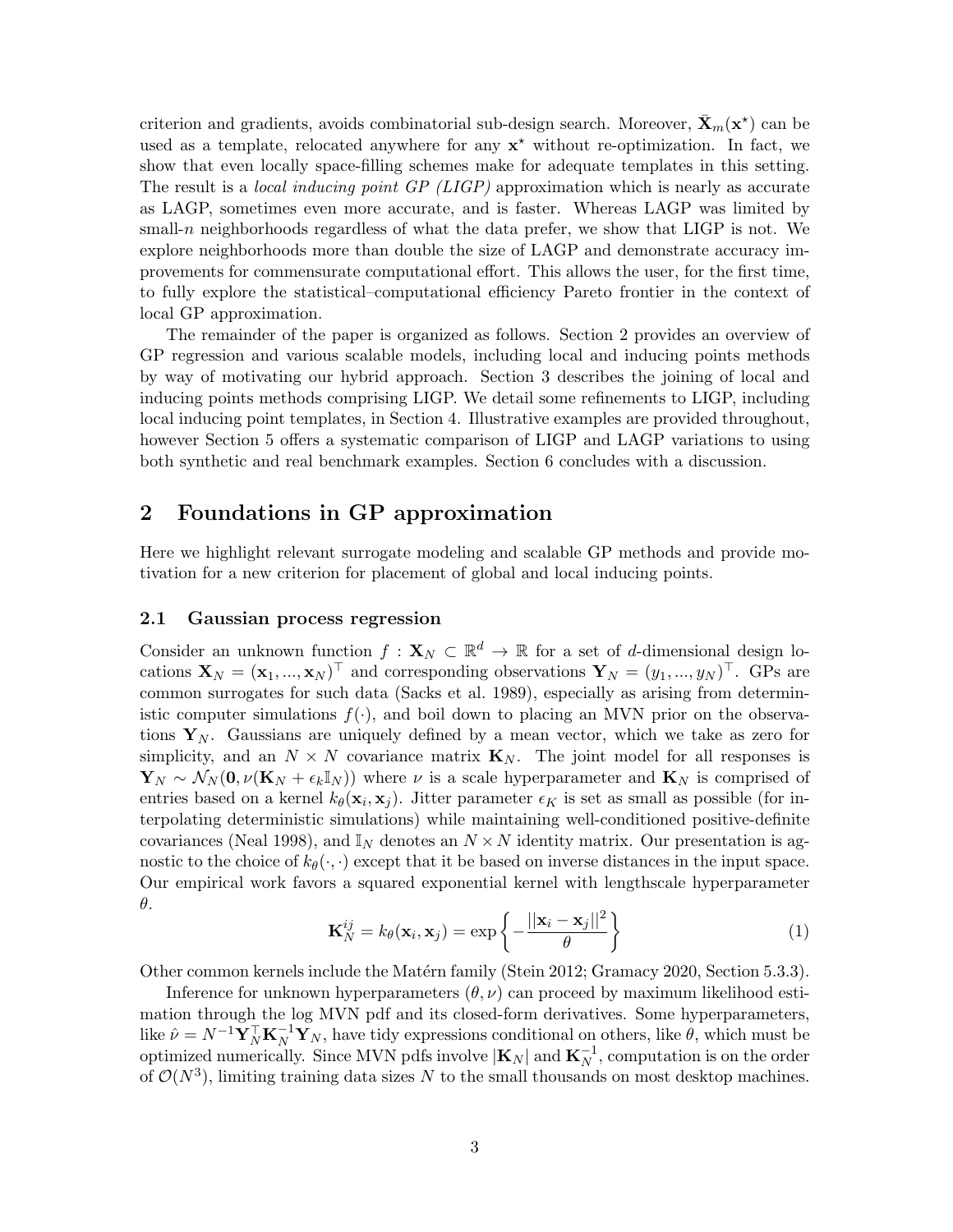In custom setups with highly distributed architectures, stochastic approximations based on linear conjugate gradients and Lanczos quadrature can push those boundaries [\(Ubaru et al.](#page-27-6) [2017;](#page-27-6) [Gardner et al. 2018a;](#page-23-1) [Wang et al. 2019\)](#page-27-7).

For fixed hyperparameters  $(\tilde{\nu}, \hat{\theta})$  a predictive distribution for  $Y(\mathbf{x}^*)$  arises as standard MVN conditioning via an  $(N + 1)$ -dimensional MVN for  $(Y(\mathbf{x}^*), \mathbf{Y}_N)$ . The moments of that Gaussian distribution are:

<span id="page-3-1"></span>
$$
\mu_N(\mathbf{x}^*) = \mathbb{E}(Y(\mathbf{x}^*) \mid \mathbf{Y}_N) = \mathbf{k}_N^{\top}(\mathbf{x}^*) \mathbf{K}_N^{-1} \mathbf{Y}_N \n\sigma_N^2(\mathbf{x}^*) = \mathbb{V}\text{ar}(Y(\mathbf{x}^*) \mid \mathbf{Y}_N) = \hat{\nu} \left( k_\theta(\mathbf{x}^*, \mathbf{x}^*) - \mathbf{k}_N^{\top}(\mathbf{x}^*) \mathbf{K}_N^{-1} \mathbf{k}_N(\mathbf{x}^*) \right),
$$
\n(2)

where  $\mathbf{k}_N(\mathbf{x}^*) = (k_\theta(\mathbf{x}^*, \mathbf{x}_1), ..., k_\theta(\mathbf{x}^*, \mathbf{x}_N))^{\top}$ . These calculations are also in  $\mathcal{O}(N^3)$ , although again linear algebra tricks can mitigate that to an extent.

#### 2.2 Inducing points

A more direct approach to speedy GP approximation in the face of big  $N$  is to impose a low-rank structure on covariance. The idea originated with local data subsets for splines [\(Wahba 1990;](#page-27-8) [Poggio and Girosi 1990\)](#page-26-6), and later was applied to GPs [\(Smola and Bartlett](#page-26-7) [2001;](#page-26-7) Csató and Opper 2002; [Seeger et al. 2003\)](#page-26-8). [Snelson and Ghahramani](#page-26-3) [\(2006\)](#page-26-3) proposed that these reference locations not be restricted to a subset of the data. First attempts at a unifying perspective for sparse approximate GPs were made by Quiñonero and Rasmussen [\(2005\)](#page-26-9) and [Rasmussen and Williams](#page-26-10) [\(2006,](#page-26-10) Chapter 8), with the former referring to these latent reference variables as inducing inputs. Outside of the machine learning community, [Banerjee et al.](#page-22-1) [\(2008\)](#page-22-1) applied similar techniques to develop predictive processes. Here we adopt a big-tent inducing points nomenclature.

Let  $\bar{\mathbf{X}}_M = (\bar{\mathbf{x}}_1, \dots, \bar{\mathbf{x}}_M)^\top$  be M inducing points in the same space as  $\mathbf{X}_N$ , but they need not coincide with any elements of  $\mathbf{X}_N$ . Notate  $\mathbf{K}_M$  as a kernel matrix built from  $\bar{\mathbf{X}}_M$  and  $k_{\theta}(\cdot, \cdot)$ , e.g., in [\(1\)](#page-2-1); similarly, write  $\mathbf{k}_{NM}$  as cross evaluations of the kernel between  $\mathbf{X}_N$  and  $\bar{\mathbf{X}}_M$ . Most variations on inducing point methods base GP approximations on the so-called Nyström approximation [\(Williams and Seeger 2001\)](#page-28-1):  $\mathbf{K}_N \approx \bar{\mathbf{K}} = \mathbf{k}_{NM} \mathbf{K}_M^{-1} \mathbf{k}_{NM}^{\top}$ . Rather than calculate covariance between all pairs in  $\mathbf{X}_N$ , instead use  $M \ll N$  references  $\bar{\mathbf{X}}_M$  to induce a similar structure  $K$ .

[Snelson and Ghahramani](#page-26-3) [\(2006\)](#page-26-3) introduced a diagonal correction on the Nyström approximation

<span id="page-3-0"></span>
$$
\Sigma_N^{(M)} = \nu(\bar{\mathbf{K}} + \epsilon_k \mathbb{I}_N) = \nu \Big( \mathbf{k}_{NM} \mathbf{K}_M^{-1} \mathbf{k}_{NM}^\top + \Lambda_N^{(M)} + \epsilon_K \mathbb{I}_N \Big) \tag{3}
$$

where  $\Lambda_N^{(M)} = \text{Diag}\{\mathbf{K}_N - \mathbf{k}_{NM}\mathbf{K}_M^{-1}\mathbf{k}_{NM}^{\top}\}\$ . This ensures that  $\bar{\mathbf{K}}$  and  $\mathbf{K}_N$  contain the same diagonal elements so that when  $\bar{\mathbf{X}}_M \equiv \mathbf{X}_N, \, \boldsymbol{\Sigma}_N^{(M)}$  $_N^{(M)}$  in [\(3\)](#page-3-0) reduces to the standard GP covariance  $\Sigma_N = \nu(\mathbf{K}_N + \epsilon_k \mathbb{I}_N)$ . Both approximations allow for decomposition of  $\Sigma_N^{(M)}$ N through Woodbury matrix identities [\(Harville 2011\)](#page-24-7):

<span id="page-3-2"></span>
$$
\Sigma_N^{-1(M)} = \nu^{-1} \left( \Omega_N^{-1(M)} - \mathbf{\Gamma}_{NM} \mathbf{Q}_M^{-1(N)} \mathbf{\Gamma}_{NM}^\top \right)
$$
  
\n
$$
\log |\mathbf{\Sigma}_N^{(M)}| = \log(\nu) + \log |\mathbf{Q}_M^{(N)}| - \log |\mathbf{K}_M| + \mathbf{1}_N^\top \log(\Omega_N^{(M)}) \mathbf{1}_N,
$$
\n(4)

where  $\mathbf{\Gamma}_{NM} = \Omega_N^{-1(M)} \mathbf{k}_{NM}$  and  $\mathbf{1}_N$  is a vector of N ones. Above,  $\mathbf{Q}_M^{(N)} = \mathbf{K}_M +$  $\mathbf{k}_{NM}^\top \Omega_N^{-1(M)}$  $N_N^{-1(M)}$ **k** $_{NM}$  +  $\epsilon_Q \mathbb{I}_M$  and  $\Omega_N^{(M)} = \Lambda_N^{(M)} + \epsilon_K \mathbb{I}_N$ . Since  $\Omega_N^{(M)}$  is an  $N \times N$  diagonal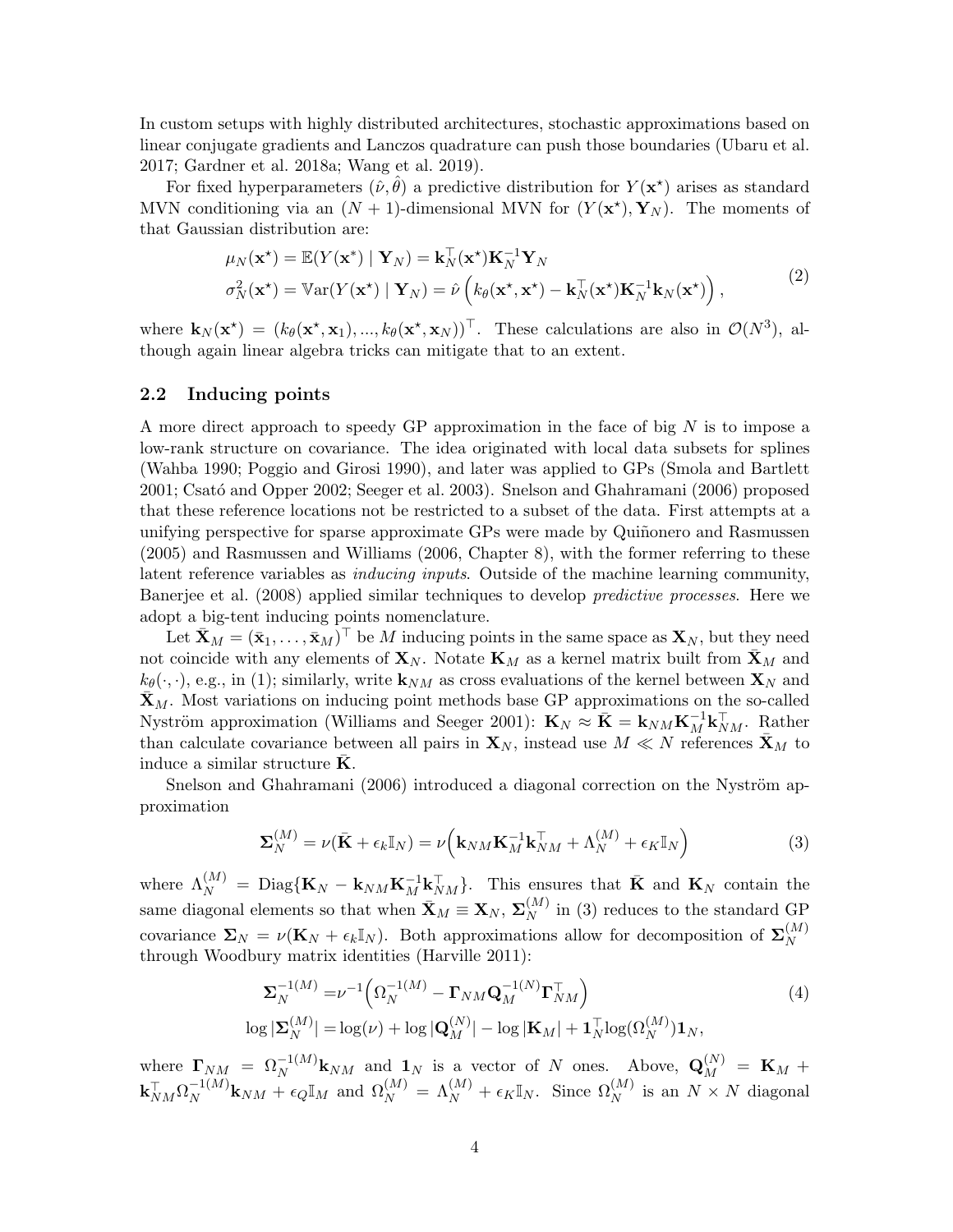matrix and can be stored and manipulated as a vector, we elect to not embolden its notation like that of other matrices. Hyperparameter inference is achieved by maximizing the logarithm of the MVN likelihood  $Y_N \sim \mathcal{N}\left(\mathbf{0}, \nu(\mathbf{k}_{NM}\mathbf{K}_M^{-1}\mathbf{k}_{NM}^\top + \Omega_N^{(M)})\right)$ :

$$
\ell(\mathbf{X}, \mathbf{Y}, \bar{\mathbf{X}}_M, \nu, \theta, g) = -\frac{N}{2} \log(2\pi) - \frac{1}{2} \log |\mathbf{\Sigma}_N| - \frac{1}{2} \mathbf{Y}_N^\top \mathbf{\Sigma}_N^{-1} \mathbf{Y}_N
$$
(5)  
 
$$
\alpha \text{const.} - N \log(\nu) - \log |\mathbf{Q}_M^{(N)}| + \log |\mathbf{K}_M| - \mathbf{1}_N^\top \log(\Omega_N^{(M)}) \mathbf{1}_N
$$

$$
- \nu^{-1} \mathbf{Y}_N^\top \left( \Omega_N^{-1(M)} - \mathbf{\Gamma}_{NM} \mathbf{Q}_M^{-1(N)} \mathbf{\Gamma}_{NM}^\top \right) \mathbf{Y}_N.
$$

Differentiating Eq. [\(5\)](#page-4-0) with respect to  $\nu$  and solving yields the closed-form estimate

<span id="page-4-2"></span><span id="page-4-1"></span><span id="page-4-0"></span>
$$
\hat{\nu}^{(N,M)} = N^{-1} \mathbf{Y}_N^\top \left( \Omega_N^{-1(M)} - \mathbf{\Gamma}_{NM} \mathbf{Q}_M^{-1(N)} \mathbf{\Gamma}_{NM}^\top \right) \mathbf{Y}_N. \tag{6}
$$

There is not a similar closed-form solution for the lengthscale. Numerical solvers like optim in R can work with negative concentrated log-likelihood

$$
-\ell (\mathbf{X}, \mathbf{Y}, \bar{\mathbf{X}}_M, \theta) \propto N \log \left( \mathbf{Y}_N^{\top} \left( \Omega_N^{-1(M)} - \mathbf{\Gamma}_{NM} \mathbf{Q}_M^{-1(N)} \mathbf{\Gamma}_{NM}^{\top} \right) \mathbf{Y}_N \right) + \log |\mathbf{Q}_M^{(N)}| - \log |\mathbf{K}_M| + \mathbf{1}_N^{\top} \log(\Omega_N^{(M)}) \mathbf{1}_N
$$
\n(7)

and closed form derivatives (not shown) to obtain  $\hat{\theta}^{(N,M)}$ . In practice this works well because the surfaces are either convex in hyperparameters, or are nearly so.

Analogues to Eqs. [\(6–](#page-4-1)[7\)](#page-4-2) reduce full rank prediction from  $\mathcal{O}(N^3)$  down to  $\mathcal{O}(NM^2)$  flops. Following [\(3\)](#page-3-0), predictive equations are Gaussian with

<span id="page-4-3"></span>
$$
\mu_{M,N}(\mathbf{x}^*) = \mathbf{k}_M^\top(\mathbf{x}^*) \mathbf{Q}_M^{-1(N)} \mathbf{\Gamma}_{NM}^\top \mathbf{Y}_N
$$
\n
$$
\sigma_{M,N}^2(\mathbf{x}^*) = \nu \left( \mathbf{K}_{**} - \mathbf{k}_M^\top(\mathbf{x}^*) \left( \mathbf{K}_M^{-1} - \mathbf{Q}_M^{-1(N)} \right) \mathbf{k}_M(\mathbf{x}^*) \right),
$$
\n(8)

where  $\mathbf{k}_M(\mathbf{x}^*) = k_\theta(\bar{\mathbf{X}}_M, \mathbf{x}^*)$ . When optimizing  $\bar{\mathbf{X}}_M$  via log likelihood, the value  $\mathbf{Q}_M^{-1(N)}\mathbf{\Gamma}_{NM}^\top \mathbf{Y}_N$  can be re-used from  $\mathbf{\Sigma}_N^{-1(M)}\mathbf{Y}_N$ . Thus, prediction requires only  $\mathcal{O}(M)$ and  $\mathcal{O}(M^2)$  additional flops compared to  $\mathcal{O}(N)$  and  $\mathcal{O}(N^2)$  for a full GP model.

#### <span id="page-4-4"></span>2.3 Optimal induction

Suppose, for now, that the number of inducing points  $M$  is fixed by computational lim-itations. [Snelson and Ghahramani](#page-26-3) [\(2006\)](#page-26-3) suggested selecting locations  $\mathbf{X}_M$  through the marginal log-likelihood. Such a strategy is prone to overfitting [\(Bauer et al. 2016\)](#page-23-3), while the Variational Free Energy (VFE) approximation—a lower bound on the marginal likelihood is not [\(Titsias 2009a](#page-27-0)[,b;](#page-27-9) [Hoffman et al. 2013\)](#page-25-4). Yet even with VFE's variational construction of the likelihood, its optimization still requires a cubic cost on a highly-multimodal surface [\(Bauer et al. 2016\)](#page-23-3), which we explore in Appendix [A.](#page-28-2) This begs the question if likelihood optimization is worth it over relatively convenient space-filling options.

Methods for "choosing inputs", known more widely as statistical design or active learning, have potential to reduce the cost of selecting inducing points. A slew of acquisition functions for greedy design point selection are available for such diverse goals as integral estimation (Fernández et al. 2020; [Kanagawa and Hennig 2019\)](#page-25-5), space-fillingness [\(Busby](#page-23-5)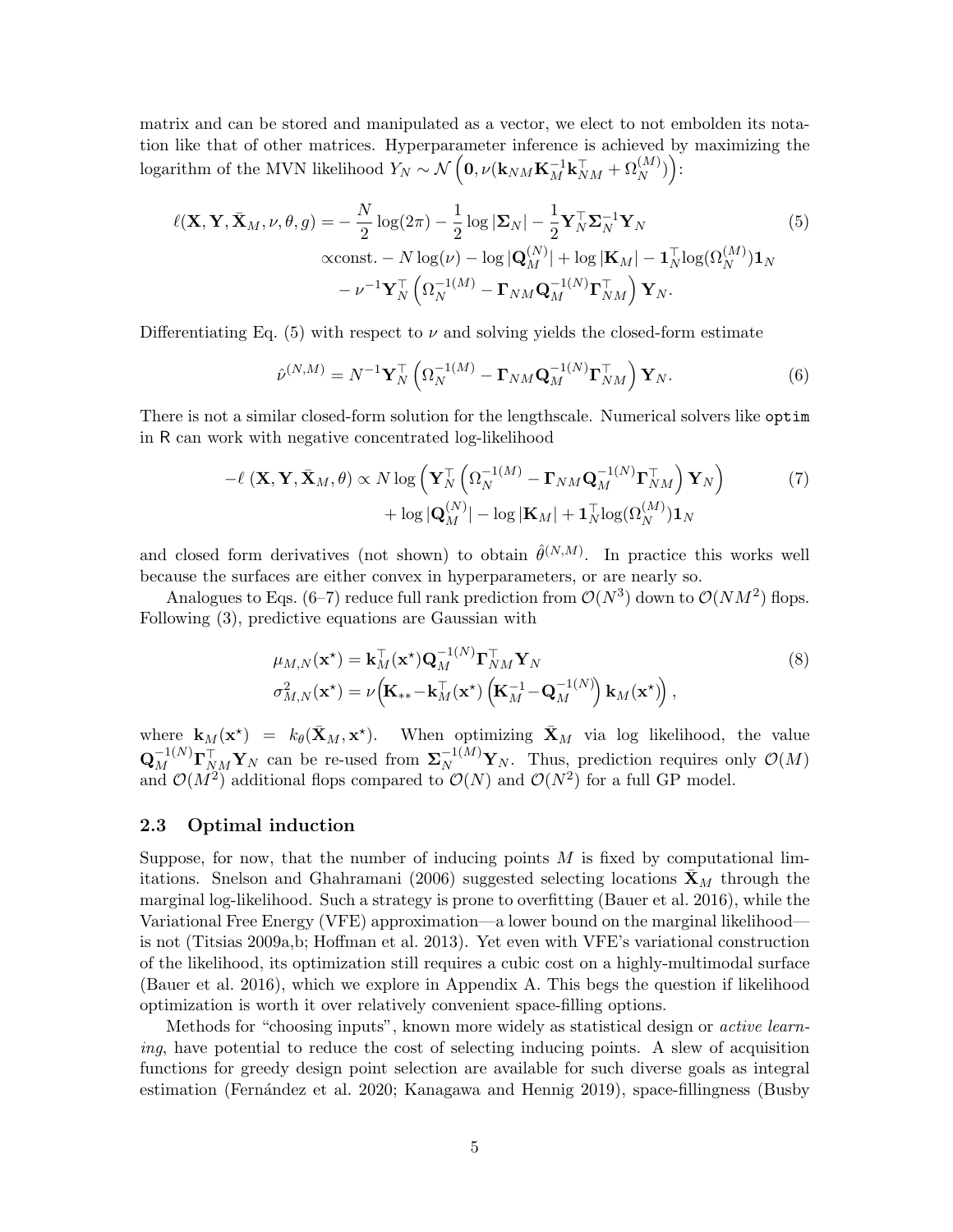[2009;](#page-23-5) [Svendsen et al. 2020\)](#page-27-10), and posterior density approximation [\(Wang and Li 2018\)](#page-27-11). Other variance-based [\(2\)](#page-3-1) criteria may be appropriated for the selection of inducing points  $\bar{\mathbf{X}}_M$  by routing through Eq. [\(8\)](#page-4-3) instead. Such criteria require quadratic computational cost and more squarely target predictive goals in surrogate modeling. In particular, we consider integrated mean-squared error (IMSE) and its discretized analog Active Learning Cohn [\(Cohn 1993,](#page-23-6) ALC) to select inducing points  $\bar{\mathbf{X}}_M$ , a design strategy not yet explored in the literature. See [A](#page-28-2)ppendix A for an overview of these variance-based criteria.

<span id="page-5-0"></span>

Figure 1: Approximate GP performance via RMSE and number of inducing points, M, compared to a full GP (blue). Means (solid) and central 90% intervals (dashed) arise from thirty replicates. Boxplots in the top right zoom in at  $M = 100$ .

For a simple experiment, we sought to compare the predictive accuracy of sparse GP models with inducing points selected sequentially with VFE, IMSE, and ALC to a full GP. We generate data using  $f(x_1, x_2) = x_1 \exp\{-x_1^2 - x_2^2\}$  for  $x_1, x_2 \in [-2, 4]$ . Figure [1](#page-5-0) compares the three methods to themselves and to a full GP over  $M = 1, \ldots, 100$  tracking root MSE (RMSE) via Monte Carlo (MC) averaging over training  $\mathbf{X}_N$  and testing X locations. To manage the computational cost of evaluating criteria on a dense grid, training data sizes were limited to  $N = 100$  $N = 100$  $N = 100$ .<sup>1</sup> Observe that all three methods offer a decent approximation to the full GP with close to 85 inducing points. Zoomed boxplots (upper-right panel) show that ALC is consistently best. If you know where you are going to be tested, you should

<span id="page-5-1"></span><sup>1</sup>Ordinary IMSE was used, substituting inducing points in for design points, as described in [Binois et al.](#page-23-7) [\(2019\)](#page-23-7). Progress is blocky because individual inducing point additions do not substantial alter space-filling properties until most of a "new row" of sites are added in this 2d example.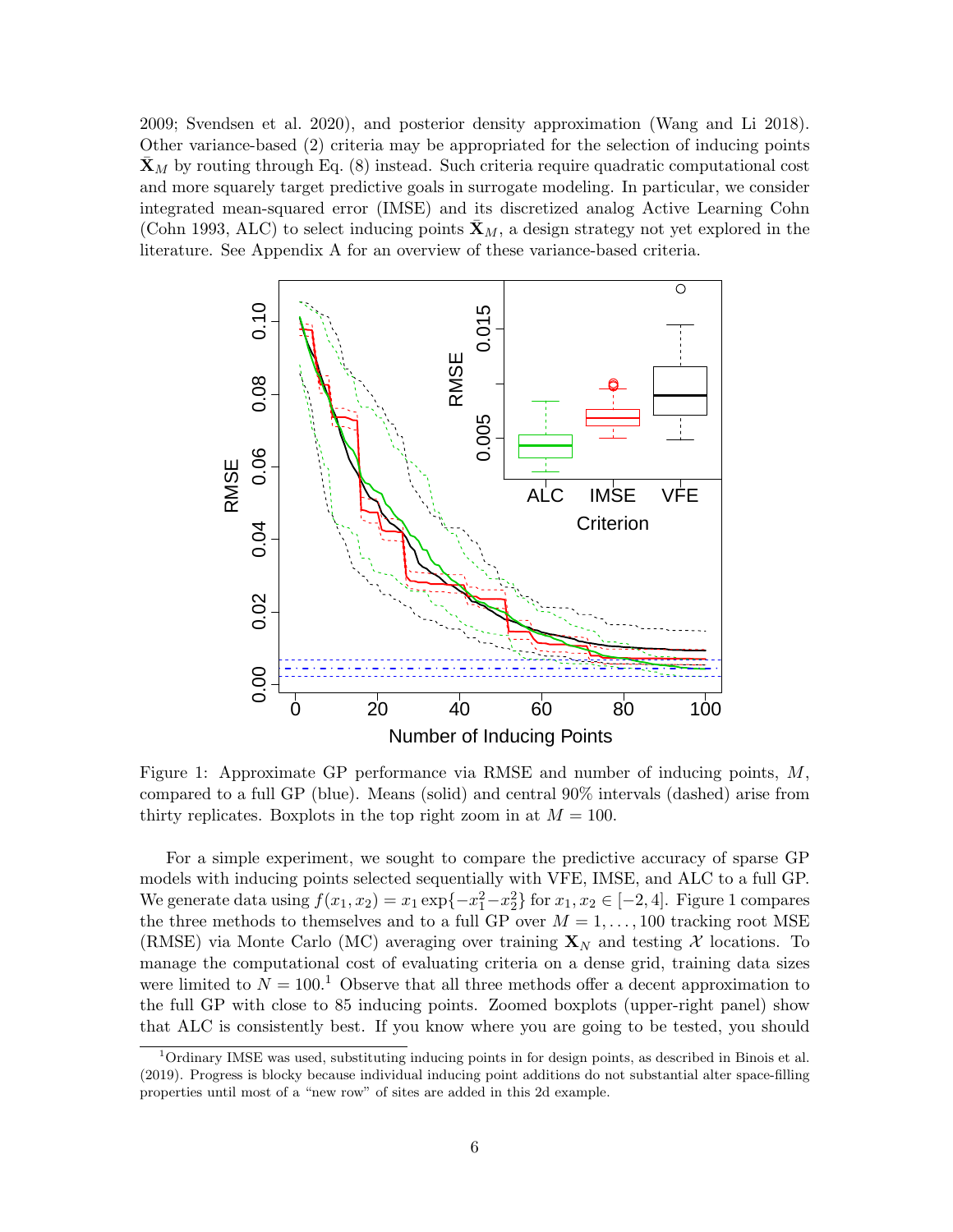"design" your  $\mathbf{X}_M$  to focus there. If you do not, then you are (eventually) next-best by integrating over the input domain with IMSE. VFE performs worst because likelihood is imperfectly aligned to the RMSE criteria.

#### 2.4 Local approximate GPs

Rather than massage the GP framework to cope with the entire data set at once, e.g., by working with a single global data subset, a *local approximate GP* (LAGP; [Gramacy and](#page-24-4) [Apley 2015\)](#page-24-4) considers disparate local data subsets depending on each of the predictive  $location(s)$   $\mathbf{x}^*$  of interest. Such subsets can be much smaller because, under typical inverse-distance based correlation [\(1\)](#page-2-1), training data inputs  $\mathbf{X}_N$  far from each  $\mathbf{x}^*$  provide little added value to the underlying predictor. Specifically, suppose that  $(\mathbf{X}_n(\mathbf{x}^{\star}), \mathbf{Y}_n(\mathbf{x}^{\star}))$  represents an *n*-sized subset, or *neighborhood* of the training data nearby  $\mathbf{x}^*$ , e.g., comprised of nearest neighbors (NNs). Then, given a suitable hyperparameterization, prediction could follow Eq. [\(2\)](#page-3-1) using  $(\mathbf{X}_n(\mathbf{x}^{\star}), \mathbf{Y}_n(\mathbf{x}^{\star}))$  rather than the full  $(\mathbf{X}_N, \mathbf{Y}_N)$ . This can potentially provide drastic computational savings when  $n \ll N$ , even though the calculations would still be cubic in n.

In this framework, the subset size n and neighborhood  $\mathbf{X}_n(\mathbf{x}^*)$  must be determined. Because flops grow quickly with  $n$ , this value is usually fixed by computational limitations, just like the number of inducing points,  $M$ . A default in the **laGP** software [\(Gramacy](#page-24-8) [2016\)](#page-24-8) is  $n = 50$ , see Appendix [B](#page-32-0) for further discussion. Fixing n, it turns out that NN subdesign, originally suggested by [Emery](#page-23-8) [\(2009\)](#page-23-8) in a 2d geostatistics setting, is sub-optimal by several criteria [\(Vecchia 1988;](#page-27-2) [Stein 2012\)](#page-27-5). However, exhaustively searching among all  $\binom{N}{n}$  alternatives for each  $\mathbf{x}^*$  is combinatorially infeasible. [Gramacy and Apley](#page-24-4) showed that greedy neighborhood selection via ALC approximately minimizes a MSE criteria common in surrogate modeling settings. Specifically, choose a singleton reference set  $\mathcal{X} = \{x^*\}$ , with  $\sigma_{\text{new}}^2(\cdot) = \sigma_{n+1}^2(x)$  derived from  $(\mathbf{X}_n(\mathbf{x}^{\star}), \mathbf{Y}_n(\mathbf{x}^{\star}))$  and select among  $\mathbf{x}_{n+1} \in \mathbf{X}_N \setminus \mathbf{X}_n(\mathbf{x}^{\star})$ candidates.<sup>[2](#page-6-0)</sup>

Care is taken to ensure computational demands in each update and ALC optimization do not exceed  $\mathcal{O}(n^2)$  so that the entire scheme's flops are not worse in order than using NNs (i.e., cubic in n). For example, if  $v_n(\mathbf{x}_{n+1}) = \mathbf{k}_{n+1}(\mathbf{x}_{n+1}, \mathbf{x}_{n+1})$  –  $\mathbf{k}_{n+1}^{\top}(\mathbf{x}_{n+1})\mathbf{K}_{n+1}^{-1}(\mathbf{x}_{n+1})$  represents the kernel portion of  $\sigma_n^2(\mathbf{x}_{n+1})$ , then the change

$$
\Delta v_n(\mathbf{x}^*) = v_n(\mathbf{x}^*) - v_{n+1}(\mathbf{x}^*)
$$
  
=  $\mathbf{k}_n^{\top}(\mathbf{x}^*)\mathbf{G}_n(\mathbf{x}_{n+1})v_n(\mathbf{x}_{n+1})\mathbf{k}_n(\mathbf{x}^*) + 2\mathbf{k}_n^{\top}(\mathbf{x}^*)\mathbf{g}_n(\mathbf{x}_{n+1})k_\theta(\mathbf{x}_{n+1},\mathbf{x}^*)$  (9)  
+  $k_\theta(\mathbf{x}_{n+1},\mathbf{x}^*)^2/v_n(\mathbf{x}_{n+1})$ 

can be updated in  $\mathcal{O}(n^2)$  via partition inverse equations [\(Barnett 1979\)](#page-22-2) using  $\mathbf{G}_j(\mathbf{x}_{n+1}) =$  $\mathbf{g}_n(\mathbf{x}_{n+1})\mathbf{g}_n^{\top}(\mathbf{x}_{n+1}), \, \mathbf{g}_n(\mathbf{x}_{n+1}) = -\mathbf{K}_n^{-1}\mathbf{k}_n(\mathbf{x}_{n+1})/v_n(\mathbf{x}_{n+1}).$ 

Despite being massively parallelizable [\(Gramacy et al. 2014\)](#page-24-5) for many  $x^*$  and over candidates  $\mathbf{x}_{n+1} \in \mathbf{X}_N \setminus \mathbf{X}_n(\mathbf{x}^*)$ , further approximations are made in order to shortcut  $\mathcal{O}(N)$  subroutines in an  $\mathcal{O}(n^2)$  scanning over that set [\(Gramacy and Haaland 2016;](#page-24-6) [Sung](#page-27-3) [et al. 2018;](#page-27-3) [Sun et al. 2019\)](#page-27-12). Several groups of authors have suggested that it might be possible to design a "template" sub-design that could be applied automatically, after simple

<span id="page-6-0"></span><sup>&</sup>lt;sup>2</sup>Here we are abusing notation a little to describe an inductive process  $n \to n+1$  and referring to n as the final local design size as opposed to introducing a new iterator.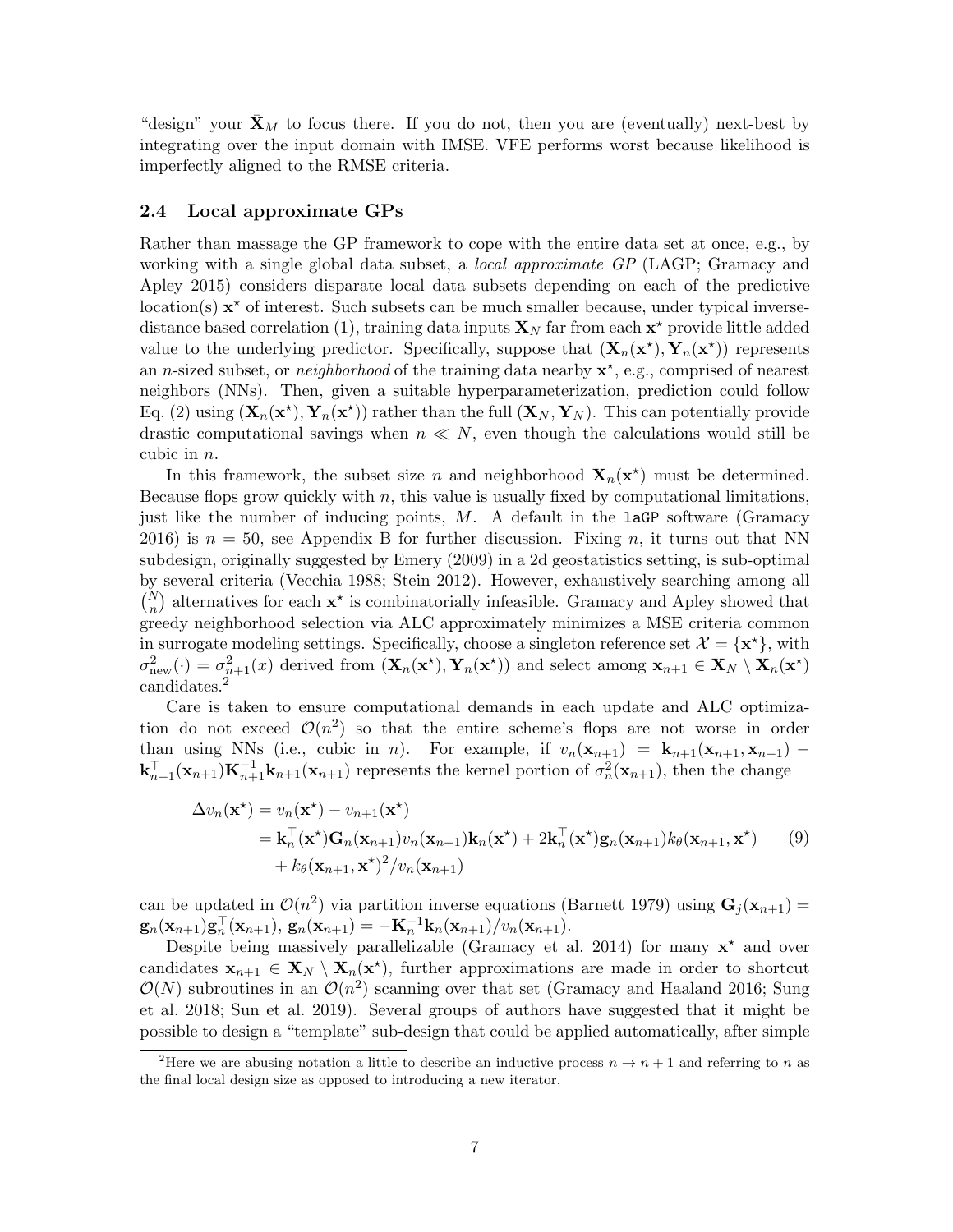shifting/scaling for each  $\mathbf{x}^*$ , without exhaustive search of  $\mathbf{X}_N \setminus \mathbf{X}_n(\mathbf{x}^*)$ . Non-uniform global designs  $\mathbf{X}_N$  render this a non-starter. Sparse design coverage in some regions, and dense in others, demands bespoke calculation in each  $x^*$  instance. Even with highly regular (e.g., gridded) global designs  $\mathbf{X}_N$ , local coverage can be irregular at the boundaries.

Local design topology is twinned with subset size,  $n$ . Accommodating wiggly test problems benefit with reactive dynamics offered by smaller  $n$  is easy, because that means faster execution. But *n* much larger than the default of  $n = 50$  can be a deal-breaker on speed grounds regardless of accuracy boosts in less wiggly settings.

### <span id="page-7-0"></span>3 Inducing point neighborhoods

Inducing points offer computational savings, but several drawbacks remain. Predictive accuracy suffers when they are placed far from testing locations. Optimization by likelihood can perform worse than simple space-filling (Section [2.3\)](#page-4-4). Computational costs are still cubic in a big number, despite  $M \ll N$  because you need enough M to fill the input volume. Multi-processing parallel schemes via likelihood [\(Chen et al. 2013\)](#page-23-9) and stochastic variational inference [\(Hensman et al. 2013;](#page-24-9) [Hoang et al. 2015;](#page-24-10) Schürch et al. 2020) offer limited respite because they operate on the full data.

We thus propose a *locally induced GP (LIGP)* by hybridizing ordinary, "global" inducing point schemes with LAGP. This brings knock-on benefits to the local data-subsetting world: speed-ups, selection of neighborhood size (larger for smoother processes), longelusive template schemes (Section [4\)](#page-12-0). LIGP operates similarly to LAGP via neighborhoods  $\mathbf{X}_n(\mathbf{x}^*) \subset \mathbf{X}_N$ . If a greedy scheme like ALC is used to fill  $\mathbf{X}_n(\mathbf{x}^*)$ , it would include an exhaustive search on the order of  $\mathcal{O}(Nn^3)$ . Instead we choose simple NN approach, incurring an amortized one-off  $\mathcal{O}(N \log N)$  cost. Effort is reallocated into choosing local inducing points  $\bar{\mathbf{X}}_m(\mathbf{x}^*)$  for  $\mathbf{X}_n(\mathbf{x}^*)$ , which are free to take on any values, at cubic in m cost. Our multiplicity notation is intended to convey  $m \ll n \ll N$ , although that hierarchy need not be strict. Small  $m$  allows wider local scope with bigger  $n$  without a substantial computational hit.

Algorithm [1](#page-7-1) outlines the LIGP prediction algorithm, which can be run independently for each  $x^* \in X^*$ . For each  $x^*$ , a local neighborhood  $X_n(x^*)$  is built from a NN subset of  ${\bf X}_N$  followed by a set of inducing points  $\bar{\bf X}_m({\bf x}^*)$ . Various methods to select  $\bar{\bf X}_m({\bf x}^*)$  are explored in the following sections.

<span id="page-7-1"></span>

| <b>Algorithm 1 LIGP Prediction</b>                                                     |                                                                                                                                                                        |                                                   |  |
|----------------------------------------------------------------------------------------|------------------------------------------------------------------------------------------------------------------------------------------------------------------------|---------------------------------------------------|--|
| 1: procedure LIGP.PRED $(m, n, \mathbf{X}^*, \mathbf{X}_N, \mathbf{Y}_N, \mathcal{X})$ |                                                                                                                                                                        |                                                   |  |
| 2:                                                                                     | for $i = 1, \ldots, N' =  X^* $ do                                                                                                                                     | ## Each $x_i^* \in X^*$ , potentially in parallel |  |
| 3:                                                                                     | $\{\bar{\mathbf{X}}_m, \mathbf{X}_n\} \leftarrow \text{IP}(\dots)$                                                                                                     | $\#\#$ Any of Algorithms 2-4                      |  |
| 4:                                                                                     | $\mathbf{Y}_n \leftarrow Y(\mathbf{X}_n)$                                                                                                                              | $\#$ Extract from $\mathbf{Y}_N$ at neighborhood  |  |
| 5:                                                                                     | $\hat{\nu}, \theta \leftarrow \operatorname{argmax}_{\nu, \theta} \mathrm{LLik}(\nu, \theta, \mathbf{X}_n, \mathbf{Y}_n, \mathbf{X}_m)$                                | $\#\#\text{ Local MLE},\text{Eqs. } (6-7)$        |  |
| 6:                                                                                     | $\{\hat{\mu}^{(i)}, \hat{\sigma}^{2(i)}\}\leftarrow \text{GP.PRED}(\mathbf{x}_i^{\star} \mid \mathbf{X}_n, \mathbf{Y}_n, \bar{\mathbf{X}}_m, \hat{\theta}, \hat{\nu})$ | $\# \#$ Eq. (8)                                   |  |
| 7:                                                                                     | end for                                                                                                                                                                |                                                   |  |
| 8:                                                                                     | <b>return</b> $\{\hat{\mu}^{(i)}, \hat{\sigma}^{2(i)}\}_{i=1}^{N'}$                                                                                                    |                                                   |  |
| 9: end procedure                                                                       |                                                                                                                                                                        |                                                   |  |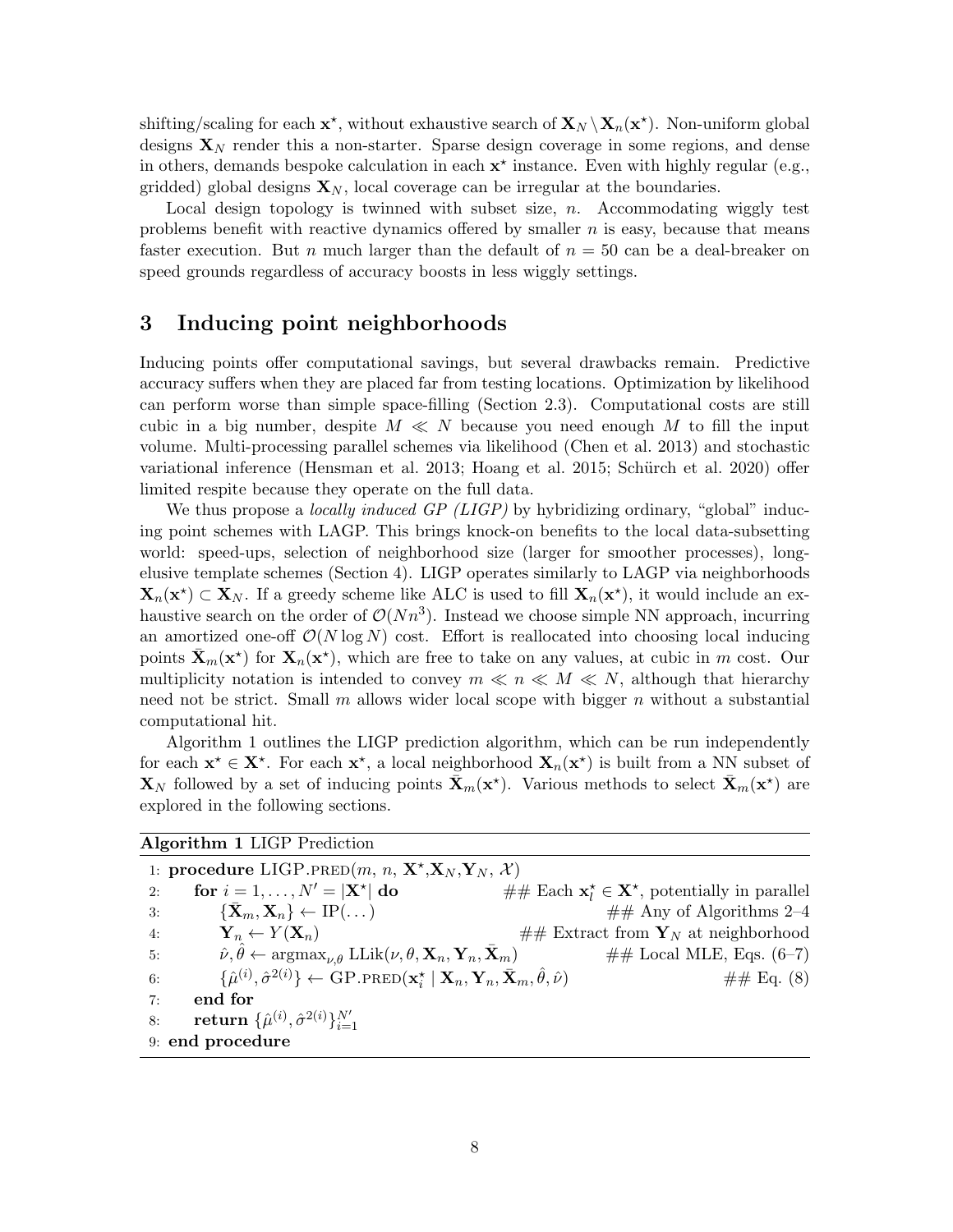#### <span id="page-8-2"></span>3.1 Sequential selection of local inducing points

Changing focus to local neighborhoods  $X_n(x^*)$  warrants a second look at selection criteria for inducing points  $\bar{\mathbf{X}}_m(\mathbf{x}^*)$ . Likelihoods here are a mismatch to surrogate modeling and machine learning predictive goals. Instead, we follow the LAGP format of greedy optimization via MSE. Given the connection between inducing  $\bar{\mathbf{X}}_m(\mathbf{x}^*)$  and actual training locations  $\mathbf{X}_n(\mathbf{x}^*)$ , emphasis on prediction at singleton  $\mathbf{x}^*$  has deleterious effects. We tried this:  $\bar{\mathbf{X}}_m(\mathbf{x}^*)$  "pile up" around  $\mathbf{x}^*$  leading to poor estimates of local lengthscale and curvature. Instead, we suggest a locally weighted IMSE criterion.

Suppose we have  $\bar{\mathbf{X}}_m(\mathbf{x}^*)$  already and wish to choose the next inducing point  $\bar{\mathbf{x}}_{m+1}(\mathbf{x}^*)$ . Dependence on  $x^*$  is implicit below, although we shall drop it from the expressions and simply write  $\mathbf{X}_n$ ,  $\mathbf{X}_m$  and  $\bar{\mathbf{x}}_{m+1}$ , etc., in order to streamline the notation. We presume that the study region is a hyperrectangle  $\mathcal{X} = [a_k, b_k]_{k=1}^d$ . Rather than integrate uniformly over that domain, reproducing an ordinary global IMSE whose closed form slightly generalizes [Binois et al.](#page-23-7) [\(2019\)](#page-23-7), we weight the calculation by proximity to the predictive location  $x^*$ . Although this weighting scheme could be treated as a tuning parameter, we choose a Gaussian measure proportional to the Gaussian kernel  $k_{\theta}(\cdot, \mathbf{x}^{\star})$  to facilitate a similar closed-form solution:

$$
\begin{split} \text{wIMSE}_{n}^{(m+1)}(\bar{\mathbf{x}}_{m+1}, \mathbf{x}^{\star}) & \equiv \text{wIMSE}(\bar{\mathbf{x}}_{m+1}, \mathbf{X}_{n}, \mathbf{Y}_{n}, \mathcal{X}, \bar{\mathbf{X}}_{m}, \mathbf{x}^{\star}) \\ & = \int_{\tilde{\mathbf{x}} \in \mathcal{X}} k_{\theta}(\tilde{\mathbf{x}}, \mathbf{x}^{\star}) \frac{\sigma_{m+1,n}^{2}(\tilde{\mathbf{x}})}{\nu} d\tilde{\mathbf{x}} \\ & = \frac{\sqrt{\theta \pi}}{2} \prod_{k=1}^{d} \left( \text{erf} \left\{ \frac{\mathbf{x}^{\star} - a_{k}}{\sqrt{\theta}} \right\} - \text{erf} \left\{ \frac{\mathbf{x}^{\star} - b_{k}}{\sqrt{\theta}} \right\} \right) - \text{tr} \left\{ \left( \mathbf{K}_{m+1}^{-1} - \mathbf{Q}_{m+1}^{-1(n)} \right) \mathbf{W}_{m+1}^{*} \right\}, \end{split} \tag{10}
$$

where erf is the error Gaussian function and  $\mathbf{W}_{m+1}^{\star} = \prod_{k=1}^{d} \mathbf{W}_{m+1,k}^{\star}$ . The  $(i, j)$ <sup>th</sup> entry of  $\mathbf{W}_{m+1,k}^{\star}$  is

<span id="page-8-0"></span>
$$
w_{m+1,k}^{\star(i,j)} \equiv w_{m+1,k}(\bar{\mathbf{x}}_i, \bar{\mathbf{x}}_j)
$$
\n
$$
= \int_{a_k}^{b_k} k_\theta(\tilde{\mathbf{x}}_k, \mathbf{x}_k^*) k_\theta(\tilde{\mathbf{x}}_k, \bar{\mathbf{x}}_{i,k}) k_\theta(\tilde{\mathbf{x}}_k, \bar{\mathbf{x}}_{j,k}) d\tilde{\mathbf{x}}_k
$$
\n
$$
= \sqrt{\frac{\pi \theta}{12}} \exp\left\{\frac{2}{3\theta} \left(\bar{\mathbf{x}}_{i,k} \mathbf{x}_k^* + \bar{\mathbf{x}}_{j,k} \mathbf{x}_k^* + \bar{\mathbf{x}}_{i,k} \bar{\mathbf{x}}_{j,k} - \mathbf{x}_k^{*2} - \bar{\mathbf{x}}_{i,k}^2 - \bar{\mathbf{x}}_{j,k}^2\right)\right\}
$$
\n
$$
\times \left( \text{erf}\left\{\frac{\iota_k^{(u,j)} - 3a_k}{\sqrt{3\theta}}\right\} - \text{erf}\left\{\frac{\iota_k^{(u,j)} - 3b_k}{\sqrt{3\theta}}\right\} \right),
$$
\n(11)

notating  $\mathbf{x}_k^*$  as the k<sup>th</sup> entry of the vector  $\mathbf{x}^*$  and  $\iota_k^{(u,j)} = \mathbf{x}_k^* + \bar{\mathbf{x}}_{u,k} + \bar{\mathbf{x}}_{j,k}$ . Derivations for [\(10–](#page-8-0)[11\)](#page-8-1) are included in Appendix [A.1.](#page-29-0) Extensions to other kernel structures, such as Matérn [\(Stein 2012\)](#page-27-5), yield similar closed forms (i.e., further extending [Binois et al. 2019\)](#page-23-7).

The best new local inducing point can be found by solving the following program:

<span id="page-8-1"></span>
$$
\bar{\mathbf{x}}_{m+1} = \operatorname{argmin}_{\bar{\mathbf{x}}_{m+1} \in \mathcal{X}} \operatorname{wIMSE}_n^{(m+1)}(\bar{\mathbf{x}}_{m+1}, \mathbf{x}^{\star}).
$$

The wIMS $\mathrm{E}_n^{(m+1)}(\bar{\mathbf{x}}_{m+1}, \mathbf{x}^*)$  surface realized over choices  $\bar{\mathbf{x}}_{m+1} \in \mathcal{X}$ , which we shall visualize momentarily in Section [3.2,](#page-9-0) may be multi-modal. However, it is not pathologically so like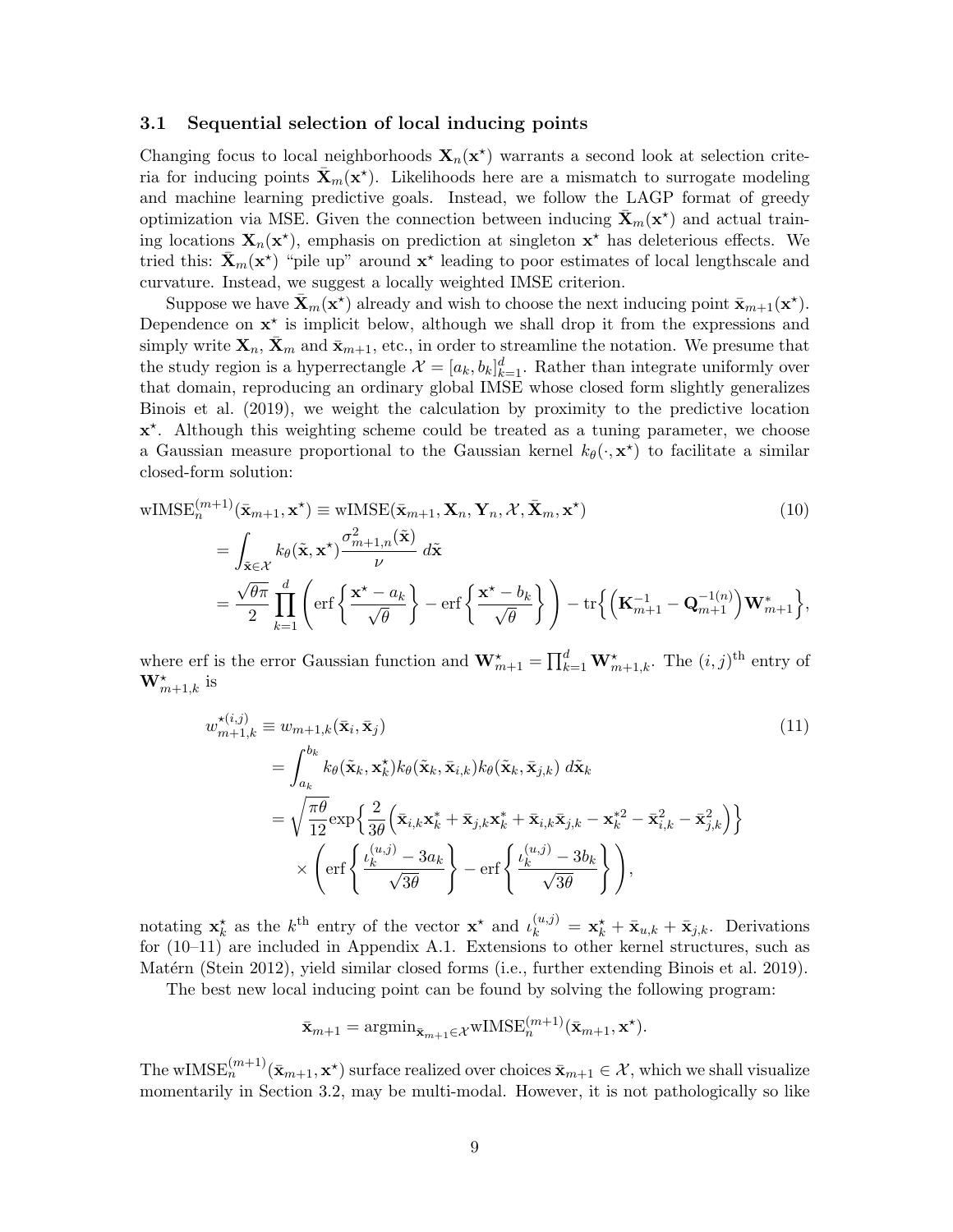a global IMSE. Library-based numerical schemes (details in Section [5.1\)](#page-16-1) work well when suitably initialized but perform even better when aided by derivative information. The  $k^{\text{th}}$ component of the gradient is given by

$$
\frac{\partial}{\partial \bar{\mathbf{x}}_{m+1,k}} \mathbf{w} \text{IMSE}(\bar{\mathbf{x}}_{m+1}, \mathbf{x}^*)\n= -\text{tr}\left\{ \left( \frac{\partial \mathbf{K}_{m+1}^{-1}}{\partial \bar{\mathbf{x}}_{m+1,k}} - \frac{\partial \mathbf{Q}_{m+1}^{-1(n)}}{\partial \bar{\mathbf{x}}_{m+1,k}} \right) \mathbf{W}_{m+1}^* \right\} - \text{tr}\left\{ \left( \mathbf{K}_{m+1}^{-1} - \mathbf{Q}_{m+1}^{-1(n)} \right) \frac{\partial \mathbf{W}_{m+1}^*}{\partial \bar{\mathbf{x}}_{m+1,k}} \right\}.
$$
\n(12)

The form of  $\mathbf{W}_{m+1}^{\star}$ , given in Eq. [\(11\)](#page-8-1), reveals that the only non-zero entries in  $\frac{\partial \mathbf{W}_{m+1}^{\star}}{\partial \bar{\mathbf{x}}_{m+1,k}}$  are the  $m + 1$ <sup>st</sup> row/column. Those entries are

<span id="page-9-1"></span>
$$
\frac{\partial w^{\star}_{m+1}(\bar{\mathbf{x}}_i, \bar{\mathbf{x}}_{m+1})}{\partial \bar{\mathbf{x}}_{m+1,k}} \prod_{k=1, k \neq k'}^{d} w^{\star}_{m+1,k}(\bar{\mathbf{x}}_i, \bar{\mathbf{x}}_{m+1}).
$$

Derivation of  $\frac{\partial w_{m+1}^{\star}(\bar{\mathbf{x}}_i,\bar{\mathbf{x}}_{m+1})}{\partial \bar{\mathbf{x}}_{m+1}}$  $\frac{\partial x_{n+1}(x_i, x_{m+1})}{\partial \bar{x}_{m+1,k'}}$  based on a squared exponential kernel is in Appendix [A.1.](#page-29-0)

Expressions for wIMSE and derivative  $(10-12)$  $(10-12)$  leverage the same Woodbury identities used earlier [\(4](#page-3-2)[–8\)](#page-4-3). Partitioned inverse updates of  $\mathbf{K}_{m+1}^{-1}$  and  $\mathbf{Q}_{m+1}^{-1(n)}$  (Appendix [A.1\)](#page-29-0), allows  $m \to m + 1$  in  $\mathcal{O}(m^2n)$  flops.

#### <span id="page-9-0"></span>3.2 Illustrations of Greedy Inducing Point Search

Greedily optimizing wIMSE to place local inducing points around neighborhood  $\mathbf{X}_n(\mathbf{x}^*)$ results in  $\bar{\mathbf{X}}_m(\mathbf{x}^*)$  with (approximately) minimal predictive variance nearby  $\mathbf{x}^*$ , so naturally they concentrate in that locale. To explore inducing point optimization with wIMSE, we use a toy 2d test problem known as Herbie's tooth [\(Lee et al. 2011\)](#page-25-6). This function is attractive due to its low dimensionality but complex nonstationary surface littered with local minima. The function is defined by  $f(x_1, x_2) = -w(x_1)w(x_2)$  where  $w(x) = \exp\{- (x - 1)^2\}$  +  $\exp\{-0.8(x+1)^2\} - 0.05\sin(8(x+0.1))$  and  $x_1, x_2 \in [-2, 2]$  $x_1, x_2 \in [-2, 2]$  $x_1, x_2 \in [-2, 2]$ . Figure 2 shows the evolution of wIMSE-based acquisition for  $x^*$  placed at the origin for Herbie's tooth ( $N = 40$ K,  $n = 100$ ). Panels (a-c) show existing  $\bar{\mathbf{X}}_m(\mathbf{x}^*)$  in blue overlayed on the wIMSE surface used to select  $\bar{\mathbf{x}}_{m+1}$ . Optimal  $\bar{\mathbf{x}}_{m+1}$ , i.e., the wIMSE global minimum, are represented by white-filled circles. Unlike global VFE likelihood, ALC, and IMSE surfaces (explored in Appendix, [A,](#page-28-2) Figure [9\)](#page-29-1), the local wIMSE surface does not appear to be as affected by placement of the training points  $\mathbf{X}_N$ , or local neighborhood  $\mathbf{X}_n(\mathbf{x}^*) \subset \mathbf{X}_N$ , shown as dots in panel (d). Local minima still exist as more inducing points are introduced. Yet the wIMSE surface is much smoother and well-behaved, making optimization easier.

The first selection,  $\bar{\mathbf{x}}_1(\mathbf{x}^*)$ , often lies very close to  $\mathbf{x}^*$ . When  $\mathbf{x}^*$  is near the boundary of the input space, where wIMSE would be asymmetric, the first inducing point selection may "pull away" somewhat from  $x^*$  towards to middle of the space. But when symmetry is high, as it is at the origin for the illustration in Figure [2,](#page-10-0) it is hard to distinguish between  $\bar{\mathbf{x}}_1$ and  $\mathbf{x}^*$  up to numerical error. We find it convenient to simply begin optimizing at iteration two, with  $\bar{\mathbf{x}}_1 = \mathbf{x}^*$ .

For concreteness, steps for this greedy wIMSE inducing point search are outlined in Algorithm [2.](#page-11-0) After building the local neighborhood  $\mathbf{X}_n(\mathbf{x}^*)$ , initialization is completed by choosing  $\bar{\mathbf{x}}_1 \leftarrow \mathbf{x}^*$  and local lengthscale  $\theta^{(0)}$ . Here we set  $\theta^{(0)}$  based on quantiles of squared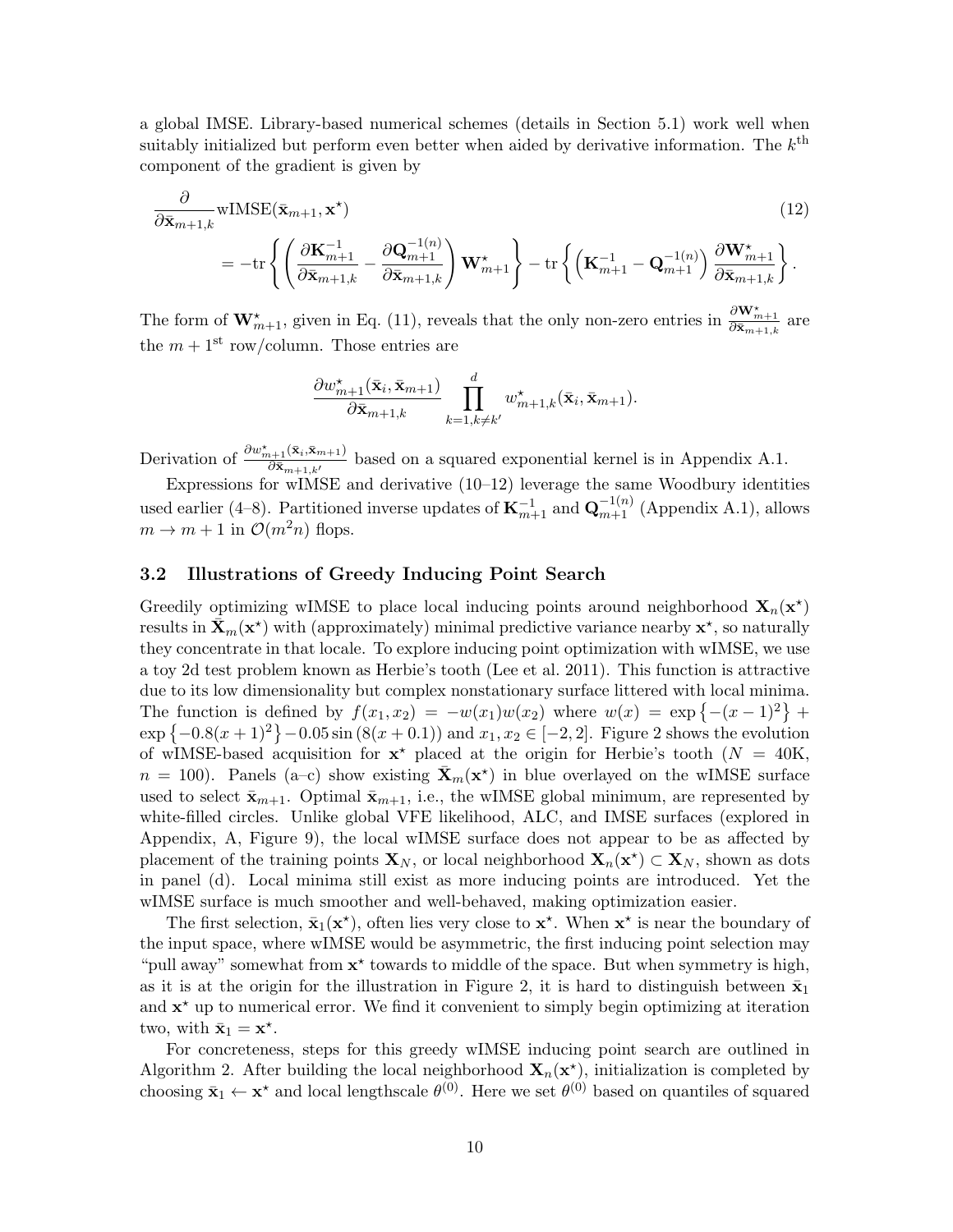<span id="page-10-0"></span>

Figure 2: wIMSE surfaces (a–c), red/lower yellow/higher, used to optimize the 2nd, 4th, and 10th inducing points: existing in blue; new selection in white. Predictive location  $x^*$  is at the origin, which is where  $\bar{\mathbf{x}}_1$  is placed. Panel (d) summarizes the neighborhood  $\mathbf{X}_n(\mathbf{x}^*)$ as gray dots and local inducing points  $\bar{\mathbf{X}}_m(\mathbf{x}^*)$  in number order.

distances in  $X_n(x^*)$ , though other settings are considered later. After greedy selection over  $i = 1, \ldots, m$ , intermixed with updates to the locally induced GP structure as outlined in Section [3.1,](#page-8-2) the procedure returns an  $m \times d$  matrix comprised of the selected inducing points  $\bar{\mathbf{X}}_m(\mathbf{x}^*)$  alongside an  $n \times d$  matrix defining the local neighborhood  $\bar{\mathbf{X}}_n(\mathbf{x}^*)$ .

The left panel of Figure [3](#page-11-1) shows the predictions for a grid of  $x^*$  settings arranged over a 1d slice of Herbie's tooth where  $x_2^* = 0.6$ , including LAGP (via ALC with  $n =$ 50, defaults in laGP) and LIGP  $(m, n) = (10, 100)$ , with local subset and inducing point designs re-optimized at each predictive location. We allow LIGP a bigger neighborhood  $(n)$ , with explanation in Appendix [B,](#page-32-0) but remind that this involves thriftier m-sized cubic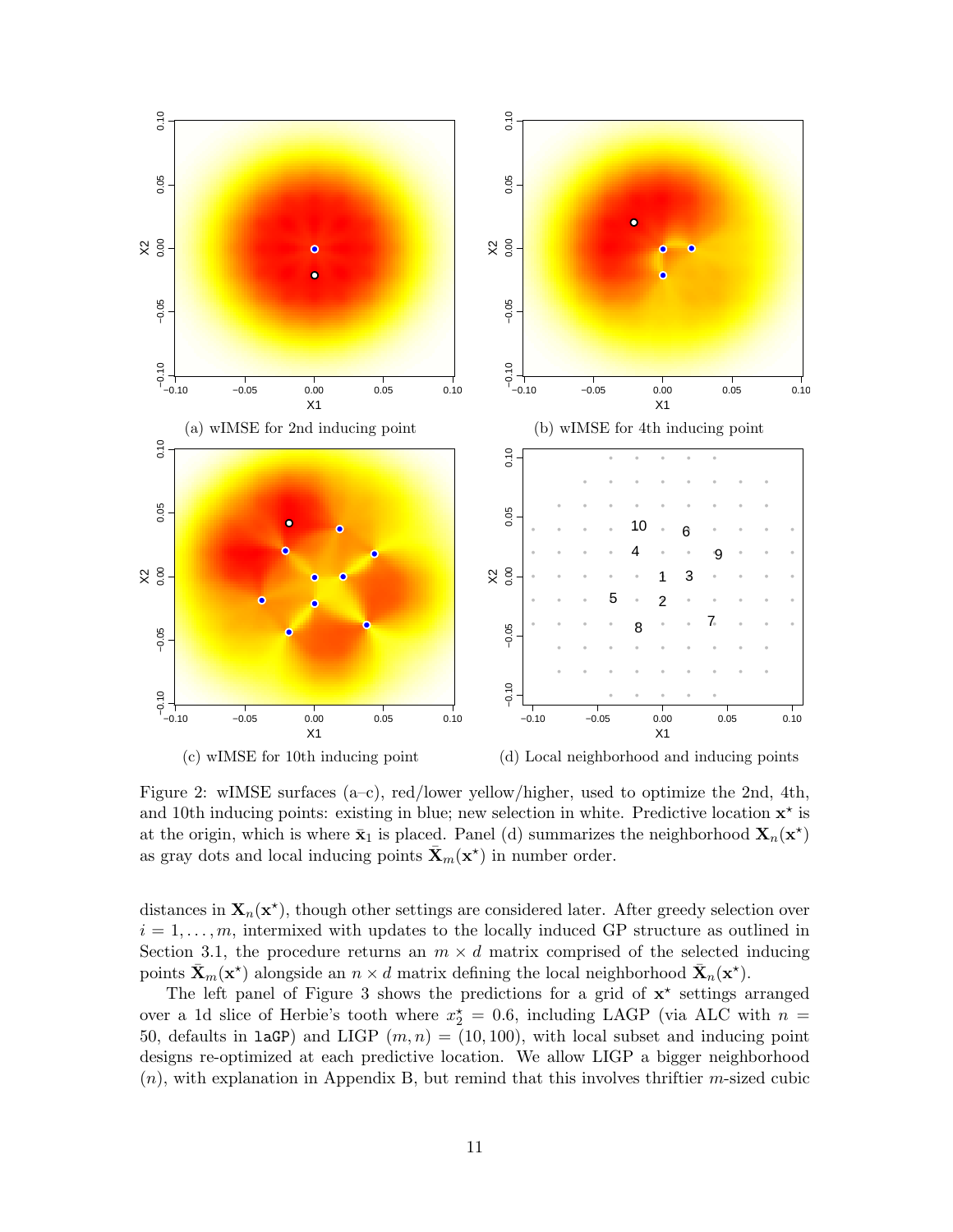<span id="page-11-0"></span>Algorithm 2 Inducing Point wIMSE Design

1: procedure IP.wIMSE $(m, n, \mathbf{x}^*, \mathbf{X}, \mathcal{X})$ 2:  $\mathbf{X}_n \leftarrow \text{NN}(\mathbf{x}^{\star})$  $\mathbf{X}, n$   $\neq$  Find *n* nearest neighbors to  $\mathbf{x}^*$ 3:  $\theta^{(0)} \leftarrow$  quantile(0.1, dist( $\mathbf{X}_n$ ))  $#$  Reasonable local lengthscale 4:  $\bar{\mathbf{x}}_1 \leftarrow \mathbf{x}^{\star}$  $#$  Place first inducing point 5: **for**  $i = 2, ..., m$  **do**  $\qquad \qquad \# \#$  Greedy wIMSE to find the rest 6:  $\bar{\mathbf{x}}_i \leftarrow \operatorname{argmin}_{\bar{\mathbf{x}}_i \in \mathcal{X}} \text{wIMSE}_n^{(i)}(\bar{\mathbf{x}}_i, \mathbf{x}^{\star})$ )  $\# \#$  Implicit dependence on  $\theta^{(0)}$ 7: **end for**  $\# \#$  Implicit updates of local induced GP 8: **return**  $\bar{\mathbf{X}}_m(\mathbf{x}^*) = {\{\bar{\mathbf{x}}_i\}}_{i=1}^m$  and  $\mathbf{X}_n(\mathbf{x}^*) = \mathbf{X}_n$ 9: end procedure

<span id="page-11-1"></span>

Figure 3: Left: approximate GP fits' mean prediction and truth on a slice of Herbie's tooth at  $x_2^* = 0.6$ . Right: errors relative to the truth on the approximate GP fits for the same slice of Herbie's tooth.

decompositions. Observe that both LAGP (red-dashed) and LIGP (green-dotted) capture the bumpiness of the surface, completely overlaying the true out-of-sample response (blacksolid).

Zooming in, the right panel of Figure [3](#page-11-1) shows errors along the slice under these comparators and two new variations: LAGP via NN with  $n = 100$  and LIGP with  $(m, n) = (10, 100)$ via template (Section [4.1\)](#page-12-1). Along most of the slice, LIGP's error follows a similar trend as LAGP (NN,  $n = 100$ ), albeit with a bumpier line. This is not surprising given that both GP fits use the same neighborhood  $X_n(x^*)$ . LAGP (ALC) copes well with smaller  $n = 50$  by filling  $\mathbf{X}_n(\mathbf{x}^*)$  with a mix of NNs and satellites.<sup>[3](#page-11-2)</sup> Averaging along that slice, out-of-sample RMSE for LAGP (ALC) was  $7.88 \times 10^{-4}$ , versus  $1.14 \times 10^{-4}$  and  $1.12 \times 10^{-4}$ for LAGP (NN) and LIGP, respectively. Here, LIGP predicts slightly better than LAGP (NN), its most direct competitor, and noticeably better than LAGP (ALC). By reducing the computational burden of the optimization criteria (NN v. ALC) and matrix inversions (LIGP v. LAGP), we free up resources to increase n and thus accuracy.

<span id="page-11-2"></span><sup>&</sup>lt;sup>3</sup>For identical n, ALC bests NN [\(Gramacy and Apley 2015\)](#page-24-4), motivating increased n for NN here.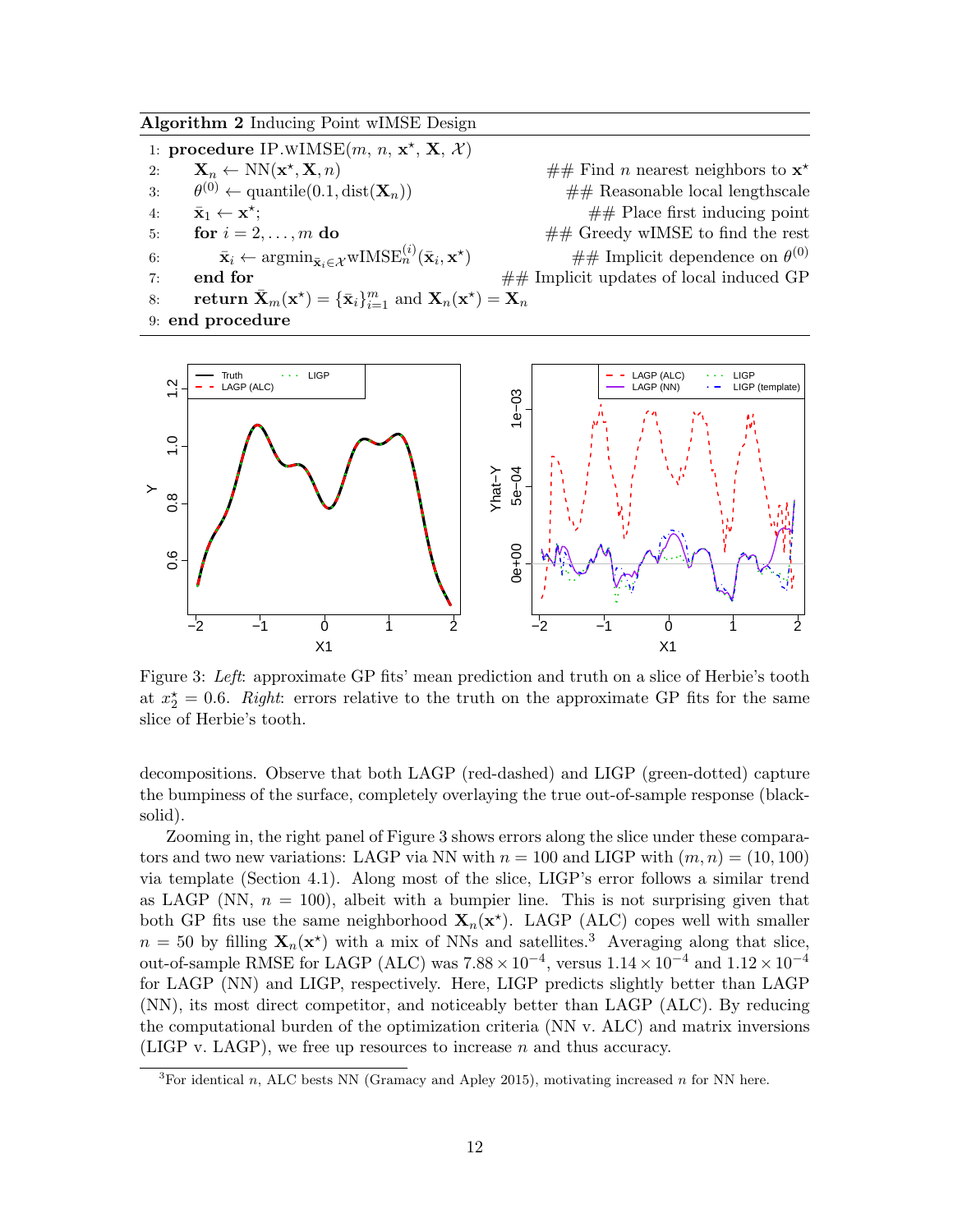Encouraging as these early LIGP results are, selecting novel  $\bar{\mathbf{X}}_m(\mathbf{x}^*)$  for each  $\mathbf{x}^*$  is a substantial undertaking. LIGP required 3.32 seconds, on average, to greedily build  $\bar{\mathbf{X}}_m(\mathbf{x}^{\star})$ using about 9 derivative-based iterates at each  $x^*$ . Once in hand, optimizing via likelihood using a local analog of Eq. [\(3\)](#page-3-0) and predicting [\(8\)](#page-4-3) based on  $\bar{\mathbf{X}}_m(\mathbf{x}^*)$  and  $\mathbf{X}_n(\mathbf{x}^*)$  is almost instantaneous, requiring 0.0062 seconds per prediction. LAGP (NN or ALC), which search discretely over subsets, lag a little behind at 0.0437 and 0.073 seconds, respectively.

# <span id="page-12-0"></span>4 Refinements to neighborhood composition

LIGP can be accelerated with little impact on predictive accuracy by applying a single inducing point design  $\bar{\mathbf{X}}_m(\mathbf{x}^*)$  almost identically over all predictive locations  $\mathbf{x}^* \in \mathcal{X}$  of interest. Here we explore the benefits of inducing point design templates built with wIMSE and thriftier space-filling strategies.

#### <span id="page-12-1"></span>4.1 Inducing points template

Creating  $\bar{\mathbf{X}}_m(\mathbf{x}^*)$  based on wIMSE for each  $\mathbf{x}^* \in \mathcal{X}$  is a chore that can cannibalize any benefit that might come with adopting an inducing point approximation in the first place. The highly structured nature of optimal wIMSE-based inducing points (Figure [2d](#page-10-0)) suggests such effort might be overkill. Perhaps the cost of a single, representative optimization could be amortized over the expense of its application on a vast predictive grid. When re-purposed, through shifting or other transformation for new  $x^*$ , we refer to the original wIMSE design – which might be calculated at the middle of the input space – as a template.

<span id="page-12-2"></span>

Figure 4: Local neighborhoods for two predictive locations  $\mathbf{x}^*$  at (-0.1, 1.85) and (0.19, 1.97). Gray dots are  $n = 100$  neighborhoods  $\mathbf{X}_n(\mathbf{x}^*)$ . Green points are wIMSE optimal inducing points  $\bar{\mathbf{X}}_m(\mathbf{x}^*)$ ; blue ones are displaced templates derived at the origin. The wIMSE template performs nearly the same space-filling effect as the locally optimized inducing points.

Figure [4](#page-12-2) depicts the essence of the idea, comparing bespoke  $\bar{\mathbf{X}}_m(\mathbf{x}^*)$  to re-shifted ones from a template in two variations. The setup is again Herbie's tooth in  $[-2, 2]^2$  and the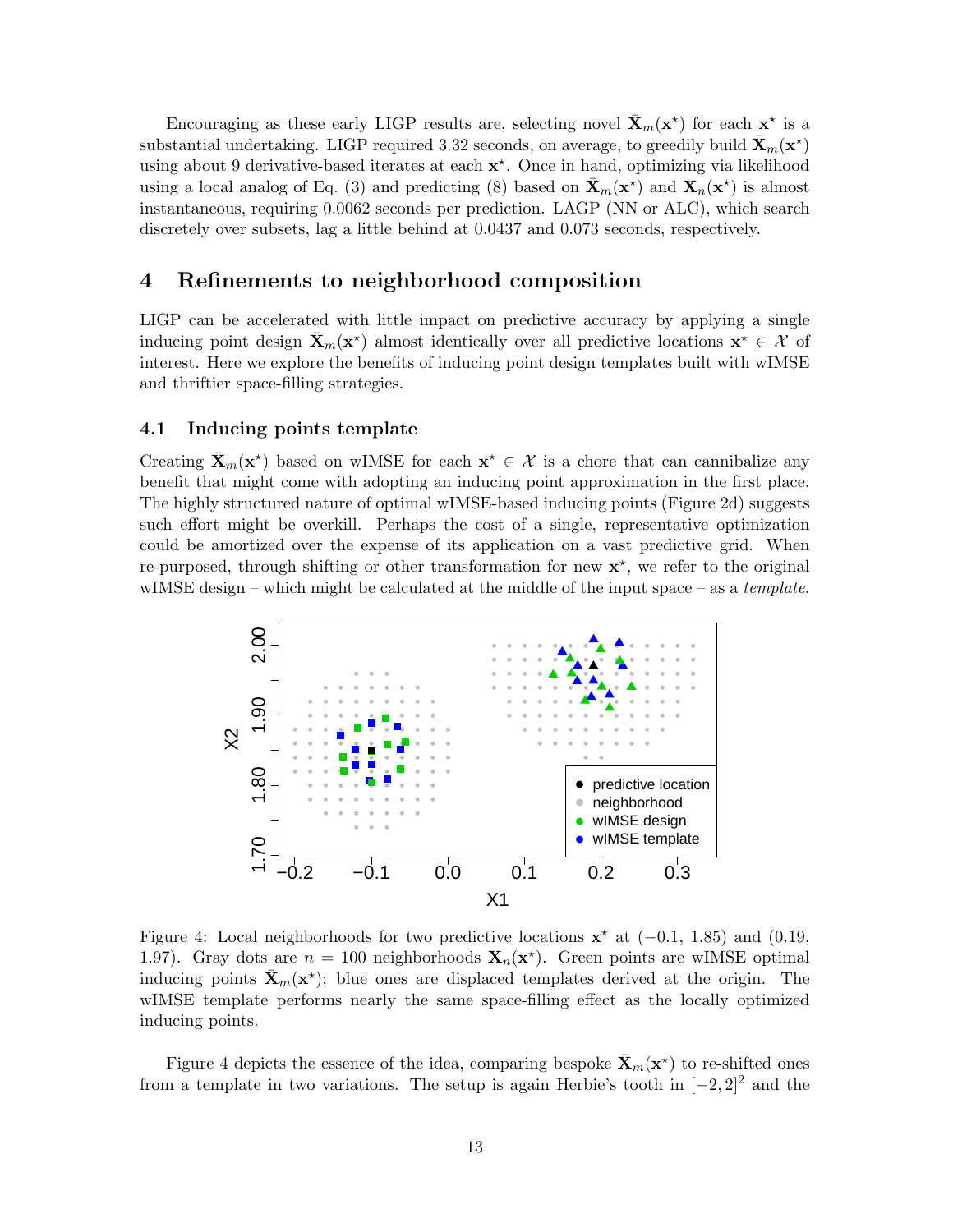two predictive sites are  $\mathbf{x}^{*(1)} = (-0.1, 1.85)$  and  $\mathbf{x}^{*(2)} = (0.19, 1.97)$  whose  $n = 100$  neighborhoods  $\mathbf{X}_n(\mathbf{x}^{*(1)})$  and  $\mathbf{X}_n(\mathbf{x}^{*(2)})$ , shown as gray dots, reside completely in the interior and on the  $x_2$  boundary, respectively. Blue points in the plot represent a wIMSE-based inducing point design – as optimized (Section [3\)](#page-7-0) at the center of the design space and then – shifted to be centered at the  $x^*s$ . Compare these template-based local inducing points to corresponding optimal analogues in green. At both predictive locations, the pair of inducing point designs differ, yet both still space-fill the inner-neighborhood around  $x^*$ . A mild exception may be template-based  $\bar{\mathbf{X}}_m(\mathbf{x}^{*(2)})$  with its two points outside of the design region, which would not happen under an exhaustive re-optimization. Other differences between alternatives would otherwise appear to be cosmetic up to rotation/small perturbations as may stem from a myriad of benign causes: relationship of  $x^*$  to its local neighborhood  $\mathbf{X}_n(\mathbf{x}^*)$ , convergence and global scope in greedy optimization, etc.

Looking back at the right panel of Figure [3,](#page-11-1) observe how prediction errors based on templates (blue dashed line) compare with locally wIMSE-optimized inducing points (green dotted line) along the slice. Both LIGP variations seem to underestimate the response compared to LAGP (NN), but the template methods give nearly as accurate predictions as LIGP with locally wIMSE-optimized inducing points. Transferring a template captures most of the variability between local wIMSE designs, even at the boundaries. The template is also much faster. It took a total of 328.82 seconds to fit separate  $\bar{\mathbf{X}}_m(\mathbf{x}^*)$  and predict at the 99  $x^*$  locations depicted in the slice. Using a template instead takes 3.82 seconds, a near two orders of magnitude improvement.

<span id="page-13-0"></span>

| <b>Algorithm 3</b> Building and Displacing Inducing Point Templates                                                          |                                                            |  |  |
|------------------------------------------------------------------------------------------------------------------------------|------------------------------------------------------------|--|--|
| 1: $\check{\mathbf{x}} \leftarrow \text{median}(\mathbf{X})$                                                                 | $\#\#\$ Set $\check{\mathbf{x}}$ to the center of the data |  |  |
| 2: $\bar{\mathbf{X}}_m \leftarrow \text{IP.WIMSE}(m, n, \check{\mathbf{x}}, \mathbf{X}, \mathcal{X})$                        | ## Use Alg. 2 on $\check{\mathbf{x}}$                      |  |  |
| 3: $\bar{\mathbf{X}}_m' \leftarrow \bar{\mathbf{X}}_m - \check{\mathbf{x}}_m$                                                | $\#\#$ Center template at the origin                       |  |  |
| 4: procedure IP. TEMPLATE $(n, x^*, X, \overline{X}'_m)$                                                                     |                                                            |  |  |
| 5: $\mathbf{X}_n \leftarrow \text{NN}(x^*, \mathbf{X}, n)$                                                                   |                                                            |  |  |
| $\bar{\mathbf{X}}_m \leftarrow \bar{\mathbf{X}}_m' + \mathbf{x}^{\star}$<br>6:                                               | $\# \#$ Simple displacement                                |  |  |
| return $\mathbf{X}_m(\mathbf{x}^*) = {\{\bar{\mathbf{x}}_i\}_{i=1}^m}$ and $\mathbf{X}_n(\mathbf{x}^*) = \mathbf{X}_n$<br>7: |                                                            |  |  |
| 8: end procedure                                                                                                             |                                                            |  |  |

Algorithm [3](#page-13-0) provides pseudo-code for this template scheme, clarifying how a single wIMSE-based local inducing point design  $\bar{\mathbf{X}}_m$  is displaced for each  $\mathbf{x}^*$ . It is worth remarking that the scheme makes a tacit presumption that the full design structure,  $\mathbf{X}_N$ , is somewhat homogeneous: similar near the middle of the input space,  $\dot{x}$ , as near where it will be applied, i.e., for many disparate  $\mathbf{x}^* \in \mathcal{X}$ . We do not doubt it would be possible to engineer test problems, and/or non-space-filling designs  $\mathbf{X}_N$ , that would thwart this scheme, yet we find it works well in most cases.

#### <span id="page-13-1"></span>4.2 Space-filling templates

Our template-scheme leverages the neighborhood-focused space-filling nature of inducing points, beyond say  $\bar{\mathbf{x}}_1 \approx \mathbf{x}^*$ . Space-fillingness is a cornerstone of (global) computer experiment design. Numerous schemes exist, such as Latin hypercube samples (LHSs [Mckay](#page-25-7) [et al. 1979\)](#page-25-7) or maximin designs [\(Johnson et al. 1990\)](#page-25-8), etc., and hybrids thereof [\(Morris](#page-25-9) [and Mitchell 1995\)](#page-25-9). These work well and often require less computation than model-based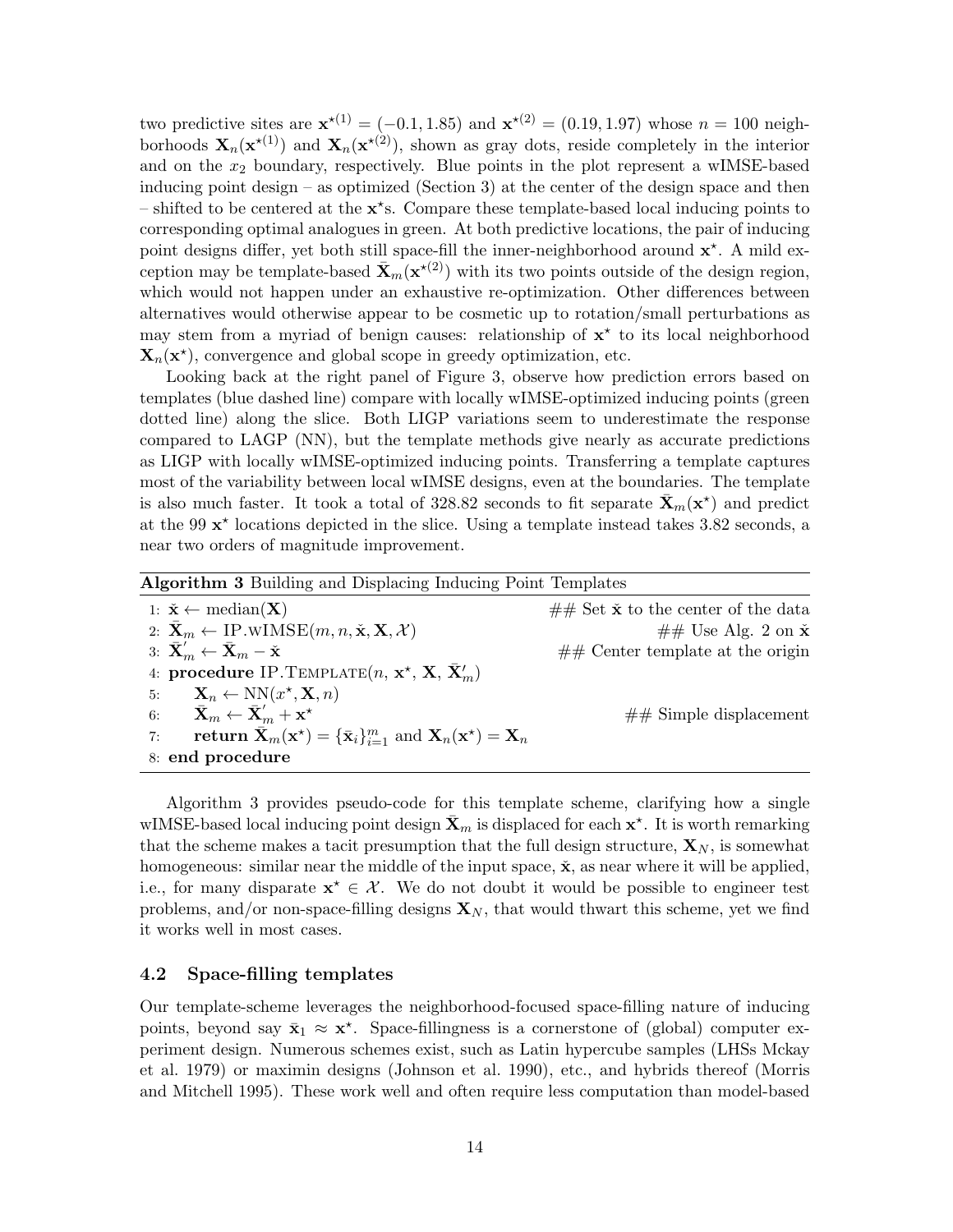alternatives such as IMSE. If such space-filling designs (SFDs) could be re-tooled to "focus" on particular parts of the input space – say in the neighborhood of  $x^*$  – we might be able to avoid an expensive greedy wIMSE optimization all together. SFDs might be able to mimic the behavior of a wIMSE template scheme at almost no cost at all.

SFDs are usually constructed in a unit hypercube. Re-centering such a template to  $x^*$  is trivial, but re-scaling so that it lies within  $\mathbf{X}_n(\mathbf{x}^*)$  and resembles  $\bar{\mathbf{X}}_m(\mathbf{x}^*)$  is more challenging. One way is to derive a second, local rectangle as a means of defining a linear mapping between scales. A thrifty strategy is to use the bounds of the neighborhood  $\mathbf{X}_n(\mathbf{x}^*)$ . But the shape of  $\mathbf{X}_n(\mathbf{x}^*)$  is roughly spherical, being comprised of Euclidean distance-based NNs. Thus the rectangular SFD will cover regions outside of the hypersphere, potentially placing some inducing points outside the neighborhood. In low input dimension, say  $d \leq 2$ , this is no big deal, because the circumscription is relatively tight. But when  $d = 8$ , say, circumscription is poor.

<span id="page-14-0"></span>

Figure 5: SFD template schemes (triangles) in 2d projections relative to local neighborhood (gray dots): (a) rectangular re-scaled LHS template (triangles) in relation to a local neighborhood (gray dots); (b) qNorm LHS template. Green triangles indicate  $\bar{\mathbf{X}}_m(\mathbf{x}^*)$  within the neighborhood  $\mathbf{X}_n(\mathbf{x}^*)$  in all coordinates; red outside.

Figure [5a](#page-14-0) shows a 2d projection of an 8d local neighborhood for the borehole problem, described in Section [5.2.](#page-17-0) Here, the volume of the convex hull of the neighborhood  $\mathbf{X}_n(\mathbf{x}^*)$ is less than one sixtieth of the size of the rectangle circumscribing its bounds in the coordinate axis directions. Consequently many of the template re-scaled local inducing points  $\bar{\mathbf{X}}_m(\mathbf{x}^*)$ , indicated as triangles, lie outside the neighborhood (red) in at least one of the eight coordinates. Of the  $m = 30$  local inducing points calculated for that figure, one of which is automatically at  $x^*$ , only five rectangular re-scaled LHS template points lie within the neighborhood.

As remedy, we propose a nonlinear mapping that warps the SFD to lie inside the neighborhood with high probability. In particular, we scale the SFD based on an inverse Gaussian CDF  $(\Phi^{-1})$ , applied separately to each of the d input coordinates. Algorithm [4](#page-15-0)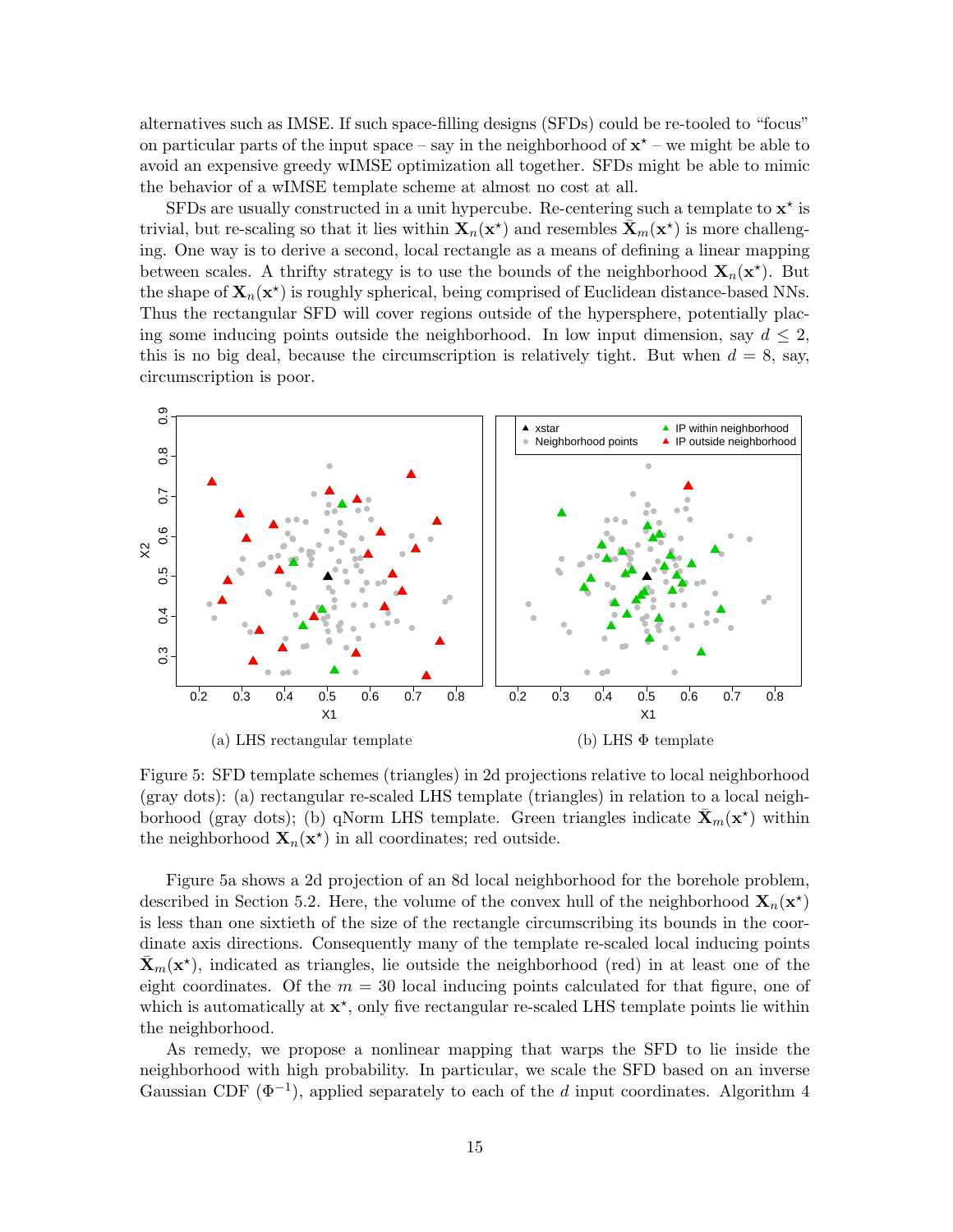outlines steps towards generating an inducing point design  $\bar{\mathbf{X}}_m(\mathbf{x}^{\star})$  based on a SFD  $\hat{\mathbf{X}}$  of size  $m-1$ , i.e., beyond choosing  $\bar{\mathbf{x}}_1 = \mathbf{x}^*$ .  $\Phi^{-1}$  calculations for each dimension  $k = 1, \ldots, d$ involve  $\mu = \mathbf{x}_k^*$  and variance  $\theta^{(0)}$ . This is the same  $\theta^{(0)}$  as in Algorithm [2](#page-11-0) for greedy wIMSE optimization, except here we demonstrate a more absolute default choice. This  $\Phi^{-1}$  transformation yields higher density near  $x^*$  and much lower density outside of the neighborhood's hypersphere. Observe in Figure [5b](#page-14-0) how this warping drastically reduces the number of template points outside of the neighborhood.

<span id="page-15-0"></span>

| <b>Algorithm 4</b> Inverse Gaussian CDF Space-Filling Template                                                       |                                              |  |
|----------------------------------------------------------------------------------------------------------------------|----------------------------------------------|--|
| 1: procedure IP.QNORM $(m, n, x^*, X)$                                                                               |                                              |  |
| $\mathbf{X}_n \leftarrow \text{NN}(\mathbf{x}^*, \mathbf{X}, n)$<br>2:                                               | ## Find <i>n</i> nearest neighbors to $x^*$  |  |
| $\theta^{(0)} \leftarrow (\frac{1}{3} \max_k  \mathbf{X}_{n,k}(\mathbf{x}^{\star}) - x_k^{\star} )^2$<br>3:          | $\#\#$ Reasonable local lengthscale          |  |
| $\hat{\mathbf{X}} \leftarrow$ SFD[0, 1] <sup>d</sup> with $m-1$ points<br>4:                                         | $\#\#$ Could be moved outside                |  |
| for $k = 1, \ldots, d$ do<br>5:                                                                                      | $\#\#$ Warp each input coordinate            |  |
| $\ddot{\mathbf{x}}_d \leftarrow \Phi^{-1}(\hat{\mathbf{x}}_d; \mu = x_d^{\star}, \sigma^2 = \theta^{(0)})$<br>6:     | ## Inverse Gaussian CDF with $\mu, \sigma^2$ |  |
| end for<br>7:                                                                                                        |                                              |  |
| $\mathbf{X}_m \leftarrow \text{rowbind}(\mathbf{x}^*, \check{\mathbf{X}})$<br>8:                                     | $\#\#$ Add $\mathbf{x}^*$ as inducing point  |  |
| return $\bar{\mathbf{X}}_m(\mathbf{x}^*) = \bar{\mathbf{X}}_m$ and $\mathbf{X}_n(\mathbf{x}^*) = \mathbf{X}_n$<br>9: |                                              |  |
| 10: end procedure                                                                                                    |                                              |  |

Pseudocode in Algorithm [4](#page-15-0) conveys bespoke SFD within each application of the subroutine, yielding new  $X$  in each call. As with the wIMSE template in Algorithm [3,](#page-13-0) this can be moved outside the subroutine to fix a single SFD, which might be important if the SFD is expensive to compute. We prefer LHSs for our SFDs because they are easy/instantaneous via libraries such as lhs [\(Carnell 2019\)](#page-23-10) on CRAN. Hybrids such as maximin–LHS are also straightforward (also with lhs), which can avoid some pathologies inherent in random LHS design. Ordinary maximin can be problematic under  $\Phi^{-1}$  because that criteria places points on the bounding hypercube, which would warp to  $\pm\infty$  without intervention, and because evaluating and optimizing that criteria is slow. Uniformly random design may be preferred when local lengthscales are difficult to estimate [\(Zhang et al. 2021\)](#page-28-3).

Section [3.2](#page-9-0) offered comparison between run time and predictive accuracy for LIGP, using wIMSE to build unique inducing point designs, to that of LAGP on a slice of Herbie's tooth. Now consider new template comparators: hyperrectangular SFD, LIGP (cHR), and Φ −1 -scaled SFD, LIGP (qNorm). While it took 3.32 seconds on average to build wIMSEbased designs, scaling an SFD to circumscribe the neighborhood (cHR) or applying  $\Phi^{-1}$ (qNorm) only takes 0.01 seconds on average. Both of these SFD template schemes produce an RMSE that is essentially the same  $(1.8 \times 10^{-4})$  as applying the wIMSE template scheme.

The borehole problem uses larger  $(m, n) = (80, 150)$  settings due to the higher input dimension (see Appendix [B](#page-32-0) for a discussion). It takes 141 seconds to build a wIMSE-based inducing point template of size  $m$ , while it only takes 0.034 seconds to build a SFD-scaled template. SFD and wIMSE templates produce LIGPs with similar RMSEs, discussed in Section [5.2.](#page-17-0)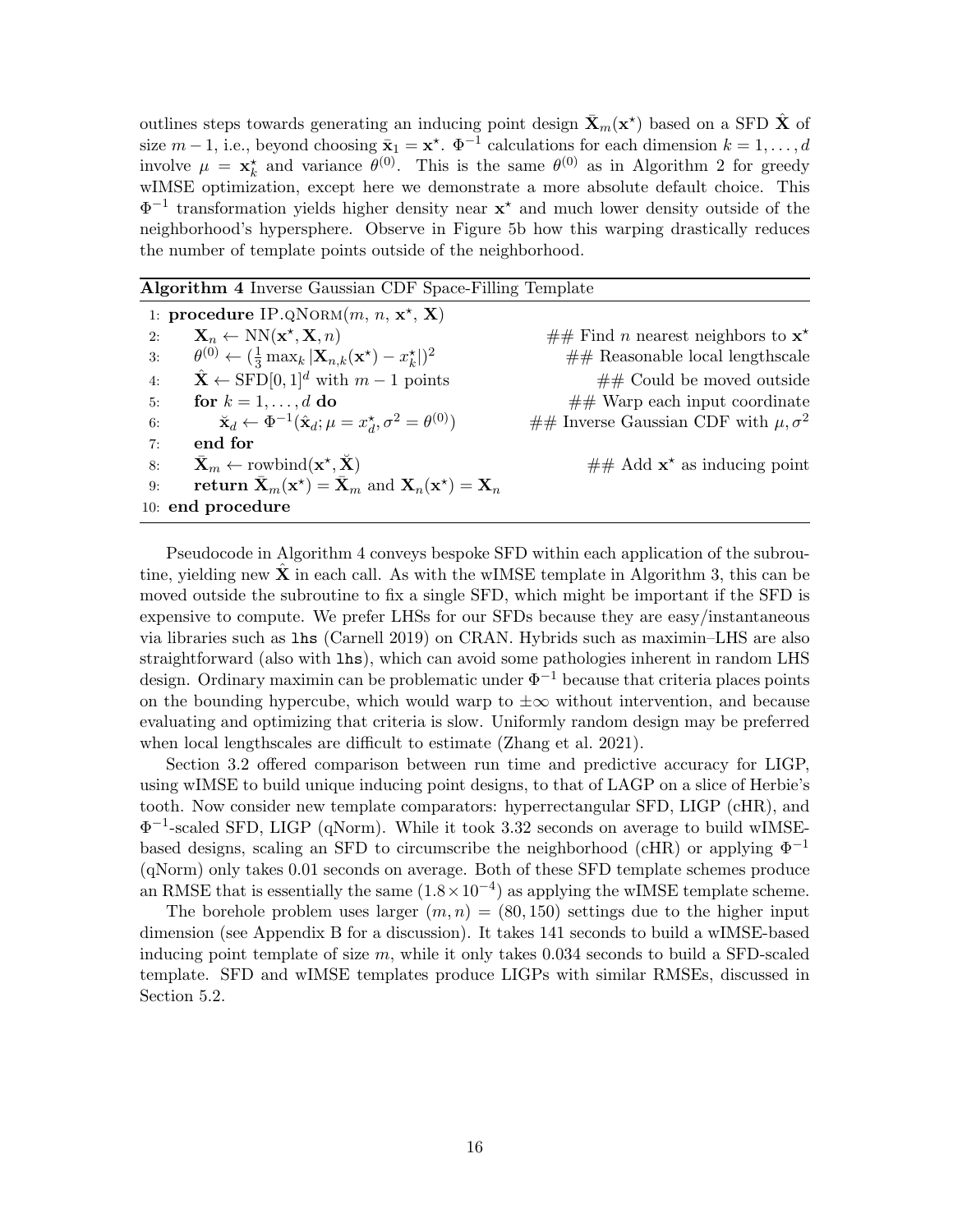### <span id="page-16-0"></span>5 Computation and benchmarking

Here we provide implementation details followed by in-depth comparison of LIGP and various template schemes, to LAGP on a swath of synthetic and real computer simulation experiments. Our metrics for benchmarking are out-of-sample RMSE and computation time. All analysis was performed on an eight-core hyperthreaded Intel i9-9900K CPU at 3.60GHz.

#### <span id="page-16-1"></span>5.1 Implementation details

R code [\(R Core Team 2020\)](#page-26-12) supporting our methodological contribution, and all examples, may be found on our Git repository.

#### <https://bitbucket.org/gramacylab/lagp/src/master/R/inducing/>

Some noteworthy aspects of that implementation include the following. Unlike laGP, which is coded in C with OpenMP for symmetric multiprocessing parallelization (R serving only as wrapper), our LIGP implementation is pure R. Nevertheless, our template schemes are competitive, time-wise, and sometimes notably faster.

We privilege an isotropic Gaussian kernel formulation with scalar lengthscale  $\theta$  for local modeling, although there is no reason other forms, such as Matérn [\(Stein 2012\)](#page-27-5), could not be entertained so long as the structure is differentiable with respect to inducing points  $\bar{\mathbf{X}}_m$ . To improve numerical conditioning of matrices  $\mathbf{K}_m$  and  $\mathbf{Q}_m^{(n)}$  for stable inversion, we augment their diagonals with  $\epsilon_K = 10^{-6}$  and  $\epsilon_Q = 10^{-5}$  jitter [\(Neal 1998\)](#page-25-3), respectively. While both are theoretically decomposible, we find that  $\mathbf{Q}_m^{(n)}$  is more sensitive to conditioning issues, thus requiring larger  $\epsilon$ . In the context of LAGP, it has been shown that separable local formulations do not much improve predictive performance, especially after first applying a global pre-scaling of inputs [\(Sun et al. 2019\)](#page-27-12). Such stretching and compressing of inputs,[4](#page-16-2) has recently become popular as a means of boosting predictive performance of approximate GP methods (e.g., [Katzfuss et al. 2020\)](#page-25-10). When pre-scaling in our exercises to ensure apples-with-apples comparisons to benchmarks we divide by square-root separable global lengthscales obtained from a GP's fit to random size-1000 data subsets. See [Gramacy](#page-24-0) [\(2020\)](#page-24-0), Section 9.3.4, for details. The time required is not included in our summaries.

Building of wIMSE inducing point designs  $\bar{\mathbf{X}}_m(\mathbf{x}^*)$  and templates  $\bar{\mathbf{X}}_m(\check{\mathbf{x}})$ , generically  $\bar{\mathbf{X}}_m$  below, follows Algorithm [3](#page-13-0) with m and n appropriate to the input dimension d (Appendix [B\)](#page-32-0), provided momentarily with our particular exercises. For initial local lengthscale  $\theta^{(0)}$ , we have had success with a number of heuristics which often lead to similar values/performance for LIGP methods in our exercises. [Gramacy](#page-24-8) [\(2016\)](#page-24-8) suggests the 10% quantile of squared pairwise distances between the neighborhood points  $X_n$ <sup>[5](#page-16-3)</sup> See Algorithm [2.](#page-11-0) A downside is that this is quadratic in n. A more absolute/direct  $\mathcal{O}(n)$  approach matches  $\theta^{(0)} = \sigma^2$ , where  $3\sigma$  approximates the 99% quantile of a Gaussian fit, to the margins of  $\mathbf{X}_n$ . Algorithm [4](#page-15-0) exemplifies this choice for contrast, although we see these as interchangeable. Each  $\bar{\mathbf{x}}_{m+1}$  augmenting  $\mathbf{X}_m$  optimizing wIMSE is found via a 20-point multi-start L-BFGS-B [\(Byrd et al. 1995\)](#page-23-11) scheme (using optim in R) peppered within the bounding box

<span id="page-16-2"></span><sup>4</sup>A characterization attributed to Derek Bingham predating any published account, to our knowledge.

<span id="page-16-3"></span><sup>&</sup>lt;sup>5</sup>In laGP, the function providing  $\theta^{(0)}$  in this way is darg.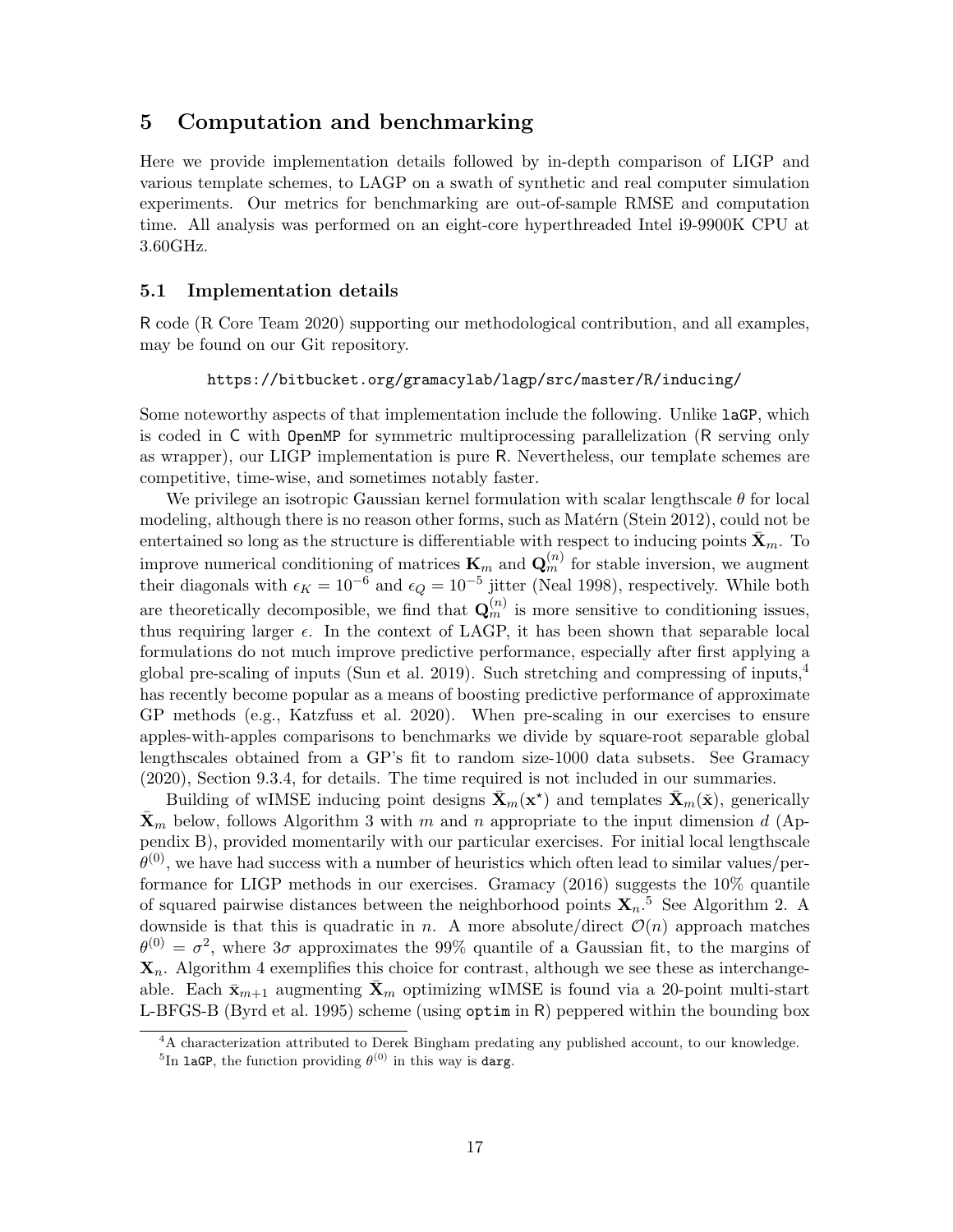surrounding the neighborhood  $\mathbf{X}_n$  to a tolerance of 0.01. Templates derived from space-filling designs (Section [4.2\)](#page-13-1) originate from  $m-1$  point LHSs through the hyperrectangle enclosing  $\mathbf{X}_n(\check{\mathbf{x}})$ , and then augmented with  $\check{\mathbf{x}}$  as the  $m^{\text{th}}$  inducing point.

Regardless of inducing point/template construction, machinery behind LIGP-based prediction is identical. Algorithm [1](#page-7-1) outlines the steps to construct local neighborhoods and predict at each of a set of N' prediction locations  ${\bf X}^*$  given training data  $\{{\bf X}_N, {\bf Y}_N\}$ , neighborhood size n, and number of inducing points m. Each location  $x_i$ , for  $i = 1, ..., N'$  could proceed in parallel. In our implementation we use  $16$  $16$  threads.<sup>6</sup> The pseudocode attempts to be agnostic about the inducing point scheme by simply writing  $IP(\ldots)$ . Any of Algorithms [2](#page-11-0)[–4](#page-15-0) can be used here. To estimate scale and lengthscale we used Eqs. [\(6–](#page-4-1)[7\)](#page-4-2) through simple substitutions of  $(m, n)$  for the local neighborhoods of  $x^*$ . We rely on optim in R to minimize the negative log-likelihood to estimate local  $\hat{\theta}(\mathbf{x}^{\star})$ 's. Finally, the predictive mean and variance for  $x^*$  are extracted via Eq. [\(8\)](#page-4-3).

#### <span id="page-17-0"></span>5.2 Borehole

Previewed in Section [4.2,](#page-13-1) the borehole function [\(Worley 1987\)](#page-28-4) is a classic example in computer experiments literature. Outputs may be derived in closed form as

$$
y = \frac{2\pi T_u[H_u - H_l]}{\log\left(\frac{r}{r_w}\right)\left[1 + \frac{2LT_u}{\log(r/r_w)r_w^2K_w} + \frac{T_u}{T_l}\right]}
$$

via inputs in the eight-dimensional rectangle:

$$
r_w \in [0.05, 0.15] \qquad r \in [100, 5000] \qquad T_u \in [63070, 115600] \qquad T_l \in [63.1, 116]
$$
  
\n
$$
H_u \in [990, 1100] \qquad H_l \in [700, 820] \qquad L \in [1120, 1680] \qquad K_w \in [9855, 12045].
$$

For training we use LHSs of size  $N = 100000$ , recoding natural inputs to the unit 8cube followed by pre-scaling via a global separable  $\theta$  as explained in Section [5.1.](#page-16-1) We use  $(m, n) = (80, 150)$  for all LIGP fits (see Appendix [B\)](#page-32-0). For a fair comparison, we entertain  $n = 150$  for LAGP (NN) as well as the default of  $n = 50$  for NN and ALC-based LAGP comparators. Figure [6](#page-18-0) summarizes RMSEs obtained over thirty MC instances with novel training and  $N' = 10000$  sized LHS testing sets.

Mirroring other studies (e.g., [Sun et al. 2019\)](#page-27-12), local approximation is key to using a vast training data set to get good predictions. LAGP performs better with a neighborhood of  $n = 50$  selected using ALC versus even larger neighborhoods  $(n = 150)$  using NN. Given the smoothness of the borehole surface, the addition of "satellite" points provided by ALC gives an accuracy boost over pure NN of similar size. We believe the same to be true of LIGP (cHR). Any inducing points lying outside the neighborhood act as "satellites" in this context. This is backed up by comparable RMSE results. The added flexibility of inducing points (LIGP) over discrete subsets (LAGP) may be limited by the highly smooth borehole dynamics.

Timings are provided at the bottom of Figure [6,](#page-18-0) with LIGP LHS templates being fastest among the most competitive alternatives, accuracy-wise. Interestingly, the cHR template is even better at prediction than the optimized wIMSE one, obtained at great computational expense (3.06 minutes). Compared to LAGP (NN) with  $n = 150$ , accuracy is only slightly

<span id="page-17-1"></span><sup>6</sup> I.e., two per hyperthreaded core.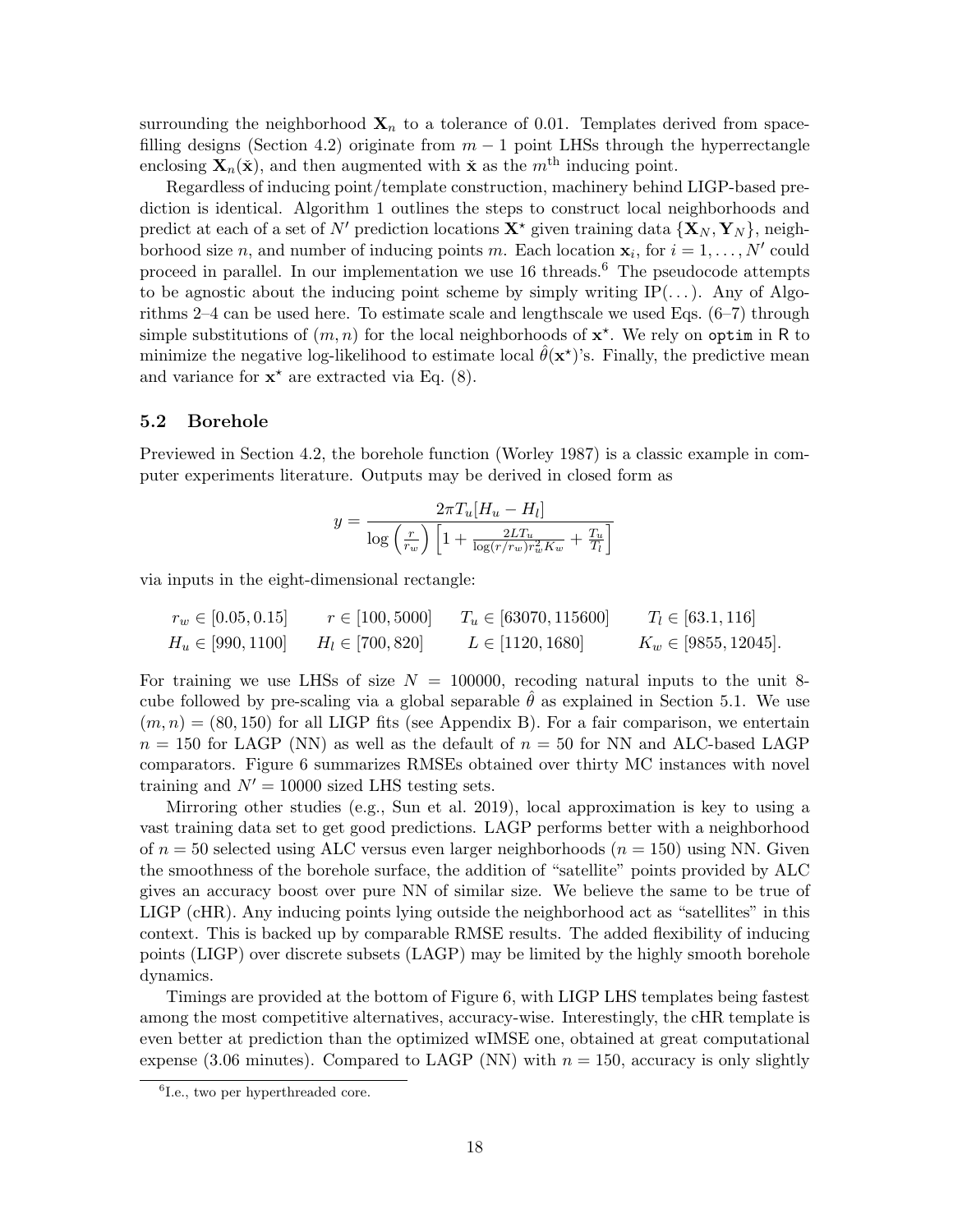<span id="page-18-0"></span>

Figure 6: Top-left: accuracy over 30 MC repetitions with lines showing other published works' results: [\(Kaufman et al. 2011,](#page-25-11) green), [\(Gramacy and Apley 2015,](#page-24-4) purple), [\(Katzfuss](#page-25-10) [et al. 2020,](#page-25-10) orange). Top-right: zoomed in version focusing on the best  $LI/LAGP$  methods. The color of the boxplot outline, red and black, correspond to the sizes of the neighborhoods  $(n = 50, 150$  respectively). Table below: compute time in minutes.

diminished, but predictions are furnished in half the time on aggregate. Again, we remind the reader that this is a little unfair to LIGP, comparing an R-only implementation to laGP's C library. Another reason this timing comparison is not more impressive is that optimizing the inducing point likelihood to obtain local  $\hat{\theta}(\mathbf{x}^*)$ , despite being cubic in m rather than  $n$ , tends to take more BFGS iterations than the LAGP analog.

Although LIGP methods do not best LAGP (except NN with  $n = 50$ ) on accuracy, it is important to place these RMSEs in context. Horizontal dashed lines in the left panel of Figure [6](#page-18-0) offer wider historical perspective. [Kaufman et al.](#page-25-11) [\(2011\)](#page-25-11)'s reported an RMSE of 1.4 (green line; 99% sparse) with  $(N, N') = (4000, 500)$  in 17 minutes via compactly supported kernels. [Gramacy and Apley](#page-24-4) [\(2015\)](#page-24-4)'s initial LAGP (ALC) implementation improved that to 0.88 (purple line) in 3 minutes, utilizing eight cores. Subsequent improvements in handling larger (less well-conditioned) matrices, and wider OpenMP parallelization bring us to the orders of magnitude more accurate and fast results in Figure [6.](#page-18-0)

More recently a method called SVecchia [\(Katzfuss et al. 2020\)](#page-25-10), adapted from geostatistcs to computer surrogate modeling, has yielded impressive RMSEs of 0.016 (orange line) in similar exercises  $((N, N') = (100000, 20000))$  in about five minutes – combining training (4.4 minutes) and testing (0.4 minutes) phases – in a single-core setting. We see this new vanguard of methods as equivalent on the borehole problem, with nuance depending on the application. For example, if you need a one-off prediction, LAGP methods (e.g., ALC) are best, furnishing accurate predictions in fractions of a second without an explicit training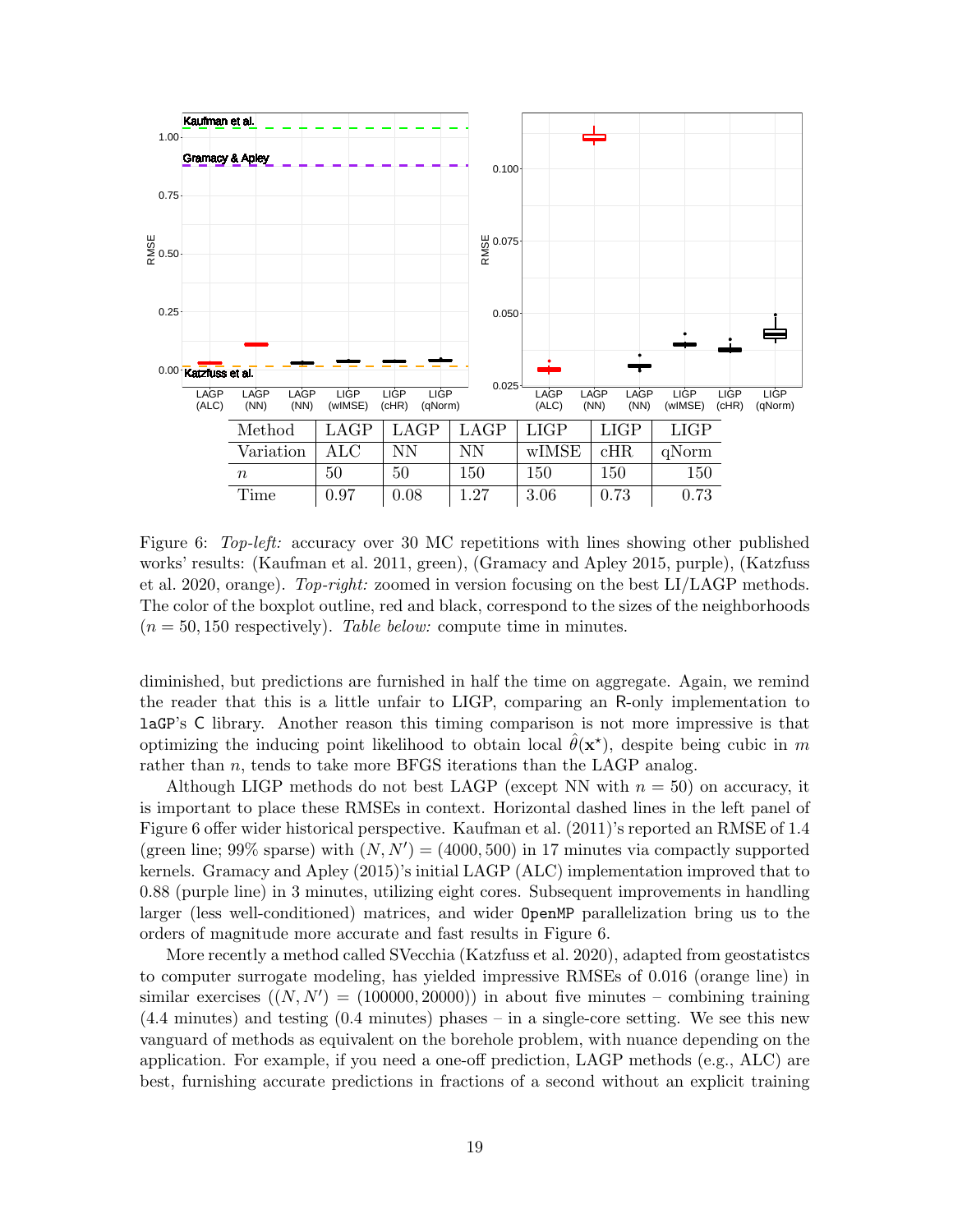phase. With modest testing sizes, LIGP methods are faster when amortizing the cost of template calculation. For larger testing sets, SVecchia methods seem attractive.

Lastly, consider comparing to a more traditional global form of inducing point predic-tion (Section [2.3\)](#page-4-4). Using an LHS for  $\bar{\mathbf{X}}_M$  with  $M = 80$  in  $[0, 1]^8$  requires only 0.56 minutes to produce predictions [\(8\)](#page-4-3) with fixed lengthscale  $\theta$ , less than even the space-filling template variations of LIGP. Accuracy is tightly coupled to  $\theta$ , but MLEs render the method uncompetitive as a single evaluation of the log-likelihood [\(7\)](#page-4-2) takes nine minutes.

#### 5.3 Robot arm

The SARCOS data is a popular computer simulation benchmark from the machine learning literature [\(Vijayakumar and Schaal 2000;](#page-27-13) [Rasmussen and Williams 2006\)](#page-26-10). The data/simu-lations<sup>[7](#page-19-0)</sup> model seven torque outputs as a function of 21 input variables consisting of position, velocity, and acceleration of a robot arm. It comes pre-partitioned into a training set of size  $N = 44484$  and a testing set of size  $N' = 4449$ . Here we consider only the first torque output. High input dimensionality and non-uniform design – inputs lie on a low-dimensional manifold in the input space – present surrogates with unique challenges.

One implication of the non-uniform design for LIGP is that a hyperrectangle surrounding  $\mathbf{X}_n(\check{\mathbf{x}})$ , for median input  $\check{\mathbf{x}}$ , does not place  $\check{\mathbf{x}}$  in its center. Consequently a cHR template would yield an un-centered  $\mathbf{X}_m(\mathbf{x}^*)$ . Space-fillingness is preserved, albeit with many points outside of the hypersphere enclosing  $\mathbf{X}_n(\check{\mathbf{x}})$ . A qNorm template, by contrast, can preserve centering through  $\Phi^{-1}$ . However, in both cases the low-dimensional input manifold may result in a fair number of inducing points without many  $\mathbf{X}_n(\mathbf{x}^*)$  nearby.

As with previous examples, we perform an input pre-scaling based on separable lengthscales estimated via MLE from a size  $n = 1000$  random data subset. After pre-scaling we find that local likelihoods, for both LAGP and LIGP, are flat for many  $x^*$ , yielding exceedingly long local lengthscales  $\hat{\theta}(\mathbf{x}^*)$  and "washed out" local surrogates. Apparently, in 21 input dimensions, small neighborhoods ( $n = 50$  and  $n = 200$ ) provide insufficient information about local lengthscales, i.e., beyond the global one. Although we show results with LAGP in both variations, with and without local MLE calculations (with both isotropic and separable local kernels), all variations entertained perform much better with a fixed  $\theta_0 = 1$  for all local calculations.

Figure [7](#page-20-0) summarizes those results, plotting log RMSE against log computation time. Working from the top of the figure (lowest predictive accuracy) downwards, observe that default LAGP (blue), i.e., with local MLE lenthscales, performs worst. Larger local neighborhoods ( $n = 200$  vs.  $n = 50$ ) do not help accuracy much, and hurt speed. Separable lengthscales improve accuracy by an order of magnitude, but you do even better by sticking with a fixed  $\theta_0 = 1$  after pre-scaling, which brings us to the second (red) group. Foregoing local MLE calculation conveys a several orders-of-magnitude speed-up. These RMSEs are on par with the best methods in recent studies. For example, [Jankowiak and Gardner](#page-25-12) [\(2019\)](#page-25-12) report on a bakeoff of ten deep and shallow GP and neural network comparators, with best RMSE of 0.107, which in log space is  $-2.3$  (dashed horizontal line).<sup>[8](#page-19-1)</sup> Keeping it simple in high dimension, especially when the training data lie on a lower-dimensional manifold, helps control estimation risk and enhances stability. Larger neighborhoods give a small accuracy fillip, but substantial increase in computation time.

<span id="page-19-0"></span> $7$ Original MATLAB: <http://www.gaussianprocess.org/gpml/data/>; plain text in our Git repo.

<span id="page-19-1"></span><sup>8</sup>No timings provided; the worst method had RMSE 0.25.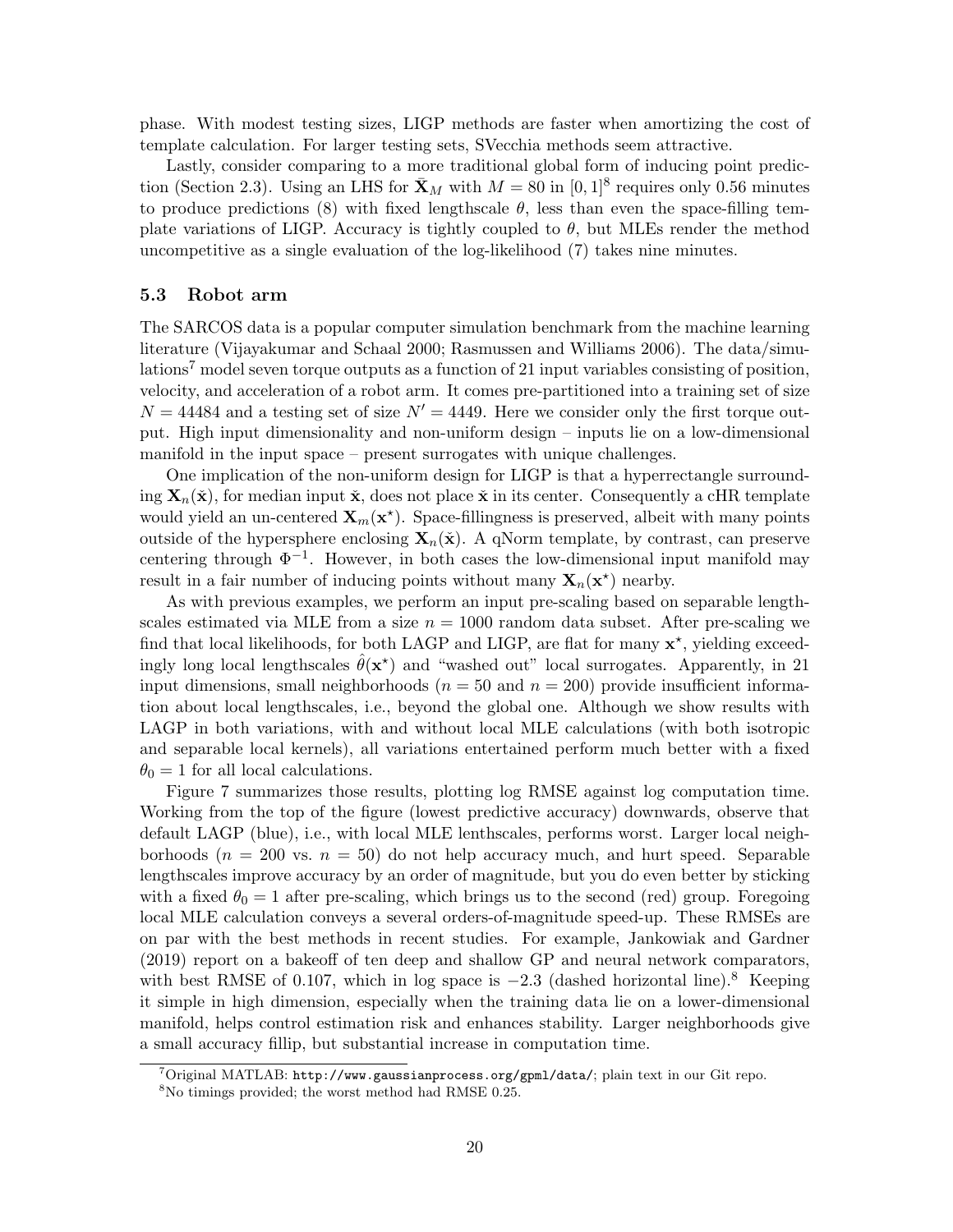<span id="page-20-0"></span>

Figure 7: LAGP v. LIGP models pitting log RMSE  $(y\text{-axis})$  against log time  $(x\text{-axis})$  on SARCOS data. LAGP fits included both isotropic and anisotropic (sep) local lengthscales. Fixing local  $\theta_0 = 1$  (no mle) yields computational and predictive advantages.

Finally, LIGP methods  $(m, n) = (80, 200)$  fall into the last/lowest (purple) group with the highest accuracy. These are 4-5 orders of magnitude more accurate than the default LAGP setup, 2-3 orders better than nomle-LAGP. Compute times are commensurate with the red/middle group, excepting two cases. An wIMSE template pays accuracy dividends for increased computational cost. Simple LAGP (NN) is faster but substantially less accurate. We again remind that these timings are unfair to LIGP's R-only implementation.

#### 5.4 Satellite Drag

Finally, consider large data sets of simulated drag coefficients for satellites in low-Earth orbit. For a description of these data see [Sun et al.](#page-27-12) [\(2019\)](#page-27-12), [Mehta et al.](#page-25-13) [\(2014\)](#page-25-13), [Gramacy](#page-24-0) [\(2020,](#page-24-0) Chapter 2.3.3) and the Git repo <https://bitbucket.org/gramacylab/tpm/src>. We seek accurate surrogates for drag for the Hubble Space Telescope (HST). Simulations, via so-called called test particle MC (TPMC), treat atmospheric elements of atomic oxygen (O), molecular oxygen  $(O_2)$ , atomic nitrogen  $(N)$ , molecular nitrogen  $(N_2)$ , helium (He), or hydrogen (H) separately. Following previous studies, we consider surrogates for these "species" separately. Data for each species is comprised of a two million-sized  $(N)$  LHS over eight configuration inputs. The goal is to predict drag to a 1% relative RMSE (RMSPE) accuracy. Big training data are essential to meeting that benchmark, and needless to say ordinary large-N GP surrogates are not a viable alternative.

Figure [8](#page-21-1) summarizes the results of 10-fold cross-validation for each species. The 1% benchmark is shown horizontally at zero in log space. Again mimicking previous experiments, we pre-scale (Section [5.1\)](#page-16-1) after coding inputs and before fitting local approximations. Observe in the left panel that LAGP (NN) with  $n = 150$  is the only method able to produce log RMSPEs below the 1% benchmark for all folds. However, LIGP (wIMSE) and LIGP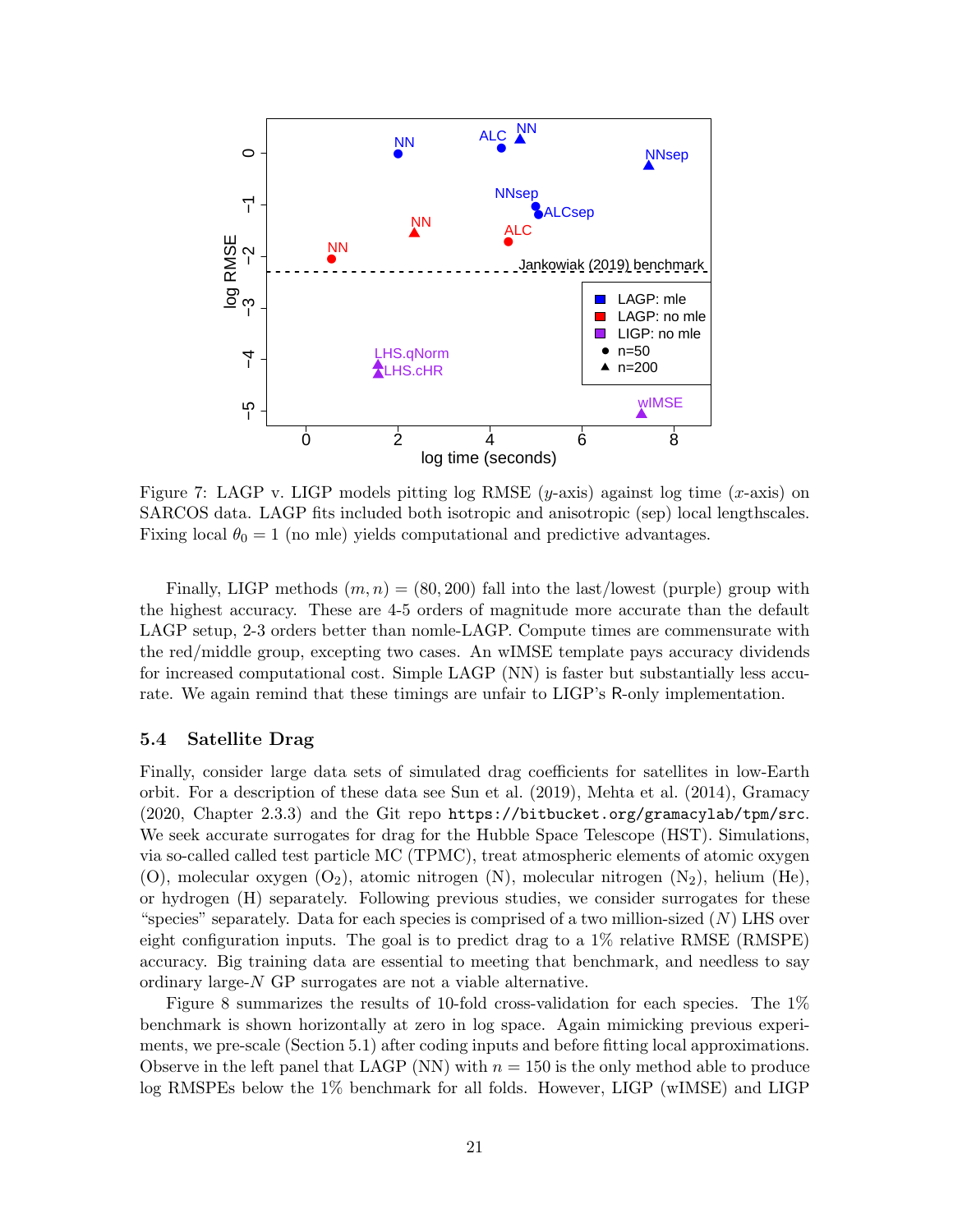<span id="page-21-1"></span>

Figure 8: Left: accuracy over 10-fold cross validation for each species via log RMSPE. The horizontal line denotes the  $1\%$  benchmark in log space. Right: Prediction compute time (in minutes) across cross-validation folds.

(qNorm) come in at a close second and third and have medians (over all folds) below the  $1\%$ benchmark. Factoring in computation time (right panel), LIGP methods predict roughly 50% faster than LAGP (NN) with  $n = 150$ . Given the scale of the test and training sets, even LIGP (wIMSE) emerges as a viable, cheap alternative.

In contrast to the previous two examples, LIGP (cHR) accuracy suffers relative to the other space-filling template scheme LIGP (qNorm). This may be due to nonstationarity. Inducing points that lie within the neighborhood – thus motivating LIGP ( $qNorm$ ) – transfer more of the flexible structure of the GP and provide more accurate predictions. Finally, results recently released using SVecchia (brown) offer further improvement, although only when substantial training time is amortized over a large predictive set. In cases when a single or a relatively small number of predictions are needed, LIGP/LAGP can furnish accurate predictions in seconds, whereas SVecchia requires (tens of) minutes.

### <span id="page-21-0"></span>6 Discussion

Exponential growth of diversity and size of computer simulation campaigns places a heavy burden on GP surrogates. Remaining fast enough to be useful – they cannot be slower than the simulator they are replacing – but without cutting too many corners in approximation, in order to keep fidelity high to capture nonstationary relationships, requires a nimble approach. Many interesting new methods have come online of late, including inducing points and local approximation. Inducing points address computation time and space head on, but sacrifice on fidelity. Existing likelihood based tools for choosing their multiplicity and location are difficult to wield due to an abundance of local minima. Local approximations (LAGP) perform better in prediction exercises because their criteria more squarely tar-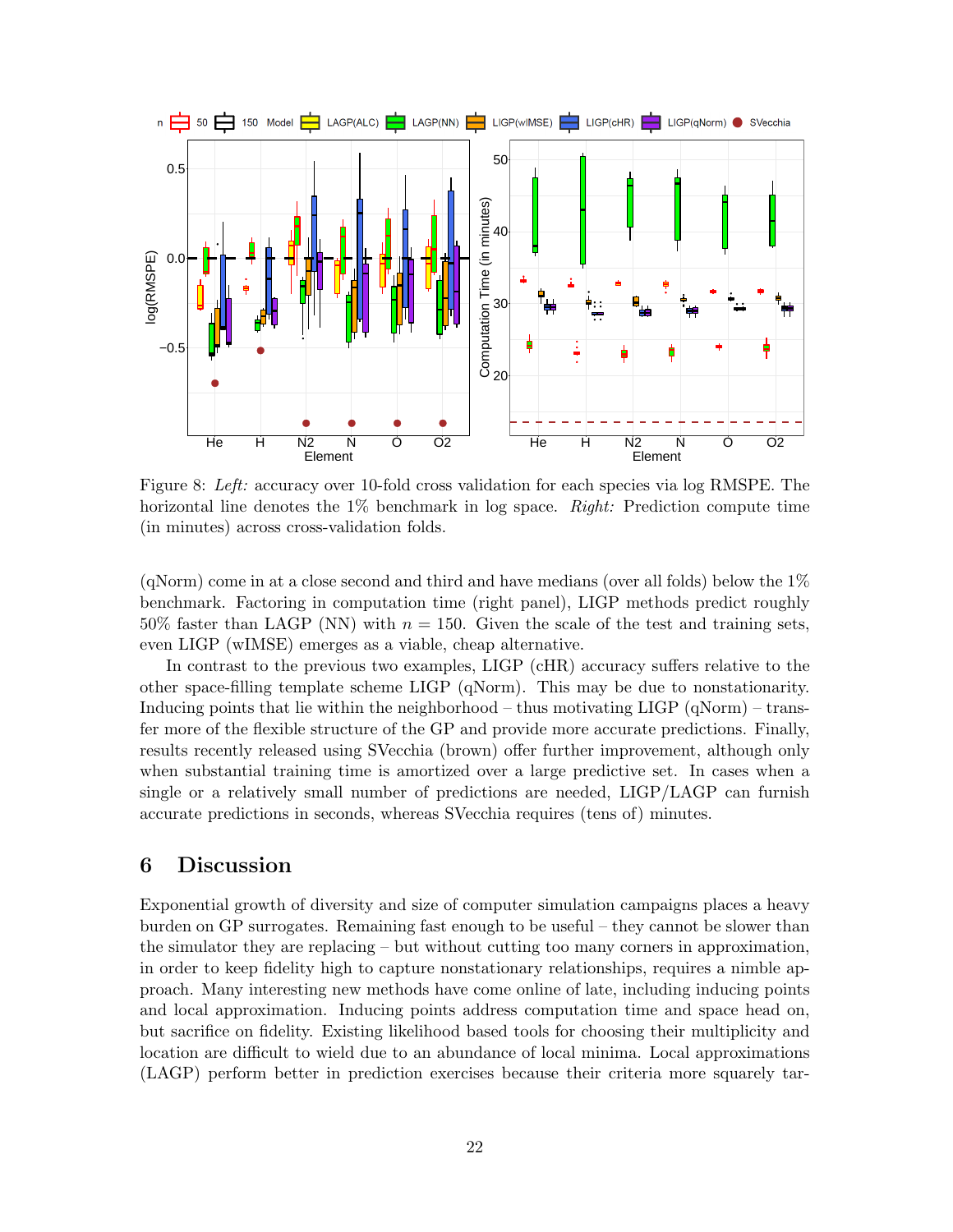get predictive accuracy. However, they rely on cumbersome discrete search to supplant intractably large conditioning sets.

Here we proposed a hybrid approach: locally induced Gaussian processes (LIGPs). Toward that end, we developed a novel weighted integrated mean-squared error (wIMSE) criterion for selecting inducing points nearby predictive locations of interest. Closed forms for the criteria and derivatives were provided. The key insight here is one of replacing discrete data subset selection (LAGP) with continuous, library-based search via wIMSE through inducing points. Our empirical work revealed that such conditioning sets had a highly consistent structure from one predictive location to the next, suggesting that one-off calculations could be reused as a template for other locations of interest.

The result is a new transductive GP learner that is faster than the original, with comparable or improved accuracy in out-of-sample exercises. When LIGP results are less accurate than LAGP, the gaps are narrow and LAGP requires substantially more computation. In some cases, LIGP is orders of magnitude more accurate without demanding more computation. Our examples spanned illustrative (2d and 8d with tens and hundreds thousands of points) to high-dimensional benchmarks (21d with non-space-filling design) and real-world simulation (8d and millions of runs).

We see these promising results as providing a solid foundation from which to explore improvements: from accurate and even faster predictions; to broader application such as in low-signal and even heteroskedastic [\(Binois et al. 2019\)](#page-23-7) stochastic simulation experiments. We have some specific ideas. Rather than NN neighborhoods for each predictive location, thrifty ALC alternatives (e.g., alcray in laGP, [Gramacy and Haaland 2016\)](#page-24-6) may enhance the hybrid. Kernel support could be expanded to include other families, such as Matérn, or to include locally separable lengthscales. In addition, automating the choice of local sizes  $(m, n)$  through a Bayesian optimization of out-of-sample RMSE could help make the methodology more plug-n-play.

### References

- <span id="page-22-4"></span>Anagnostopoulos, C. and Gramacy, R. B. (2013). "Information-theoretic data discarding for dynamic trees on data streams." Entropy, 15, 12, 5510–5535.
- <span id="page-22-3"></span>Ankenman, B., Nelson, B. L., and Staum, J. (2010). "Stochastic kriging for simulation metamodeling." Operations research, 58, 2, 371–382.
- <span id="page-22-0"></span>Aune, E., Simpson, D. P., and Eidsvik, J. (2014). "Parameter estimation in high dimensional Gaussian distributions." Statistics and Computing, 24, 2, 247–263.
- <span id="page-22-5"></span>Azzimonti, D., Bect, J., Chevalier, C., and Ginsbourger, D. (2016). "Quantifying Uncertainties on Excursion Sets Under a Gaussian Random Field Prior." SIAM/ASA Journal on Uncertainty Quantification, 4, 1, 850–874.
- <span id="page-22-1"></span>Banerjee, S., Gelfand, A. E., Finley, A. O., and Sang, H. (2008). "Gaussian predictive process models for large spatial data sets." Journal of the Royal Statistical Society. Series B: Statistical Methodology, 70, 4, 825–848.

<span id="page-22-2"></span>Barnett, S. (1979). Matrix Methods for Engineers and Scientists. McGraw-Hill.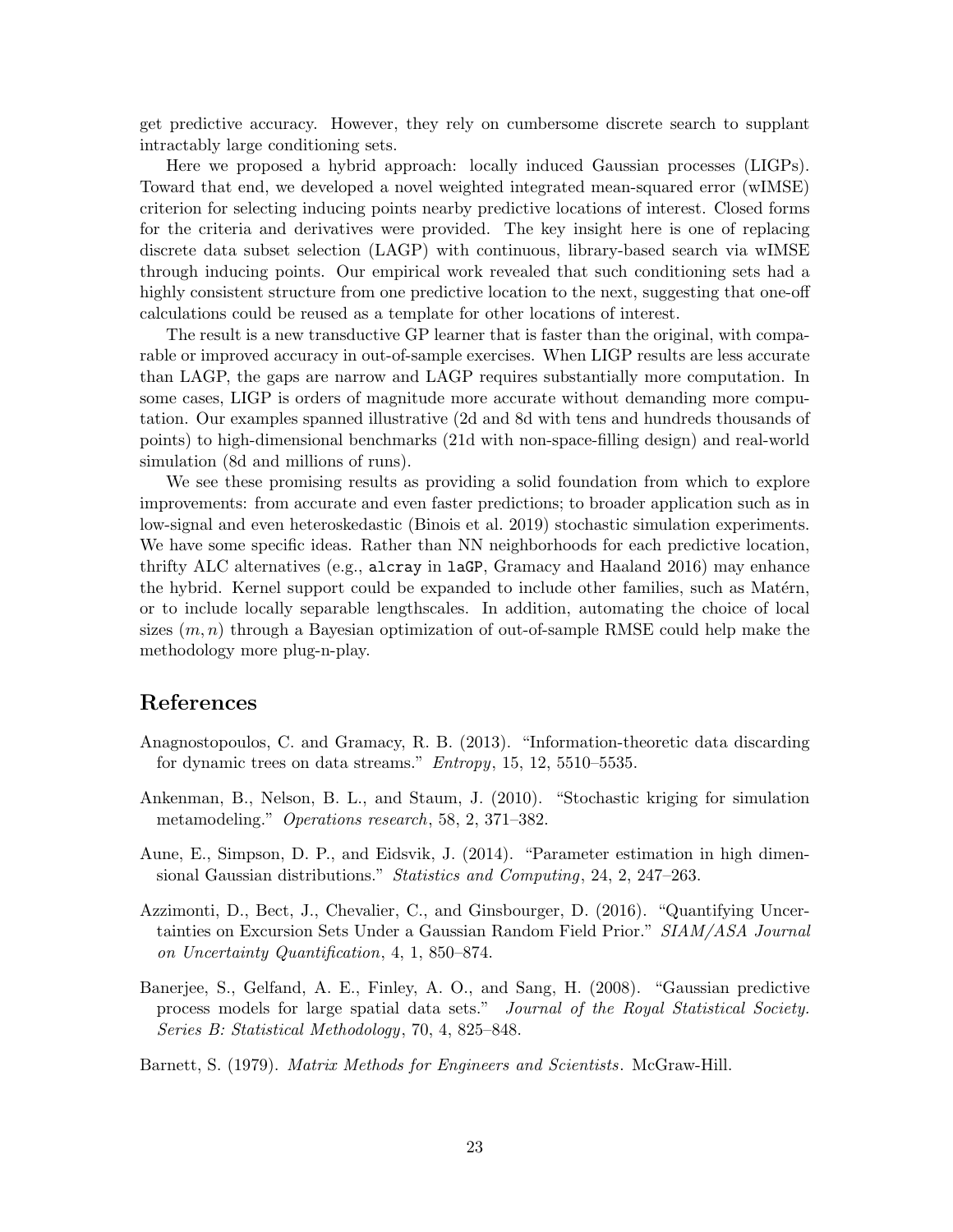- <span id="page-23-3"></span>Bauer, M., van der Wilk, M., and Rasmussen, C. E. (2016). "Understanding Probabilistic Sparse Gaussian Process Approximations." Advances in Neural Information Processing Systems, 29, 1533–1541.
- <span id="page-23-13"></span>Bect, J., Bachoc, F., Ginsbourger, D., et al. (2019). "A supermartingale approach to Gaussian process based sequential design of experiments." Bernoulli, 25, 4A, 2883–2919.
- <span id="page-23-7"></span>Binois, M., Huang, J., Gramacy, R. B., and Ludkovski, M. (2019). "Replication or exploration? Sequential design for stochastic simulation experiments." Technometrics, 61, 1, 7–23.
- <span id="page-23-12"></span>Burnaev, E. and Panov, M. (2015). "Adaptive design of experiments based on gaussian processes." In International Symposium on Statistical Learning and Data Sciences, 116– 125. Springer.
- <span id="page-23-5"></span>Busby, D. (2009). "Hierarchical adaptive experimental design for Gaussian process emulators." Reliability Engineering & System Safety, 94, 7, 1183–1193.
- <span id="page-23-11"></span>Byrd, R. H., Lu, P., Nocedal, J., and Zhu, C. (1995). "A Limited Memory Algorithm for Bound Constrained Optimization." SIAM Journal on Scientific Computing, 16, 5, 1190–1208.
- <span id="page-23-10"></span>Carnell, R. (2019). *lhs: Latin Hypercube Samples*. R package version 1.0.1.
- <span id="page-23-9"></span>Chen, J., Cao, N., Low, K. H., Ouyang, R., Tan, C. K.-Y., and Jaillet, P. (2013). "Parallel Gaussian Process Regression with Low-Rank Covariance Matrix Approximations." In Proceedings of the Twenty-Ninth Conference on Uncertainty in Artificial Intelligence, UAI'13, 152–161. Arlington, Virginia, USA: AUAI Press.
- <span id="page-23-6"></span>Cohn, D. A. (1993). "Neural Network Exploration Using Optimal Experiment Design." In Proceedings of the 6th International Conference on Neural Information Processing Systems, NIPS'93, 679–686. San Francisco, CA, USA: Morgan Kaufmann Publishers Inc.
- <span id="page-23-2"></span>Csató, L. and Opper, M. (2002). "Sparse on-line Gaussian processes." Neural computation, 14, 3, 641–668.
- <span id="page-23-0"></span>Datta, A., Banerjee, S., Finley, A. O., and Gelfand, A. E. (2016). "Hierarchical Nearest-Neighbor Gaussian Process Models for Large Geostatistical Datasets." Journal of the American Statistical Association, 111, 514, 800–812.
- <span id="page-23-8"></span>Emery, X. (2009). "The kriging update equations and their application to the selection of neighboring data." Computational Geosciences, 13, 3, 269–280.
- <span id="page-23-4"></span>Fernández, F. L., Martino, L., Elvira, V., Delgado, D., and López-Santiago, J. (2020). "Adaptive Quadrature Schemes for Bayesian Inference via Active Learning." IEEE Access, 8, 208462–208483.
- <span id="page-23-1"></span>Gardner, J., Pleiss, G., Weinberger, K. Q., Bindel, D., and Wilson, A. G. (2018a). "Gpytorch: Blackbox matrix-matrix gaussian process inference with gpu acceleration." In Advances in Neural Information Processing Systems, 7576–7586.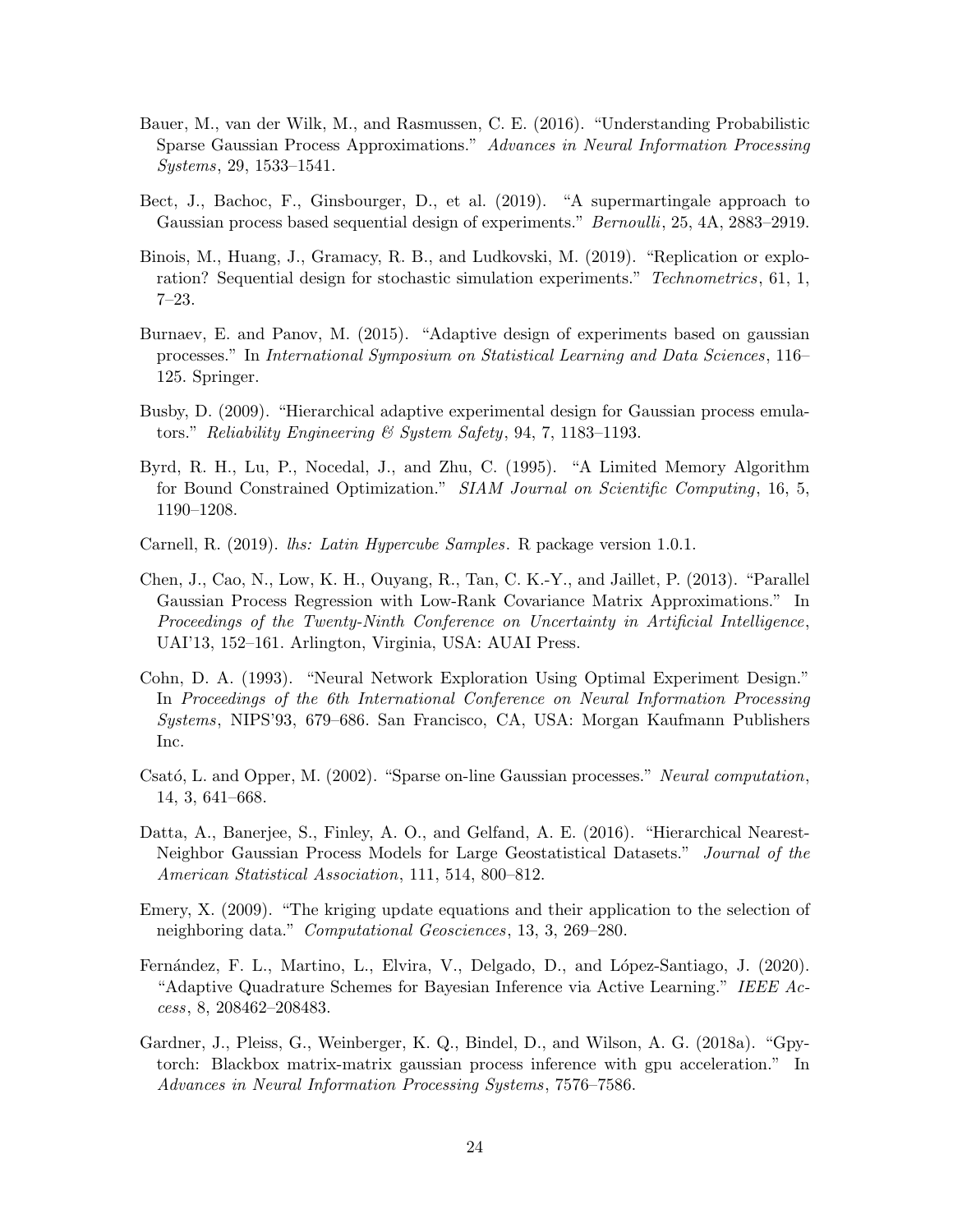- <span id="page-24-1"></span>Gardner, J., Pleiss, G., Wu, R., Weinberger, K., and Wilson, A. (2018b). "Product Kernel Interpolation for Scalable Gaussian Processes." In Proceedings of the Twenty-First International Conference on Artificial Intelligence and Statistics, eds. A. Storkey and F. Perez-Cruz, vol. 84 of Proceedings of Machine Learning Research, 1407–1416. PMLR.
- <span id="page-24-3"></span>Garton, N., Niemi, J., and Carriquiry, A. (2020). "Knot selection in sparse Gaussian processes with a variational objective function." Statistical Analysis and Data Mining: The ASA Data Science Journal, 324–336.
- <span id="page-24-12"></span>Gauthier, B. and Pronzato, L. (2014). "Spectral approximation of the IMSE criterion for optimal designs in kernel-based interpolation models." SIAM/ASA Journal on Uncertainty Quantification, 2, 1, 805–825.
- <span id="page-24-13"></span>Gorodetsky, A. and Marzouk, Y. (2016). "Mercer kernels and integrated variance experimental design: connections between Gaussian process regression and polynomial approximation." SIAM/ASA Journal on Uncertainty Quantification, 4, 1, 796–828.
- <span id="page-24-6"></span>Gramacy, R. and Haaland, B. (2016). "Speeding up neighborhood search in local Gaussian process prediction." Technometrics, 58, 3, 294–303.
- <span id="page-24-5"></span>Gramacy, R., Niemi, J., and Weiss, R. (2014). "Massively parallel approximate Gaussian process regression." SIAM/ASA Journal on Uncertainty Quantification, 2, 1, 564–584.
- <span id="page-24-8"></span>Gramacy, R. B. (2016). "laGP: Large-Scale Spatial Modeling via Local Approximate Gaussian Processes in R." Journal of Statistical Software, 72, 1, 1–46.
- <span id="page-24-0"></span>— (2020). Surrogates: Gaussian Process Modeling, Design and Optimization for the Applied Sciences. Boca Raton, Florida: Chapman Hall/CRC. [http://bobby.gramacy.](http://bobby.gramacy.com/surrogates/) [com/surrogates/](http://bobby.gramacy.com/surrogates/).
- <span id="page-24-4"></span>Gramacy, R. B. and Apley, D. W. (2015). "Local Gaussian Process Approximation for Large Computer Experiments." Journal of Computational and Graphical Statistics, 24, 2, 561–578.
- <span id="page-24-2"></span>Gramacy, R. B. and Lee, H. K. (2008). "Bayesian treed Gaussian process models with an application to computer modeling." Journal of the American Statistical Association, 103, 483, 1119–1130.
- <span id="page-24-11"></span> $-$  (2009). "Adaptive design and analysis of supercomputer experiments." Technometrics, 51, 2, 130–145.
- <span id="page-24-7"></span>Harville, D. A. (2011). Matrix Algebra From a Statistician's Perspective. Springer New York.
- <span id="page-24-9"></span>Hensman, J., Fusi, N., and Lawrence, N. D. (2013). "Gaussian Processes for Big Data." UAI'13, 282–290. Arlington, Virginia, USA: AUAI Press.
- <span id="page-24-10"></span>Hoang, T. N., Hoang, Q. M., and Low, B. K. H. (2015). "A Unifying Framework of Anytime Sparse Gaussian Process Regression Models with Stochastic Variational Inference for Big Data." In *ICML*, 569-578.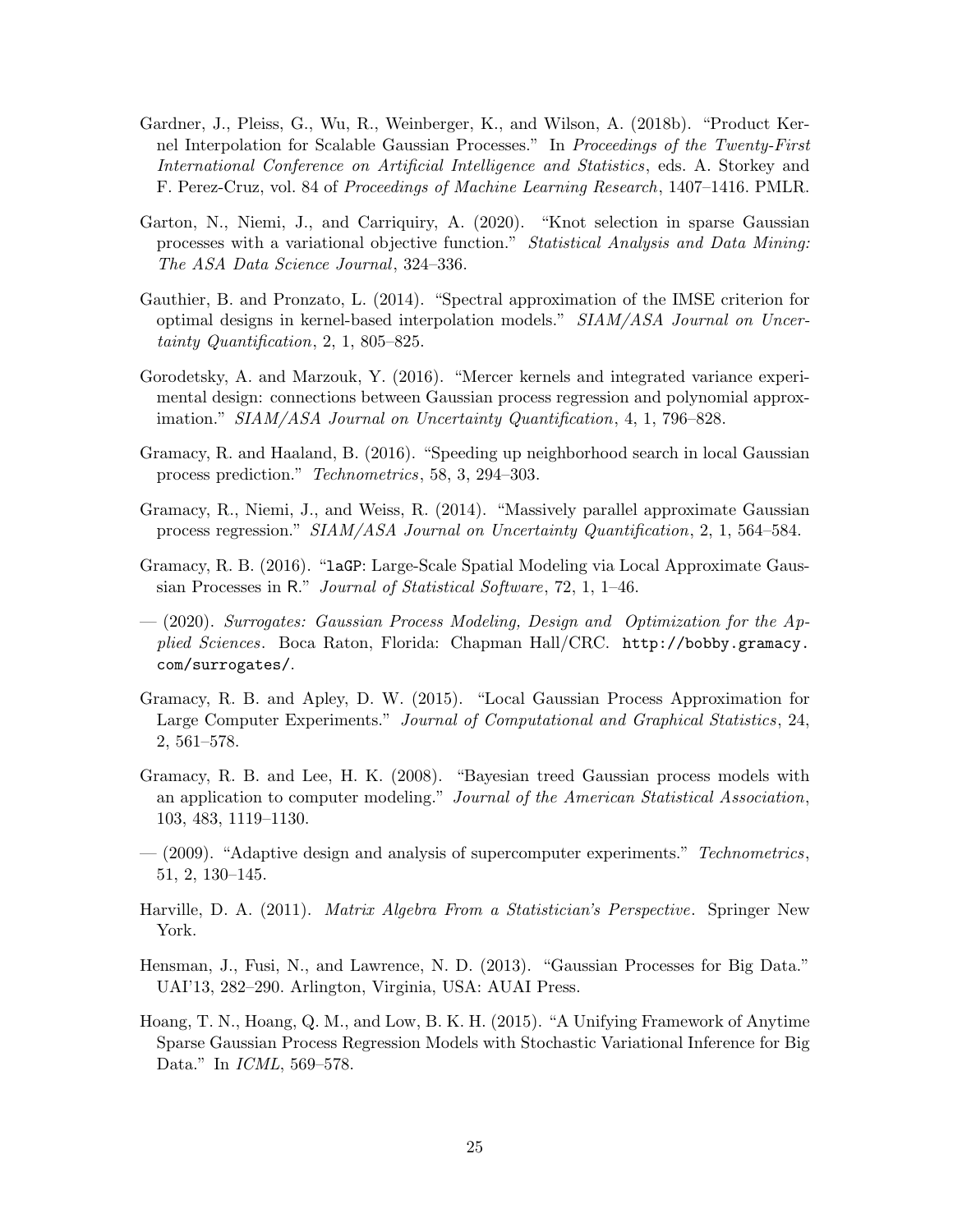- <span id="page-25-4"></span>Hoffman, M. D., Blei, D. M., Wang, C., and Paisley, J. (2013). "Stochastic variational inference." The Journal of Machine Learning Research, 14, 1, 1303–1347.
- <span id="page-25-12"></span>Jankowiak, M. and Gardner, J. (2019). "Neural Likelihoods for Multi-Output Gaussian Processes." arXiv preprint arXiv:1905.13697.
- <span id="page-25-8"></span>Johnson, M. E., Moore, L., and Ylvisaker, D. (1990). "Minimax and Maximin Distance Designs." Journal of Statistical Planning and Inference, 26, 131–148.
- <span id="page-25-5"></span>Kanagawa, M. and Hennig, P. (2019). "Convergence guarantees for adaptive Bayesian quadrature methods." In Advances in Neural Information Processing Systems, 6237– 6248.
- <span id="page-25-0"></span>Katzfuss, M. and Guinness, J. (2021). "A General Framework for Vecchia Approximations of Gaussian Processes." Statist. Sci., 36, 1, 124–141.
- <span id="page-25-10"></span>Katzfuss, M., Guinness, J., and Lawrence, E. (2020). "Scaled Vecchia approximation for fast computer-model emulation." arXiv preprint arXiv:2005.00386.
- <span id="page-25-11"></span>Kaufman, C., Bingham, D., Habib, S., Heitmann, K., and Frieman, J. (2011). "Efficient emulators of computer experiments using compactly supported correlation functions, with an application to cosmology." The Annals of Applied Statistics, 5, 4, 2470–2492.
- <span id="page-25-1"></span>Kim, H. M., Mallick, B. K., and Holmes, C. C. (2005). "Analyzing nonstationary spatial data using piecewise Gaussian processes." Journal of the American Statistical Association, 100, 470, 653–668.
- <span id="page-25-14"></span>Leatherman, E. R., Santner, T. J., and Dean, A. M. (2018). "Computer experiment designs for accurate prediction." Statistics and Computing, 28, 4, 739–751.
- <span id="page-25-6"></span>Lee, H., Gramacy, R., Linkletter, C., and Gray, G. (2011). "Optimization subject to hidden constraints via statistical emulation." Pacific Journal of Optimization, 7, 3, 467–478.
- <span id="page-25-2"></span>Liu, H., Cai, J., Ong, Y.-S., and Wang, Y. (2019). "Understanding and comparing scalable Gaussian process regression for big data." Knowledge-Based Systems, 164, 324–335.
- <span id="page-25-7"></span>Mckay, D., Beckman, R., and Conover, W. (1979). "A Comparison of Three Methods for Selecting Vales of Input Variables in the Analysis of Output From a Computer Code." Technometrics, 21, 239–245.
- <span id="page-25-13"></span>Mehta, P., Walker, A., Lawrence, E., Linares, R., Higdon, D., and Koller, J. (2014). "Modeling satellite drag coefficients with response surfaces." Advances in Space Research, 54, 8, 1590–1607.
- <span id="page-25-9"></span>Morris, M. D. and Mitchell, T. J. (1995). "Exploratory Designs for Computational Experiments." Journal of Statistical Planning and Inference, 43, 381–402.
- <span id="page-25-3"></span>Neal, R. M. (1998). "Regression and Classification Using Gaussian Process Priors." Bayesian Statistics, 6, 475–501.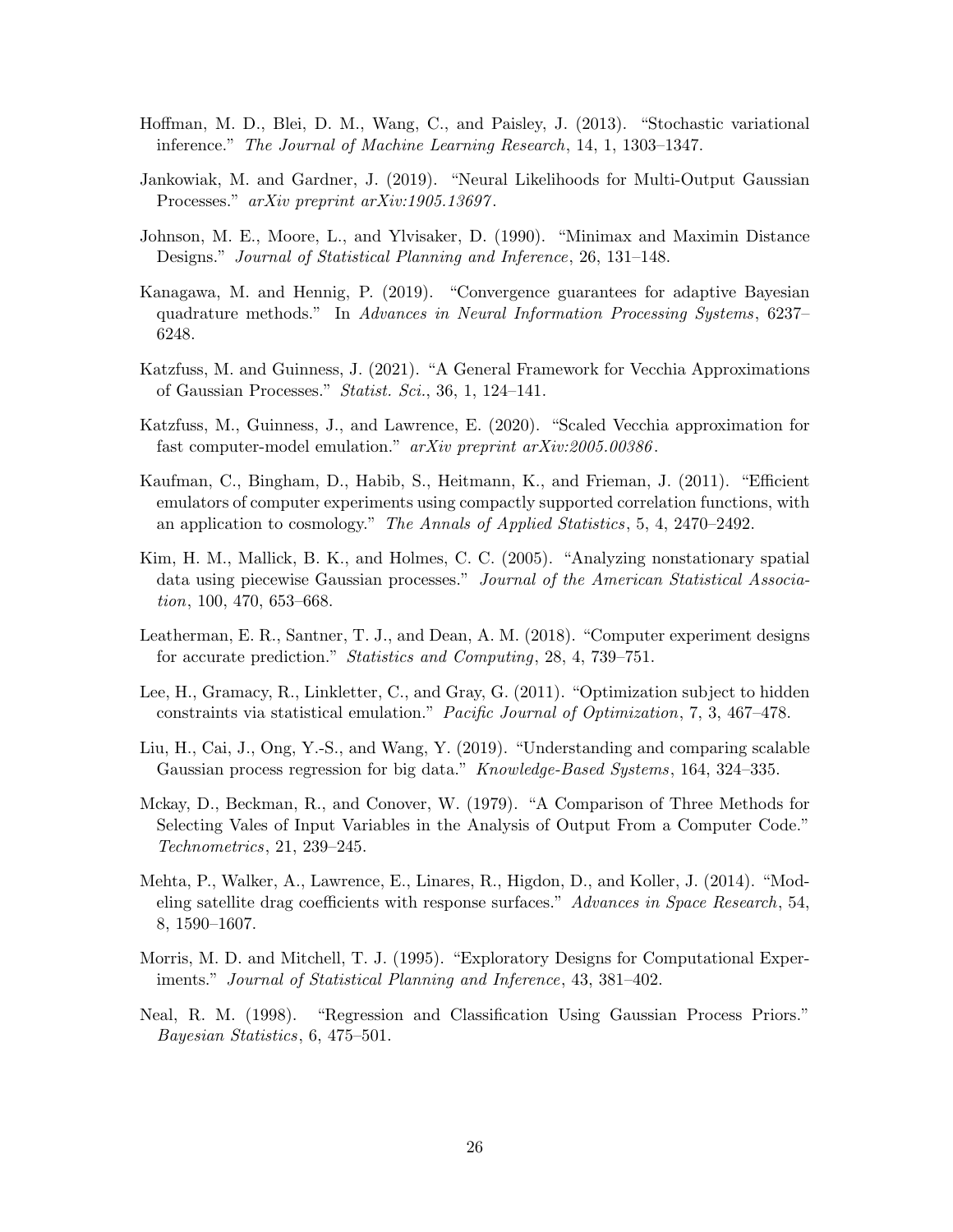- <span id="page-26-1"></span>Pleiss, G., Gardner, J., Weinberger, K., and Wilson, A. G. (2018). "Constant-Time Predictive Distributions for Gaussian Processes." In Proceedings of the 35th International Conference on Machine Learning, eds. J. Dy and A. Krause, vol. 80, 4114–4123. Stockholmsmässan, Stockholm Sweden: PMLR.
- <span id="page-26-6"></span>Poggio, T. and Girosi, F. (1990). "Networks for approximation and learning." Proceedings of the IEEE, 78, 1481 – 1497. Eq. 25.
- <span id="page-26-13"></span>Pratola, M. T., Harari, O., Bingham, D., and Flowers, G. E. (2017). "Design and analysis of experiments on nonconvex regions." Technometrics, 59, 1, 36–47.
- <span id="page-26-9"></span>Quiñonero, J. and Rasmussen, C. (2005). "A Unifying View of Sparse Approximate Gaussian Process Regression." Journal of Machine Learning Research, 6, 1939–1959.
- <span id="page-26-12"></span>R Core Team (2020). R: A Language and Environment for Statistical Computing. R Foundation for Statistical Computing, Vienna, Austria.
- <span id="page-26-10"></span>Rasmussen, C. E. and Williams, C. K. I. (2006). Gaussian Processes for Machine Learning. Adaptive Computation and Machine Learning. Cambridge, MA, USA: MIT Press.
- <span id="page-26-5"></span>Sacks, J., Welch, W. J., Mitchell, T. J., and Wynn, H. P. (1989). "Design and analysis of computer experiments." Statistical science, 409–423.
- <span id="page-26-0"></span>Santner, T., Williams, B., and Notz, W. (2018). The Design and Analysis Computer Experiments. Springer; 2nd edition.
- <span id="page-26-11"></span>Schürch, M., Azzimonti, D., Benavoli, A., and Zaffalon, M. (2020). "Recursive estimation for sparse Gaussian process regression." Automatica, 120, 109127.
- <span id="page-26-8"></span>Seeger, M., Williams, C., and Lawrence, N. (2003). "Fast forward selection to speed up sparse Gaussian process regression." Proceedings - 9th International Conference on Artificial Intelligence and Statistics (AISTATS 2003), 9.
- <span id="page-26-14"></span>Seo, S., Wallat, M., Graepel, T., and Obermayer, K. (2000). "Gaussian process regression: Active data selection and test point rejection." In Mustererkennung 2000, 27–34. Springer.
- <span id="page-26-7"></span>Smola, A. J. and Bartlett, P. L. (2001). "Sparse Greedy Gaussian Process Regression." In Advances in Neural Information Processing Systems 13 , eds. T. K. Leen, T. G. Dietterich, and V. Tresp, 619–625. MIT Press.
- <span id="page-26-3"></span>Snelson, E. and Ghahramani, Z. (2006). "Sparse Gaussian Processes using Pseudo-inputs." Advances in Neural Information Processing Systems 18 , 1257–1264.
- <span id="page-26-2"></span>Solin, A. and Särkkä, S. (2020). "Hilbert space methods for reduced-rank Gaussian process regression." Statistics and Computing, 30, 2, 419–446.
- <span id="page-26-4"></span>Stein, M., Chi, Z., and Welty, L. (2004). "Approximating likelihoods for large spatial data sets." Journal of the Royal Statistical Society: Series B (Statistical Methodology), 66, 2, 275–296.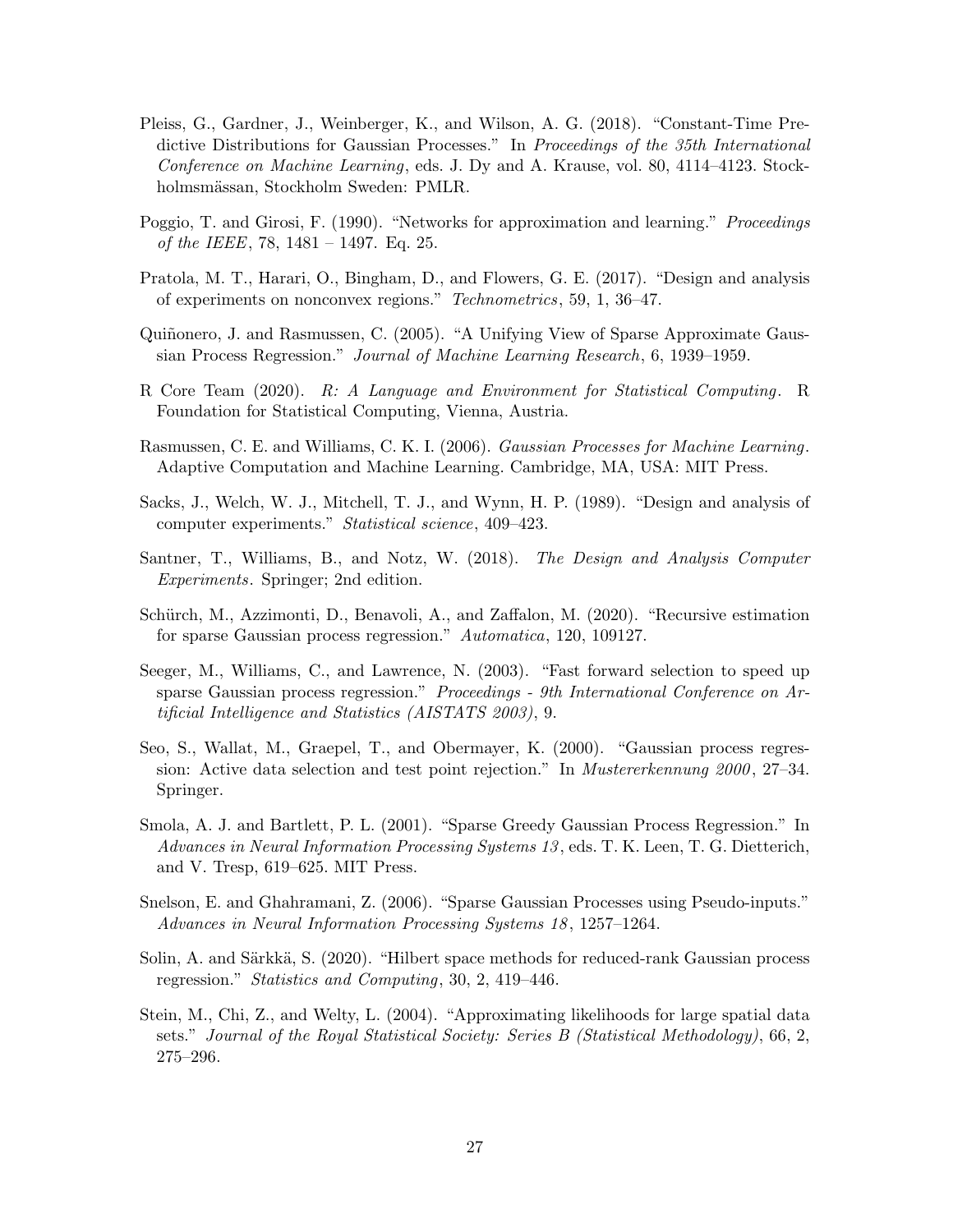- <span id="page-27-5"></span>Stein, M. L. (2012). Interpolation of Spatial Data: Some Theory for Kriging. Springer Series in Statistics. Springer New York.
- <span id="page-27-12"></span>Sun, F., Gramacy, R., Haaland, B., Lawrence, E., and Walker, A. (2019). "Emulating satellite drag from large simulation experiments." IAM/ASA Journal on Uncertainty Quantification, 7, 2, 720–759.
- <span id="page-27-3"></span>Sung, C., Gramacy, R., and Haaland, B. (2018). "Exploiting variance reduction potential in local Gaussian process search." Statistica Sinica, 28, 577–600.
- <span id="page-27-10"></span>Svendsen, D. H., Martino, L., and Camps-Valls, G. (2020). "Active emulation of computer codes with Gaussian processes–Application to remote sensing." Pattern Recognition, 100, 107103.
- <span id="page-27-4"></span>Tan, L. S., Ong, V. M., Nott, D. J., and Jasra, A. (2016). "Variational inference for sparse spectrum Gaussian process regression." *Statistics and Computing*, 26, 6, 1243–1261.
- <span id="page-27-0"></span>Titsias, M. (2009a). "Variational learning of inducing variables in sparse Gaussian processes." In Artificial Intelligence and Statistics, 567–574.
- <span id="page-27-9"></span>— (2009b). "Variational Learning of Inducing Variables in Sparse Gaussian Processes." In Proceedings of the Twelth International Conference on Artificial Intelligence and Statistics, eds. D. van Dyk and M. Welling, vol. 5 of Proceedings of Machine Learning Research, 567–574. PMLR.
- <span id="page-27-6"></span>Ubaru, S., Chen, J., and Saad, Y. (2017). "Fast Estimation of  $tr(f(A))$  via Stochastic Lanczos Quadrature." SIAM Journal on Matrix Analysis and Applications, 38, 4, 1075– 1099.
- <span id="page-27-1"></span>Vapnik, V. (2013). The Nature of Statistical Learning Theory. New York, NY: Springer Science & Business Media.
- <span id="page-27-2"></span>Vecchia, A. (1988). "Estimation and model identification for continuous spatial processes." Journal of the Royal Statistical Society: Series B (Methodological), 50, 2, 297–312.
- <span id="page-27-13"></span>Vijayakumar, S. and Schaal, S. (2000). "Locally weighted projection regression: An o (n) algorithm for incremental real time learning in high dimensional space." In Proceedings of the Seventeenth International Conference on Machine Learning (ICML 2000), vol. 1, 288–293.
- <span id="page-27-8"></span>Wahba, G. (1990). Spline Models for Observational Data. Philadelphia: Society for Industrial and Applied Mathematics. Ch. 7.
- <span id="page-27-11"></span>Wang, H. and Li, J. (2018). "Adaptive Gaussian process approximation for Bayesian inference with expensive likelihood functions." Neural computation, 30, 11, 3072–3094.
- <span id="page-27-7"></span>Wang, K., Pleiss, G., Gardner, J., Tyree, S., Weinberger, K. Q., and Wilson, A. G. (2019). "Exact Gaussian processes on a million data points." In Advances in Neural Information Processing Systems, 14622–14632.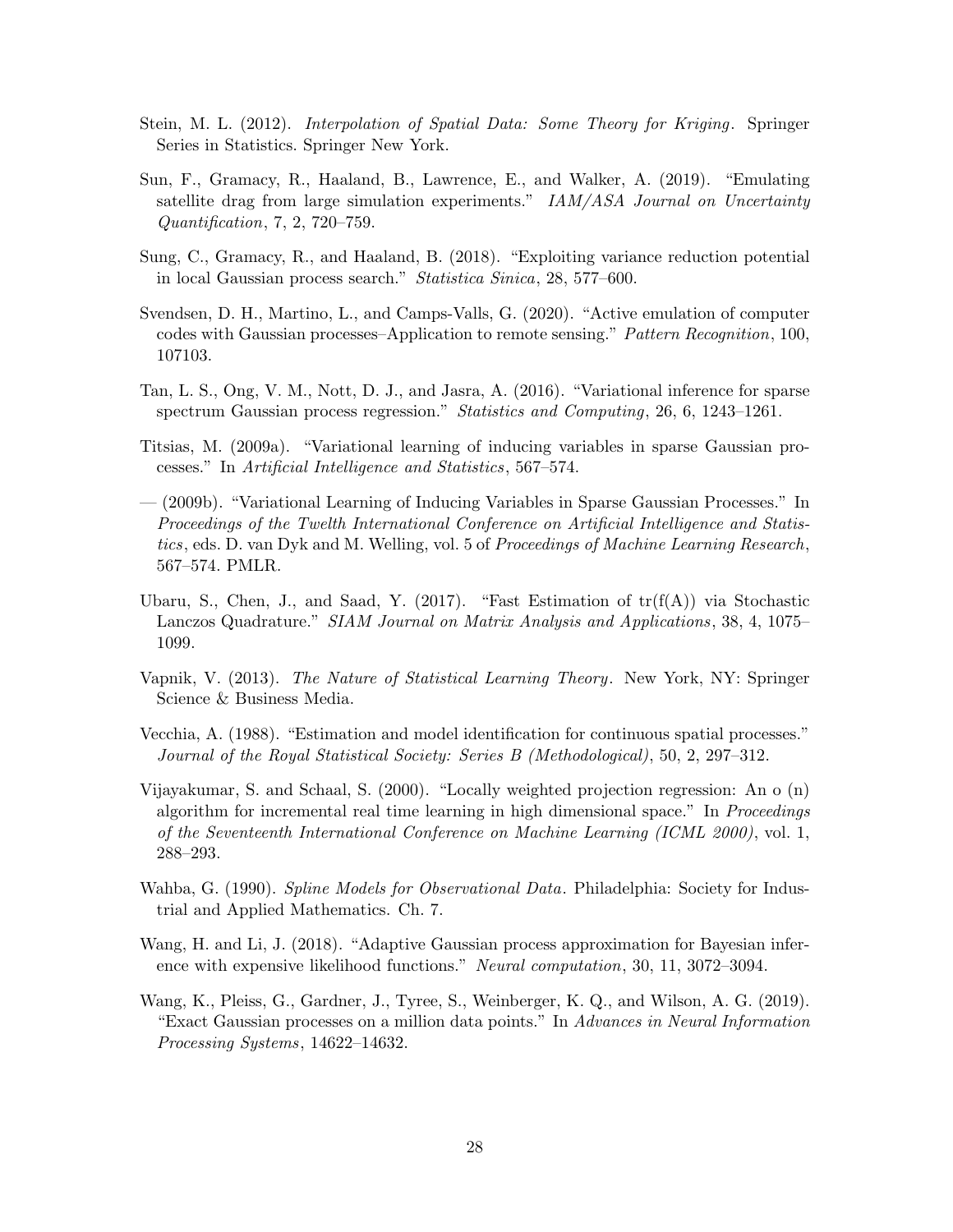- <span id="page-28-1"></span>Williams, C. K. I. and Seeger, M. (2001). "Using the Nyström Method to Speed Up Kernel Machines." In Advances in Neural Information Processing Systems 13, eds. T. K. Leen, T. G. Dietterich, and V. Tresp, 682–688. MIT Press.
- <span id="page-28-0"></span>Wilson, A. and Nickisch, H. (2015). "Kernel interpolation for scalable structured Gaussian processes (KISS-GP)." In International Conference on Machine Learning, 1775–1784.
- <span id="page-28-4"></span>Worley, B. A. (1987). "Deterministic uncertainty analysis." Tech. rep., Oak Ridge National Lab., TN (USA).
- <span id="page-28-3"></span>Zhang, B., Cole, D. A., and Gramacy, R. B. (2021). "Distance-Distributed Design for Gaussian Process Surrogates." Technometrics, 63, 1, 40–52.

### <span id="page-28-2"></span>A IMSE and ALC overview

As mentioned in Section [2.3,](#page-4-4) variance-based sequential design criteria are better aligned with the goal of generating accurate GP predictions than using the likelihood. We consider variations on integrated mean-squared error (IMSE) over a domain  $\mathcal{X}$ , with smaller being better:

$$
\text{(IMSE)} \qquad I = \int_{\tilde{\mathbf{x}} \in \mathcal{X}} \sigma^2(\tilde{\mathbf{x}}) \; d\tilde{\mathbf{x}}.
$$

Choose  $\sigma^2(\cdot) \equiv \sigma_N^2(\cdot)/\nu$  from Eq. [\(2\)](#page-3-1), and I may be used to optimize the N coordinates of  $\mathbf{X}_N$ , or to choose the next  $(N + 1<sup>st</sup>)$  one  $(\tilde{\mathbf{x}}_{N+1})$  in a sequential setting.<sup>[9](#page-28-5)</sup> Closed form expressions are available for rectangular  $\mathcal X$  and common kernels (e.g., [Ankenman et al. 2010;](#page-22-3) [Anagnostopoulos and Gramacy 2013;](#page-22-4) [Burnaev and Panov 2015;](#page-23-12) [Leatherman et al. 2018\)](#page-25-14). Analytic derivatives  $\frac{\partial I}{\partial \tilde{x}_{N+1}}$  facilitate numerical optimization [\(Binois et al. 2019;](#page-23-7) [Gramacy](#page-24-0) [2020,](#page-24-0) Chapters 4 & 10). Approximations are common otherwise [\(Gramacy and Lee 2009;](#page-24-11) [Gauthier and Pronzato 2014;](#page-24-12) [Gorodetsky and Marzouk 2016;](#page-24-13) [Pratola et al. 2017\)](#page-26-13).

An analogue active learning heuristic from [Cohn](#page-23-6) [\(1993\)](#page-23-6), dubbed ALC, instead targets variance aggregated over a discrete reference set  $X$ , originally for neural network surrogates:

$$
(ALC) \qquad \Delta \sigma^2 = \sum_{\tilde{\mathbf{x}} \in \mathcal{X}} \sigma^2(\tilde{\mathbf{x}}) - \sigma_{\text{new}}^2(\tilde{\mathbf{x}}),
$$

[Seo et al.](#page-26-14) [\(2000\)](#page-26-14) ported ALC to GPs taking  $\sigma^2(\cdot) = \sigma_N^2(\cdot)$  and  $\sigma_{\text{new}}^2(\cdot) \equiv \sigma_{N+1}^2(\cdot)$ . If discrete and volume-based X are similar, then  $\Delta \sigma^2 \approx c - I$ , where c is constant on  $\mathbf{x}_{N+1}$ . Discrete  $\Delta \sigma^2$  via ALC is advantageous in transductive learning settings [\(Vapnik 2013\)](#page-27-1), where X can be matched with a testing set. Otherwise, analytic I via IMSE may be preferred.

Against that backdrop, we propose employing ALC and IMSE to select inducing points  $\mathbf{X}_M$ . To our knowledge, using such variance-based criteria is novel in the literature on the selection of inducing points. The criteria below are framed sequentially, for an  $M + 1<sup>st</sup>$ point given M collected already. Although we prefer this greedy approach – optimizing d coordinates one-at-a-time rather than  $Md$  all at once in a surface with many equivalent locally optimal configurations due to label-switching – either criteria is easily re-purposed

<span id="page-28-5"></span><sup>&</sup>lt;sup>9</sup>Dividing out  $\nu$  removes dependence on **Y**-values through  $\hat{\nu}$ . Greedy build-up of  $\mathbf{x}_{n+1}$  over  $n =$  $N_0, \ldots, N-1$  is near optimal due to a supermartingale property [\(Bect et al. 2019\)](#page-23-13).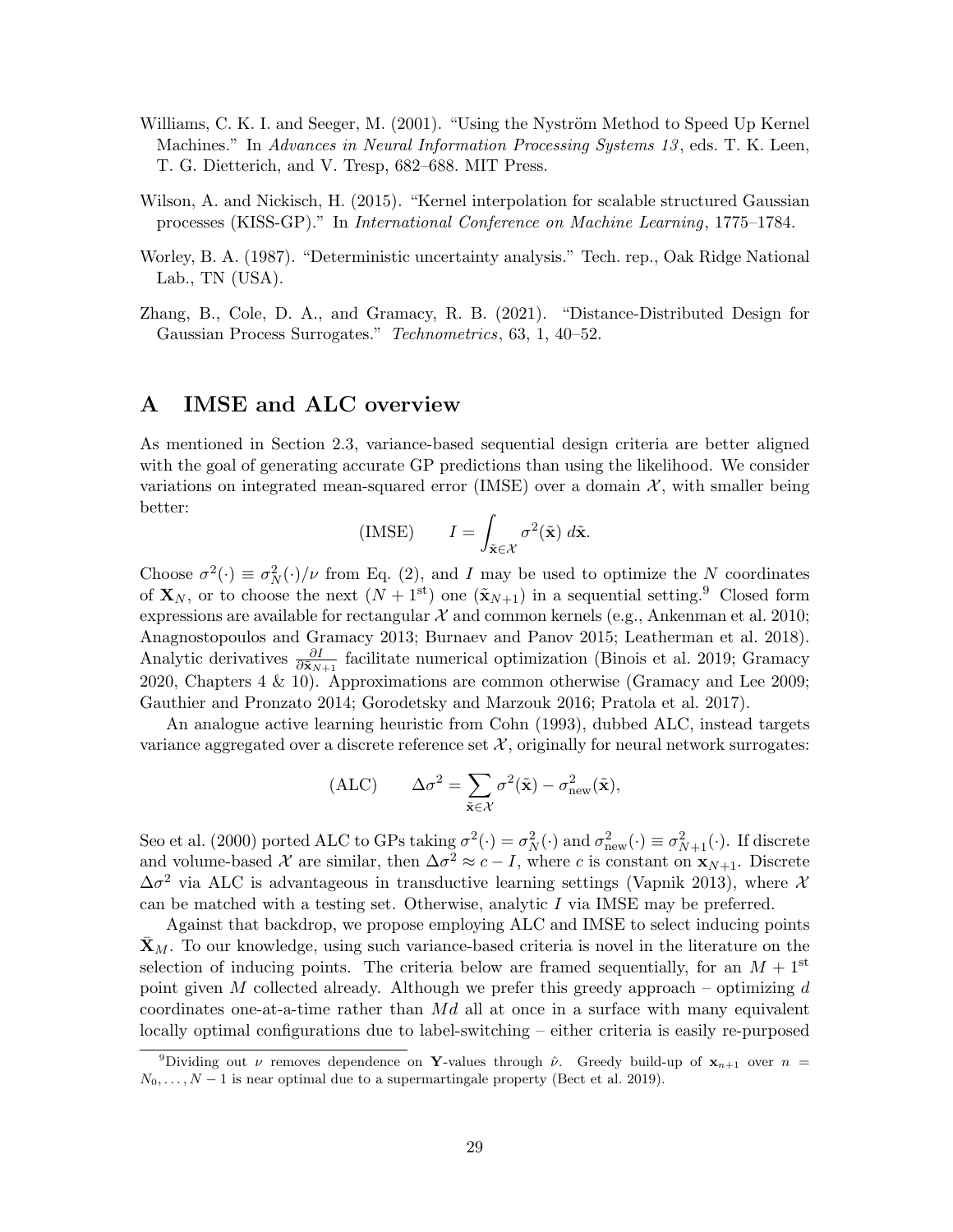for an all-at-once application. Under the diagonal-corrected Nyström approximation [\(3\)](#page-3-0) and assuming coded  $\mathcal{X} = [0, 1]^d$ ,

$$
ALC_N^{(M+1)} = ALC(\bar{\mathbf{x}}_{M+1}; \mathbf{X}_N, \mathbf{Y}_N, \mathcal{X}, \bar{\mathbf{X}}_M) = c - \sum_{\tilde{\mathbf{x}} \in \mathcal{X}} \sigma_{M+1,N}^2(\tilde{\mathbf{x}}), \text{ and } (13)
$$

$$
IMSE_N^{(M+1)} = IMSE(\bar{\mathbf{x}}_{M+1}, \mathbf{X}_N, \mathbf{Y}_N, \mathcal{X}, \bar{\mathbf{X}}_M) = E - \text{tr}\left\{ \left( \mathbf{K}_{M+1}^{-1} - \mathbf{Q}_{M+1}^{-1(N)} \right) \mathbf{W}_{M+1} \right\},
$$

where  $E = \int_{\tilde{x} \in \mathcal{X}} k(\tilde{x}, \tilde{x}) d\tilde{x}$  and  $\mathbf{W}_{M+1}$  is  $(M + 1) \times (M + 1)$  via  $w(\bar{x}_i, \bar{x}_j)$  =  $\int_{\tilde{\mathbf{x}} \in \mathcal{X}} k(\bar{\mathbf{x}}_i, \tilde{\mathbf{x}}) k(\bar{\mathbf{x}}_j, \tilde{\mathbf{x}}) d\tilde{\mathbf{x}}$  for  $i, j \in \{1, ..., M + 1\}$ . This derivation is similar to the wIMSE calculations [\(10\)](#page-8-0) and [\(11\)](#page-8-1) following [Binois et al.](#page-23-7) [\(2019\)](#page-23-7).

<span id="page-29-1"></span>

(a) Variational lower bound of log-likelihood (b) ALC/IMSE surface (b) COME SURFACE (b) ALC/IMSE surface

Figure 9: In both panels:  $N = 200$  training data points (black dots) and  $M = 19$  inducing points (blue dots), selecting the twentieth one (green) by two criteria: (a) variational lower bound of the log-likelihood; (b) ALC/IMSE. Yellow is higher/red lower.

To explore inducing point optimization, consider Herbie's tooth [\(Lee et al. 2011\)](#page-25-6) described in Section [2.3.](#page-4-4) Figure [9](#page-29-1) shows variational lower-bound of the log-likelihood (left) and ALC/IMSE surfaces (right) for  $\bar{\mathbf{x}}_{20}$  given a modestly sized training dataset  $(\mathbf{X}_N, \mathbf{Y}_N)$  of size  $N = 200$ . Similarities in the two surfaces are apparent. Many low/red areas coincide, but the optimizing locations (green dots), found via multi-start local optimization with identically fixed kernel hyperparameters, do not. Even after taking great care to humbly restrict searchers, e.g., from crossing  $\mathbf{X}_M$  locations, sometimes upwards of 1000 evaluations were required to achieve convergence. Consequently, quadratic ALC/IMSE is faster.

#### <span id="page-29-0"></span>A.1 Derivations of wIMSE and its gradient

For the predictive location  $x^*$ , assign weight  $k_\theta(\tilde{x}, x^*)$  and consider squared exponential kernel  $k_{\theta}(\cdot, \cdot)$  with isotropic lengthscale [\(1\)](#page-2-1). The following is based on predictive variance [\(8\)](#page-4-3) and expectation of the quadratic form of a random vector [\(Binois et al. 2019,](#page-23-7) Section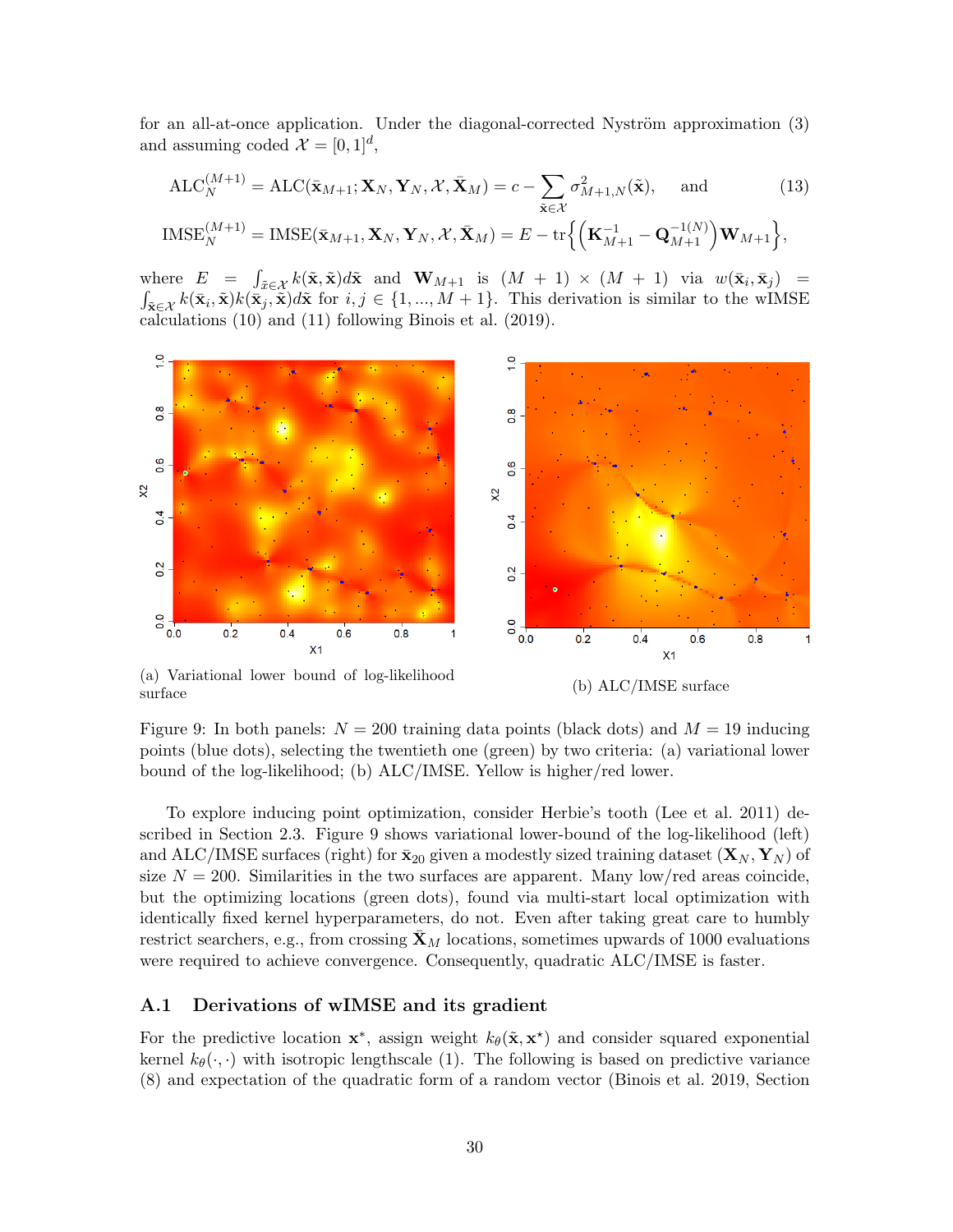3.1).

wIMSE(
$$
\bar{\mathbf{x}}_{m+1}
$$
,  $\mathcal{X}$ ,  $\bar{\mathbf{X}}_m$ ,  $\mathbf{X}_n$ ,  $\theta$ ,  $\mathbf{x}^*$ ) =  $\int_{\tilde{\mathbf{x}} \in \mathcal{X}} k_{\theta}(\tilde{\mathbf{x}}, \mathbf{x}^*) \sigma_{n,m+1}^2(\tilde{\mathbf{x}})$  d $\tilde{\mathbf{x}}$   
\n=  $\int_{\tilde{\mathbf{x}} \in \mathcal{X}} k_{\theta}(\tilde{\mathbf{x}}, \mathbf{x}^*) \Big(k_{\theta}(\tilde{\mathbf{x}}, \tilde{\mathbf{x}}) + \epsilon_K - k_{\theta}(\tilde{\mathbf{x}}, \bar{\mathbf{X}}_{m+1}) \Big[\mathbf{K}_{m+1}^{-1} - \mathbf{Q}_{m+1}^{-1} \Big] k_{\theta}(\tilde{\mathbf{x}}, \bar{\mathbf{X}}_{m+1})^\top \Big) d\tilde{\mathbf{x}}$   
\n=  $\prod_{k=1}^D \Big((1 + \epsilon_K) \int_{a_k}^{b_k} k_{\theta}(\tilde{\mathbf{x}}_k, \mathbf{x}_k^*) d\tilde{\mathbf{x}}_k$   
\n $- \int_{a_k}^{b_k} k_{\theta}(\tilde{\mathbf{x}}_k, \mathbf{x}_k^*)^{1/2} k_{\theta}(\tilde{\mathbf{x}}_k, \bar{\mathbf{X}}_{m+1,k}) \Big[\mathbf{K}_{m+1}^{-1} - \mathbf{Q}_{m+1}^{-1} \Big] \times k_{\theta}(\tilde{\mathbf{x}}_k, \bar{\mathbf{X}}_{m+1,k})^\top k_{\theta}(\tilde{\mathbf{x}}_k, \mathbf{x}_k^*)^{1/2} d\tilde{\mathbf{x}}_k \Big)$   
\n=  $\frac{\sqrt{\theta \pi}(1 + \epsilon_K)^D}{2} \prod_{k=1}^D \Big(\text{erf}\Big\{\frac{\mathbf{x}^* - a_k}{\sqrt{\theta}}\Big\} - \text{erf}\Big\{\frac{\mathbf{x}^* - b_k}{\sqrt{\theta}}\Big\}\Big) - \text{tr}\Big\{\big(\mathbf{K}_{m+1}^{-1} - \mathbf{Q}_{m+1}^{-1}\big)\mathbf{W}_{m+1}^*\Big\}$ 

where  $\mathbf{W}_{m+1}^{\star} = \prod_{k=1}^{D} \mathbf{W}_{m+1,k}^{\star}$  in D dimensions. The entry in the *i*<sup>th</sup> row and *j*<sup>th</sup> column of  $\mathbf{W}_{m+1,k}^{\star}$  is

$$
w_{m+1,k}^{\star(i,j)} \equiv w_{m+1,k}^{\star}(\bar{\mathbf{x}}_{i,k}, \bar{\mathbf{x}}_{j,k})
$$
  
\n
$$
= \int_{a_k}^{b_k} k_\theta(\tilde{\mathbf{x}}_k, \mathbf{x}_k^{\star}) k_\theta(\tilde{\mathbf{x}}_k, \bar{\mathbf{x}}_{i,k}) k_\theta(\tilde{\mathbf{x}}_k, \bar{\mathbf{x}}_{j,k}) d\tilde{\mathbf{x}}_k
$$
  
\n
$$
= \int_{a_k}^{b_k} \exp\left\{-\frac{(\tilde{\mathbf{x}}_k - \mathbf{x}_k^{\star})^2 + (\tilde{\mathbf{x}}_k - \bar{\mathbf{x}}_{i,k})^2 + (\tilde{\mathbf{x}}_k - \bar{\mathbf{x}}_{j,k})^2}{\theta}\right\} d\tilde{\mathbf{x}}_k
$$
  
\n
$$
= \sqrt{\frac{\pi \theta}{12}} \exp\left\{\frac{2}{3\theta}(\bar{\mathbf{x}}_{i,k} \mathbf{x}_k^{\star} + \bar{\mathbf{x}}_{j,k} \mathbf{x}_k^{\star} + \bar{\mathbf{x}}_{i,k} \bar{\mathbf{x}}_{j,k} - \mathbf{x}_k^{*2} - \bar{\mathbf{x}}_{i,k}^2 - \bar{\mathbf{x}}_{j,k}^2)\right\} \times
$$
  
\n
$$
\left(\text{erf}\left\{\frac{\iota_k^{(i,j)} - 3a_k}{\sqrt{3\theta}}\right\} - \text{erf}\left\{\frac{\iota_k^{(i,j)} - 3b_k}{\sqrt{3\theta}}\right\}\right)
$$

where  $\iota_k^{(i,j)} = \mathbf{x}_k^{\star} + \bar{\mathbf{x}}_{i,k} + \bar{\mathbf{x}}_{j,k}$ .  $\bar{\mathbf{x}}_{i,k}, \bar{\mathbf{x}}_{j,k}$  are entries from the  $i^{\text{th}}$  and  $j^{\text{th}}$  rows and  $k^{\text{th}}$  column of  $\bar{\mathbf{X}}_{m+1}$   $(i, j \in \{1, ..., m+1\})$  and  $\mathbf{x}_{k}^{\star}$  is the  $k^{\text{th}}$  coordinate of  $\mathbf{x}^{\star}$ .

The gradient of weighted integrated mean-squared error with respect to the  $k<sup>th</sup>$  dimension of  $\bar{\mathbf{x}}_{m+1}$  is:

$$
\label{eq:20} \begin{split} &\frac{\partial \textbf{wIMSE}(\bar{\mathbf{x}}_{m+1}, \mathcal{X}, \bar{\mathbf{X}}_{m}, \mathbf{X}_{n}, \theta, \mathbf{x}^{\star})}{\partial \bar{\mathbf{x}}_{m+1,k}} \\ & = -\text{tr}\left\{\left(\frac{\partial \mathbf{K}_{m+1}^{-1}}{\partial \bar{\mathbf{x}}_{m+1,k}} - \frac{\partial \mathbf{Q}_{m+1}^{-1(n)}}{\partial \bar{\mathbf{x}}_{m+1,k}}\right) \mathbf{W}_{m+1}^{\star}\right\} - \text{tr}\left\{\left(\mathbf{K}_{m+1}^{-1} - \mathbf{Q}_{m+1}^{-1(n)}\right) \frac{\partial \mathbf{W}_{m+1}^{\star}}{\partial \bar{\mathbf{x}}_{m+1,k}}\right\} \\ & = \text{tr}\Big\{\left(\mathbf{K}_{m+1}^{-1} \frac{\partial \mathbf{K}_{m+1}}{\partial \bar{\mathbf{x}}_{m+1,k}} \mathbf{K}_{m+1}^{-1} - \mathbf{Q}_{m+1}^{-1(n)} \frac{\partial \mathbf{Q}_{m+1}^{(n)}}{\partial \bar{\mathbf{x}}_{m+1,k}} \mathbf{Q}_{m+1}^{-1(n)}\right) \mathbf{W}_{m+1}^{\star}\big\} \\ & - \text{tr}\left\{\left(\mathbf{K}_{m+1}^{-1} - \mathbf{Q}_{m+1}^{-1(n)}\right) \frac{\partial \mathbf{W}_{m+1}^{\star}}{\partial \bar{\mathbf{x}}_{m+1,k}}\right\} \end{split}
$$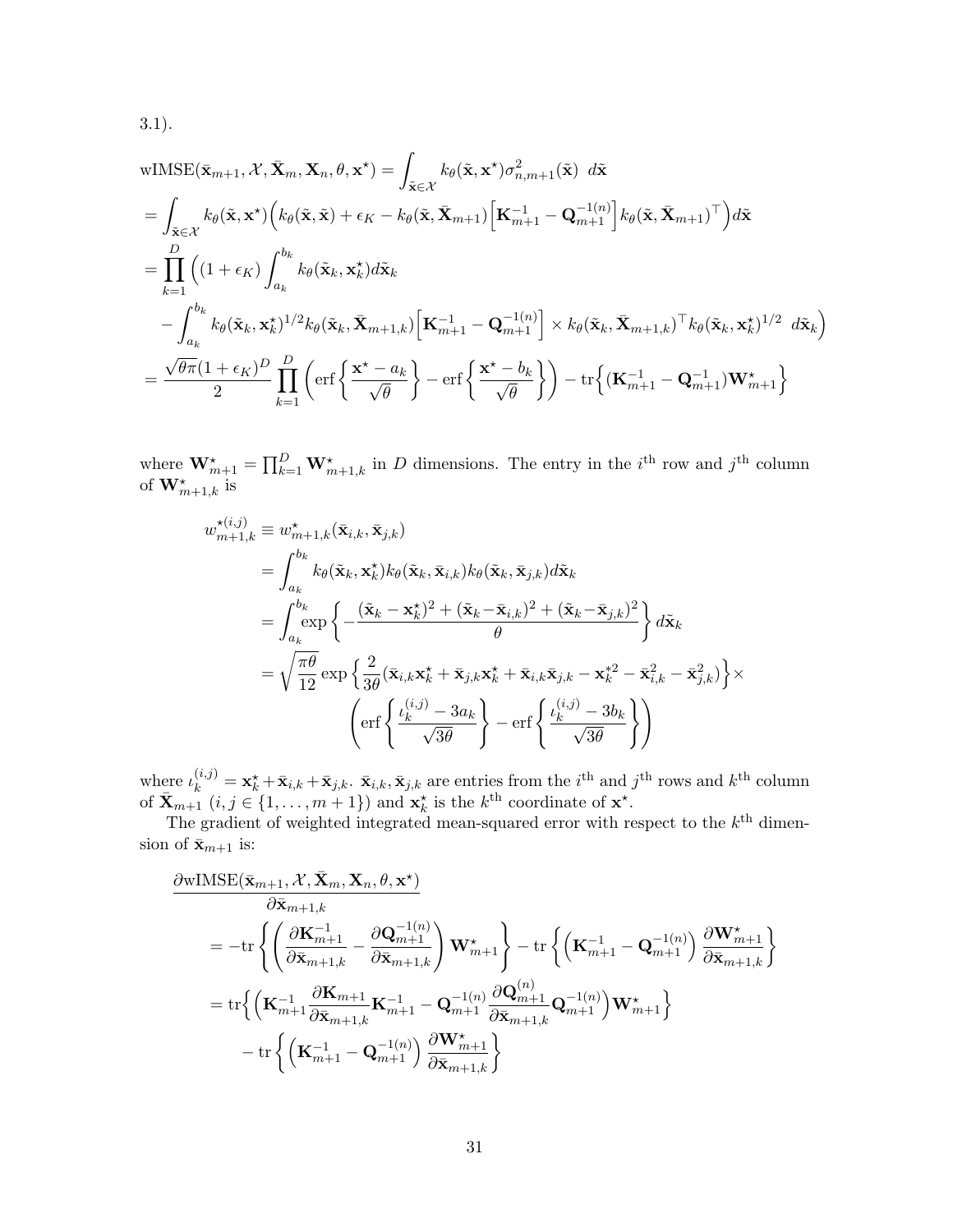In the matrix  $\frac{\partial \mathbf{W}_{m+1}^*}{\partial \bar{\mathbf{x}}_{m+1,k}}$ , all entries are zero except the row/column that corresponds to the row of  $\bar{\mathbf{X}}_{m+1}$  that contains  $\bar{\mathbf{x}}_{m+1}$ , which we place in the last  $m + 1$ <sup>st</sup> row. For the nonzero entries in  $\frac{\partial \mathbf{W}_{m+1}^*}{\partial \bar{\mathbf{x}}_{m+1,k}}$ , we re-express them as

$$
\frac{\partial w_{m+1}^{\star}(\bar{\mathbf{x}}_i, \bar{\mathbf{x}}_{m+1})}{\partial \bar{\mathbf{x}}_{m+1,k}} = \frac{\partial w_{m+1}^{\star(i,m+1)}}{\partial \bar{\mathbf{x}}_{m+1,k}} \prod_{k'=1,k'\neq k}^D w_{m+1,k'}^{\star(i,m+1)}
$$

where

$$
\frac{\partial w_{m+1}^{\star(i,m+1)}}{\partial \bar{\mathbf{x}}_{m+1,k}} = \sqrt{\frac{\pi \theta}{12}} \exp\left\{\frac{2}{3\theta} \Big(\bar{\mathbf{x}}_{i,k} \mathbf{x}_k^{\star} + \bar{\mathbf{x}}_{m+1,k} \mathbf{x}_k^{\star} + \bar{\mathbf{x}}_{i,k'} \bar{\mathbf{x}}_{m+1,k} - \mathbf{x}_k^{*2} - \bar{\mathbf{x}}_{i,k}^2 - \bar{\mathbf{x}}_{m+1,k}^2\Big)\right\} \times \left[\frac{2}{3\theta} (\mathbf{x}_k^{\star} - 2\bar{\mathbf{x}}_{m+1,k} - \bar{\mathbf{x}}_{i,k}) \times \left( \text{erf}\left\{\frac{\iota_k^{(i,m+1)} - 3a_k}{\sqrt{3\theta}} \right\} - \text{erf}\left\{\frac{\iota_k^{(i,m+1)} - 3b_k}{\sqrt{3\theta}} \right\} \right) \right] \left. + \frac{2}{\sqrt{3\pi\theta}} \left( \exp\left\{-\frac{(\iota_k^{(i,m+1)} - 3a_k)^2}{3\theta} \right\} - \exp\left\{-\frac{(\iota_k^{(i,m+1)} - 3b_k)^2}{3\theta} \right\} \right) \right].
$$

Working with  $\mathbf{K}_{m+1}$  and  $\mathbf{Q}_{m+1}^{(n)}$  is cubic in m, yet even that is overkill. Thrifty evaluation of Eqs. [\(10–](#page-8-0)[12\)](#page-9-1) lies in construction of  $\mathbf{Q}_{m+1}^{(n)}$  which is equivalent to  $\mathbf{K}_{m+1} + \mathbf{k}_{n,m+1}^{\top} \mathbf{\Gamma}_{n,m+1}$ . Evaluating  $\mathbf{k}_{n,m+1}^{\top} \mathbf{\Gamma}_{n,m+1}$  requires  $2n-1$  products for each of  $(m+1)^2$  entries, incurring costs in  $\mathcal{O}(m^2n)$  flops. Assuming  $n \gg m$ , this dominates the  $\mathcal{O}(m^3)$  cost of decomposition.

More time can be saved through partitioned inverse [\(Barnett 1979\)](#page-22-2) sequential updates to  $\mathbf{K}_{m+1}^{-1}$  after the new  $\bar{\mathbf{x}}_{m+1}$  is chosen, porting LAGPs frugal updates to the LIGP context. Writing  $\mathbf{K}_{m+1}$  as an *m*-submatrix with new  $m+1$ <sup>st</sup> column gives

$$
\mathbf{K}_{m+1} = \begin{bmatrix} \mathbf{K}_m & \mathbf{k}_m(\bar{\mathbf{x}}_{m+1}) \\ \mathbf{k}_m(\bar{\mathbf{x}}_{m+1})^\top & k_\theta(\bar{\mathbf{x}}_{m+1}, \bar{\mathbf{x}}_{m+1}) \end{bmatrix} \text{ so that } \mathbf{K}_{m+1}^{-1} = \begin{bmatrix} \mathbf{K}_m^{-1} + \rho \boldsymbol{\eta} \boldsymbol{\eta}^\top & \boldsymbol{\eta} \\ \boldsymbol{\eta}^\top & \rho^{-1} \end{bmatrix} \tag{14}
$$

using  $\rho = k_{\theta}(\bar{\mathbf{x}}_{m+1}, \bar{\mathbf{x}}_{m+1}) - \mathbf{k}_{m}^{\top}(\bar{\mathbf{x}}_{m+1})\mathbf{K}_{m}^{-1}\mathbf{k}_{m}(\bar{\mathbf{x}}_{m+1})$  and m-length column vector  $\boldsymbol{\eta} =$  $-\rho^{-1}\mathbf{K}_{m}^{-1}\mathbf{k}_{m}(\bar{\mathbf{x}}_{m+1})$ . Updating  $\mathbf{K}_{m+1}^{-1}$  requires calculation of  $\rho$ ,  $\boldsymbol{\eta}$ , and  $\boldsymbol{\eta}\boldsymbol{\eta}^{\top}$ , each of which is in  $\mathcal{O}(m^2)$ . Thus we reduce the computational complexity of  $\mathbf{K}_{m+1}^{-1}$  from  $\mathcal{O}(m^3)$  to  $\mathcal{O}(m^2)$ . Similar partitioning provides sequential updates to  $\Omega_n^{(m+1)}$ , a diagonal matrix:

<span id="page-31-1"></span><span id="page-31-0"></span>
$$
\Omega_n^{(m+1)} = \text{Diag}\left(\mathbf{K}_n + \epsilon_K \mathbb{I}_n - \mathbf{k}_{n,m+1}\mathbf{K}_{m+1}^{-1}\mathbf{k}_{n,m+1}^\top\right)
$$

$$
= \Omega_n^{(m)} - \rho^{-1}\text{Diag}\left\{\zeta\zeta^\top\right\}
$$
(15)

where  $\zeta = \mathbf{k}_{nm} \mathbf{K}_m^{-1} \mathbf{k}_m(\bar{\mathbf{x}}_{m+1}) - \mathbf{k}_n(\bar{\mathbf{x}}_{m+1})$ . Updates of  $\Omega_n^{(m+1)}$  without partitioning, driven by matrix–vector product(s)  $\mathbf{k}_{n,m+1}\mathbf{K}_{m+1}^{-1}\mathbf{k}_{n,m+1}^{\top}$  involve  $m^2n$  flops. Using [\(15\)](#page-31-0) reduces that to  $\mathcal{O}(mn)$ .

Unlike in Eq. [\(14\)](#page-31-1),  $\mathbf{Q}_m^{(n)}$  cannot be trivially augmented to construct  $\mathbf{Q}_{m+1}^{(n)}$  due to the presence of  $\Omega_n^{(m)}$  which is also embedded in  $\mathbf{Q}_m^{(n)}$ . Yet there are some time savings to be found in the partitioned inverse

$$
\mathbf{Q}_{m+1}^{(n)} = \begin{bmatrix} \mathbf{Q}_{m*}^{(n)} & \gamma(\bar{\mathbf{x}}_{m+1}) \\ \gamma(\bar{\mathbf{x}}_{m+1})^\top & \psi(\bar{\mathbf{x}}_{m+1}) \end{bmatrix} \quad \mathbf{Q}_{m+1}^{-1(n)} = \begin{bmatrix} \mathbf{Q}_{m*}^{-1(n)} + v\xi\xi^\top & \xi \\ \xi^\top & v^{-1} \end{bmatrix} \tag{16}
$$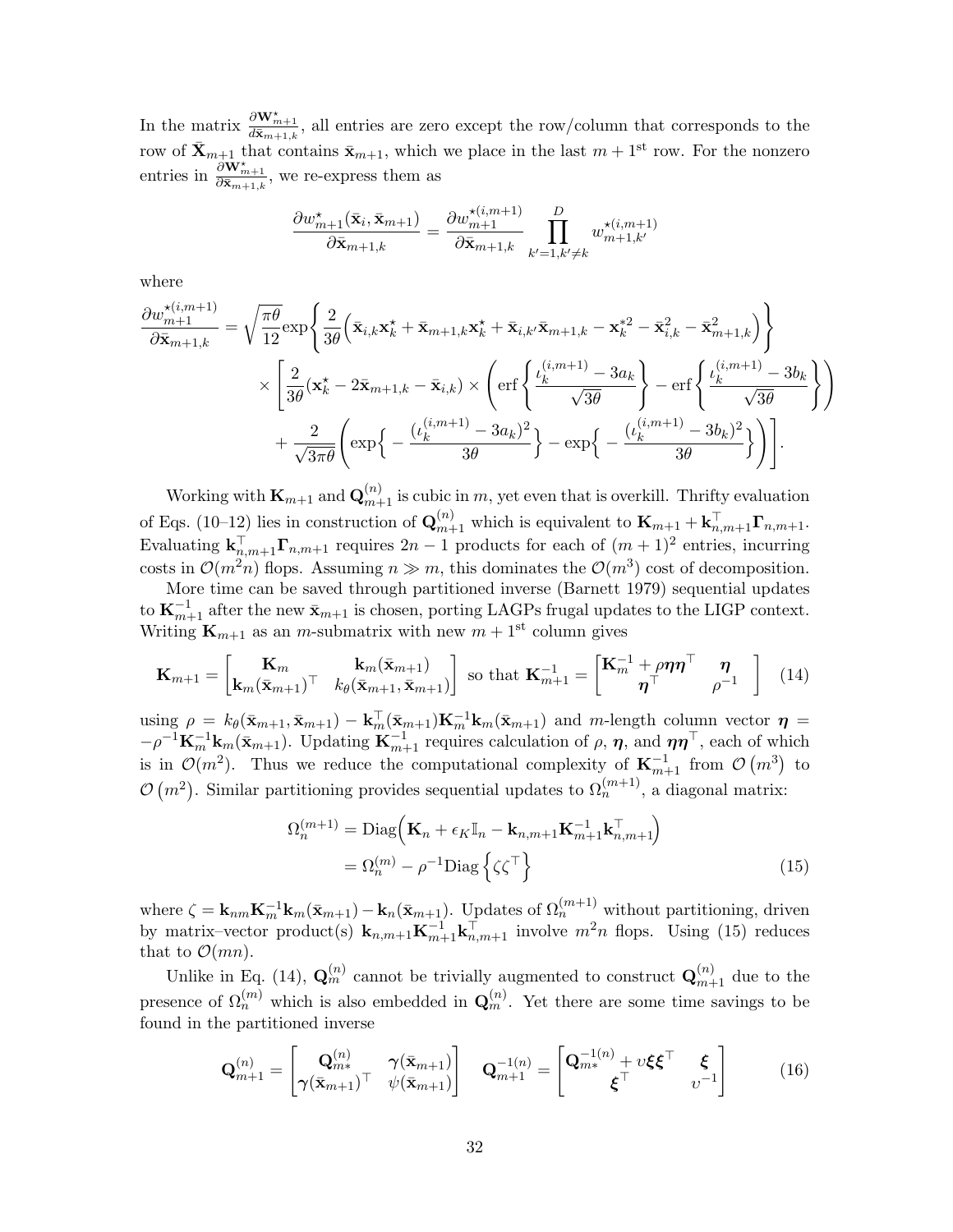$\mathbf{Q}_{m*}^{(n)} = \mathbf{K}_m + \mathbf{k}_{nm}^\top \Omega_n^{(m+1)-1} \mathbf{k}_{nm}$  built via updated values of  $\Omega_n^{(m+1)}$ ,  $\begin{array}{rclcrcl} \bm{\gamma}(\bar{\mathbf{x}}_{m+1}) & = & \mathbf{k}_m(\bar{\mathbf{x}}_{m+1}) \; + \; \mathbf{k}_{nm}^\top \Omega_n^{-1(m+1)} \mathbf{k}_n(\bar{\mathbf{x}}_{m+1}), & \psi(\bar{\mathbf{x}}_{m+1}) & = & k_\theta(\bar{\mathbf{x}}_{m+1},\bar{\mathbf{x}}_{m+1}) \; + \end{array}$  $k_n(\bar{{\bf x}}_{m+1})^\top \Omega_n^{-1(m+1)} k_n(\bar{{\bf x}}_{m+1}),$   $v = \psi(\bar{{\bf x}}_{m+1}) - \gamma(\bar{{\bf x}}_{m+1})^\top \mathbf{Q}_{m*}^{-1(n)} \gamma(\bar{{\bf x}}_{m+1})$  and  $\xi =$  $-v^{-1}\mathbf{Q}_{m*}^{-1(n)}\gamma(\bar{\mathbf{x}}_{m+1})$ . Similar to  $\mathbf{Q}_{m}^{(n)}$ , calculating  $\mathbf{Q}_{m*}^{(n)}$  requires in flops in  $\mathcal{O}(m^2n)$ . Consequently the entire scheme can be managed in  $\mathcal{O}(m^2n)$ .

### <span id="page-32-0"></span>B Determining neighborhood size

Little attention is paid in the literature to the choosing the number of (global) inducing points [\(Seeger et al. 2003;](#page-26-8) [Titsias 2009b;](#page-27-9) [Azzimonti et al. 2016\)](#page-22-5) relative to problem size  $(N, d)$ , except on computational grounds – smaller M is better. The same is true for local neighborhood size n in LAGP. Although there is evidence that the **laGP** default of  $n = 50$ is too small [\(Gramacy 2016\)](#page-24-8), especially with larger input dimension  $d$ , cubically growing expense in n limits the efficacy of larger  $n$  in practice. With local inducing points this is mitigated through cubic-in-m proxies, allowing larger local neighborhoods, thus implying more latitude to explore/choose good  $(m, n)$  combinations.

Toward that end, we considered a coarse grid of  $(m, n)$  and predictive RMSEs on Herbie's tooth  $(d = 2)$  and borehole  $(d = 8)$  toy problems. Setup details are identical to descriptions in Sections [3.2](#page-9-0) and [5.2,](#page-17-0) respectively, and we used the qNorm  $(\Phi^{-1})$  template throughout. An LHS testing set of size  $N' = 1000$  was used to generate the response surfaces of RMSEs reported in Figure [10.](#page-32-1) These are shown in log space for a more visually appealing color scheme, and were obtained after GP smoothing to remove any artifacts from random testing. Grid elements where  $m > n$  were omitted from the simulation on the grounds that there are no run-time benefits to those choices.

<span id="page-32-1"></span>

Figure 10:  $log(RMSE)$  over inducing points m and neighborhood n: Herbie's tooth (left) and borehole (right).